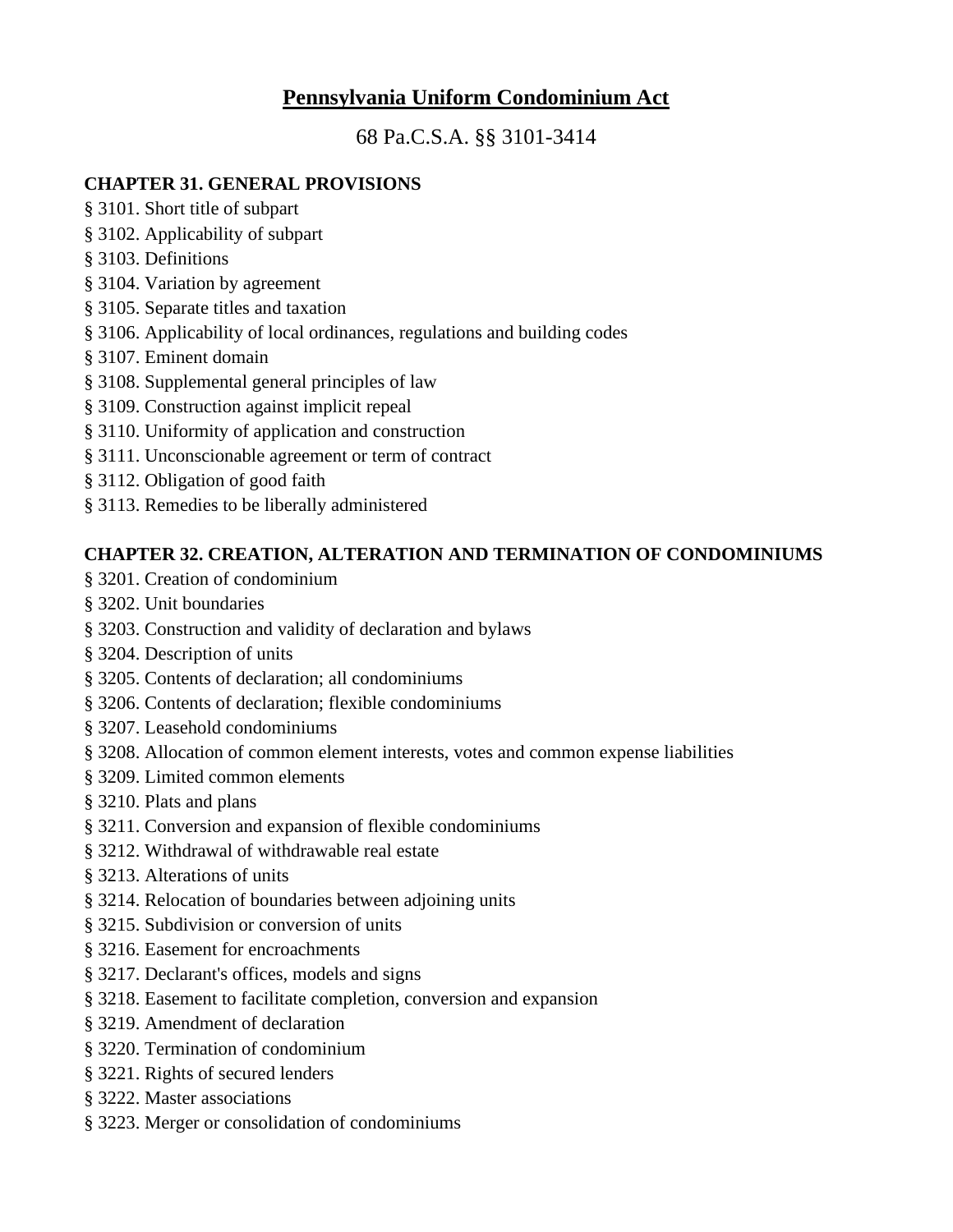### **CHAPTER 33. MANAGEMENT OF THE CONDOMINIUM**

- § 3301. Organization of unit owners' association
- § 3302. Powers of unit owners' association
- § 3303. Executive board members and officers
- § 3304. Transfer of special declarant rights
- § 3305. Termination of contracts and leases of declarant
- § 3306. Bylaws
- § 3307. Upkeep of condominium
- § 3308. Meetings
- § 3309. Quorums
- § 3310. Voting; proxies
- § 3311. Tort and contract liability
- § 3312. Insurance
- § 3313. Surplus funds
- § 3314. Assessments for common expenses
- § 3315. Lien for assessments
- § 3316. Association records
- § 3317. Association as trustee
- § 3318. Conveyance or encumbrance of common elements
- § 3319. Other liens affecting the condominium
- § 3320. Declarant delivery of items to association
- § 3321. Alternative dispute resolution in condominiums
- § 3322. Complaints filed with Bureau of Consumer Protection

## **CHAPTER 34. PROTECTION OF PURCHASERS**

- § 3401. Applicability; waiver
- § 3402. Public offering statement; general provisions
- § 3403. Public offering statement; time-share estates
- § 3404. Public offering statement; condominiums containing conversion buildings
- § 3405. Public offering statement; condominium securities
- § 3406. Purchaser's right to cancel
- § 3407. Resales of units
- § 3408. Escrow of deposits
- § 3409. Release of liens
- § 3410. Condominiums containing conversion buildings
- § 3411. Warranty against structural defects
- § 3412. Effect of violations on rights of action
- § 3413. Labeling of promotional material
- § 3414. Declarant's obligation to complete and restore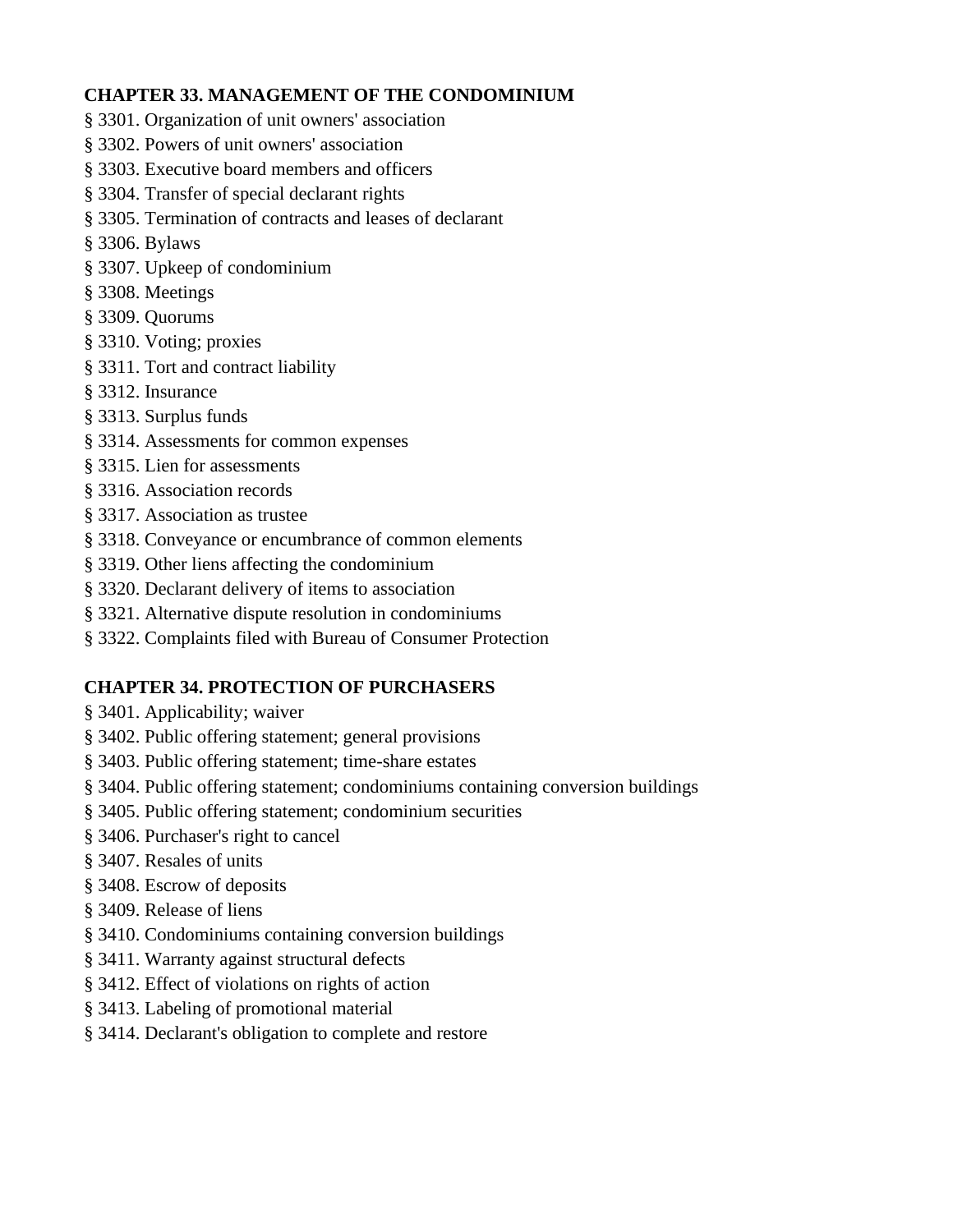## **§ 3101. Short title of subpart**

This subpart shall be known and may be cited as the **"Uniform Condominium Act."**

### **§ 3102. Applicability of subpart**

**(a) General rule.--**This subpart applies to all condominiums created within this Commonwealth after the effective date of this subpart. Subsection (b) and sections 3105 (relating to separate titles and taxation), 3106 (relating to applicability of local ordinances, regulations and building codes), 3107 (relating to eminent domain), 3203 (relating to construction and validity of declaration and bylaws), 3204 (relating to description of units), 3222 (relating to master associations), 3223 (relating to merger or consolidation of condominiums),  $3302(a)(1)$  through (6), (9) and (11) through (16) (relating to powers of unit owners' association), 3311 (relating to tort and contract liability), 3315 (relating to lien for assessments), 3316 (relating to association records), 3407 (relating to resales of units) and 3412 (relating to effect of violations on rights of action), and section 3103 (relating to definitions) to the extent necessary in construing any of those sections, apply to all condominiums created in this Commonwealth before the effective date of this subpart; but those sections apply only with respect to events and circumstances occurring after the effective date of this subpart and do not invalidate existing provisions of the declaration, code of regulations or declaration plan of those condominiums.

#### **(a.1) Retroactivity.—**

(1) Sections 3103 (relating to definitions), 3108 (relating to supplemental general principles of law), 3112 (relating to obligation of good faith), 3219 (relating to amendment of declaration),  $3220(i)$  (relating to termination of condominium),  $3302(a)(8)(i)$ ,  $(16)$  and  $(17)$  (relating to powers of unit owners' association), 3303(a) and (b) (relating to executive board members and officers), 3307 (relating to upkeep of condominium), 3314 (relating to assessments for common expenses) and 3319 (relating to other liens affecting the condominium), to the extent necessary in construing any of those sections, shall apply to all condominiums created in this Commonwealth before the effective date of this subsection; but those sections apply only with respect to events and circumstances occurring after the effective date of this subsection and do not invalidate existing provisions of the declaration, code of regulations, bylaws or declaration plan of those condominiums.

(2) Section 3303(c) and (d), to the extent necessary in construing any of those subsections, applies to all condominiums created in this Commonwealth before the effective date of this subpart; but those subsections apply only with respect to events and circumstances occurring 180 days after the effective date of this subsection and do not invalidate existing provisions of the declaration, code of regulations or declaration plan of those condominiums.

**(b) Prior statutory law.--**The provisions of the act of July 3, 1963 (P.L. 196, No. 117), 1 known as the Unit Property Act, do not apply to condominiums created after the effective date of this subpart and do not invalidate any amendment to the declaration, code of regulations or declaration plan of any condominium created before the effective date of this subpart if the amendment would be permitted by this subpart. The amendment must be adopted in conformity with the procedures and requirements specified by those instruments and by the provisions of the Unit Property Act. If the amendment grants to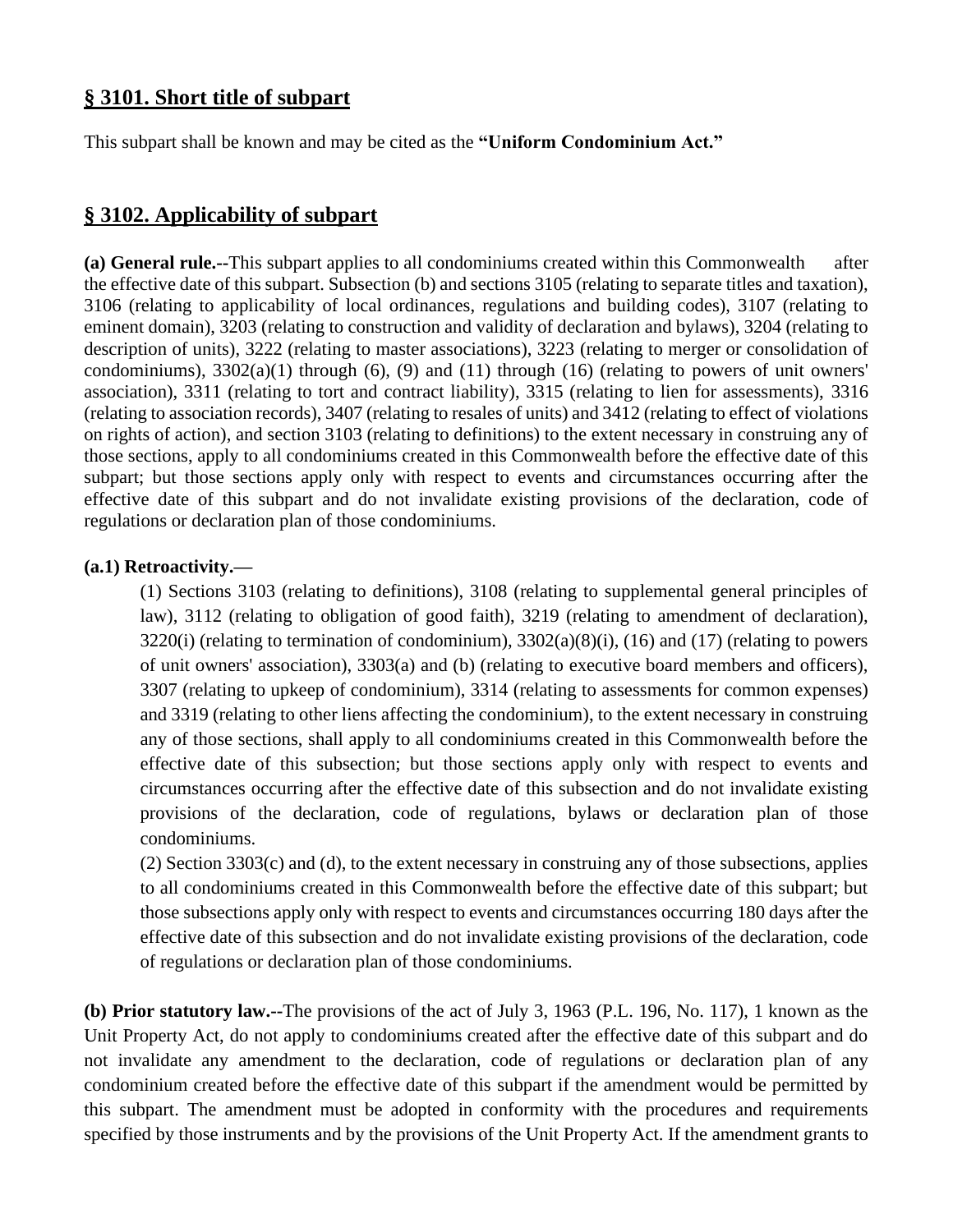any person any rights, powers or privileges permitted by this subpart, all correlative obligations, liabilities and restrictions in this subpart also apply to that person. By amendment to the declaration, code of regulations and declaration plan, a condominium created pursuant to the Unit Property Act may be made subject to all of the provisions of this subpart in lieu of the provisions of the Unit Property Act, effective as of the date of recordation of such amendments and without in any way terminating the condominium status of the property or in any way affecting any lien or encumbrance on the property, if the terms of such amended documents conform to the requirements of this subpart and if such amendments have been approved by 67% of the persons whose actions would have been required to effect a removal of the property from the Unit Property Act pursuant to section 601 thereof. No amendment of:

- (1) the declaration, code of regulations or declaration plan of a condominium created pursuant to the Unit Property Act; or
- (2) the declaration, bylaws or plats and plans of a condominium created pursuant to this subpart; may increase the obligations or responsibilities of a declarant (as such and not as a unit owner) without the joinder of the declarant in such amendment.

**(c) Condominiums outside Commonwealth.--**This subpart does not apply to condominiums or units located outside this Commonwealth, but the public offering statement provisions (sections 3402 through 3405) apply to all dispositions thereof in this Commonwealth unless exempt under section 3401(b)(5) (relating to applicability; waiver).

## **§ 3103. Definitions**

The following words and phrases when used in this subpart and in the declaration and bylaws shall have the meanings given to them in this section unless specifically provided otherwise or unless the context clearly indicates otherwise:

**"Additional real estate."** Real estate that may be added to a flexible condominium.

**"Affiliate of a declarant."** Any person who controls, is controlled by, or is under common control with a declarant.

(1) A person "controls" a declarant if the person:

(i) is a general partner, officer, director or employer of the declarant;

(ii) directly or indirectly or acting in concert with one or more other persons, or through one or more subsidiaries, owns, controls, holds with power to vote, or holds proxies representing, more than 20% of the voting interests of the declarant;

(iii) controls in any manner the election of a majority of the directors of the declarant; or

- (iv) has contributed more than 20% of the capital of the declarant.
- (2) A person "is controlled by" a declarant if the declarant:
	- (i) is a general partner, officer, director or employee of the person;

(ii) directly or indirectly or acting in concert with one or more other persons, or through one or more subsidiaries, owns, controls, holds with power to vote, or holds proxies representing, more than 20% of the voting interests of the person;

- (iii) controls in any manner the election of a majority of the directors of the person; or
- (iv) has contributed more than 20% of the capital of the person.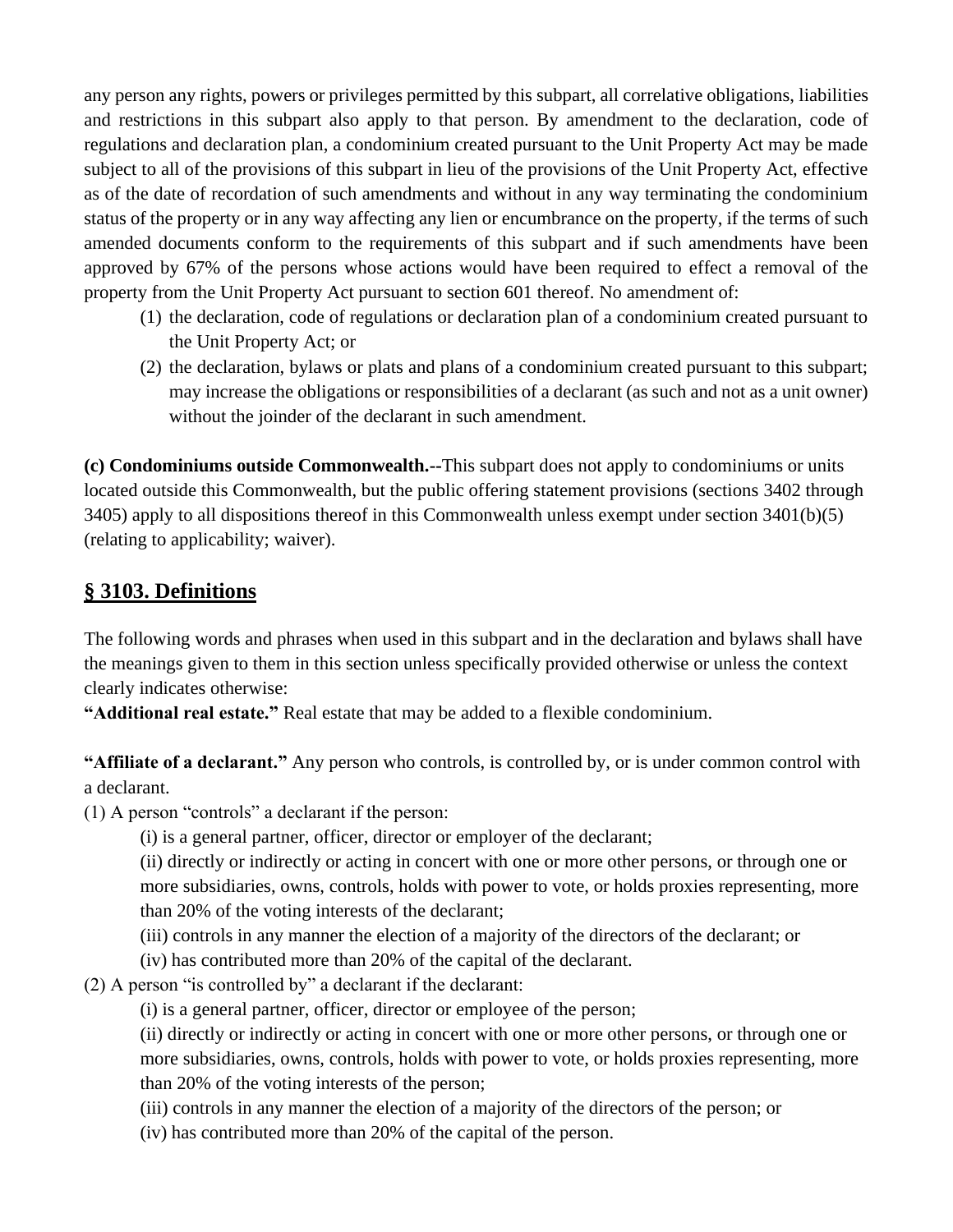(3) Control does not exist if the powers described in paragraphs (1) and (2) are held solely as security for an obligation and are not exercised.

**"Alternative dispute resolution."** A procedure for settling a dispute by means other than litigation, such as arbitration or mediation.

**"Association"** or **"unit owners' association."** The unit owners' association organized under section 3301 (relating to organization of unit owners' association).

**"Common elements."** All portions of a condominium other than the units.

**"Common expenses."** Expenditures made or liabilities incurred by or on behalf of the association, together with any allocations to reserves, including general common expenses and limited common expenses.

**"Common expense liability."** The liability for common expenses allocated to each unit pursuant to section 3208 (relating to allocation of common element interests, votes and common expense liabilities).

**"Condominium."** Real estate, portions of which are designated for separate ownership and the remainder of which is designated for common ownership solely by the owners of those portions. Real estate is not a condominium unless the undivided interests in the common elements are vested in the unit owners.

**"Conversion building."** A building that, at any time before the conversion notice date with respect to the condominium in which the building is located, was occupied wholly or partially by persons other than purchasers and persons who occupy with the consent of purchasers.

**"Conversion notice."** The notice required to be given to tenants or subtenants by the terms of section 3410(a) (relating to condominiums containing conversion buildings).

**"Conversion notice date."** The date on which the conversion notice is placed in the United States mail, in the case of mailed notices, or delivered to the unit leased by the recipient, in the case of hand-delivered notices.

**"Convertible real estate."** A portion of a flexible condominium not within a building containing a unit, within which additional units or limited common elements, or both, may be created.

### **"Declarant."**

(1) If the condominium has been created, "declarant" means:

(i) any person who has executed a declaration, or an amendment to a declaration to add additional real estate, other than persons holding interests in the real estate solely as

security for an obligation, persons whose interests in the real estate will not be conveyed to unit owners, or, in the case of a leasehold condominium, a lessor who possesses no special declarant rights and who is not an affiliate of a declarant who possesses special declarant rights; or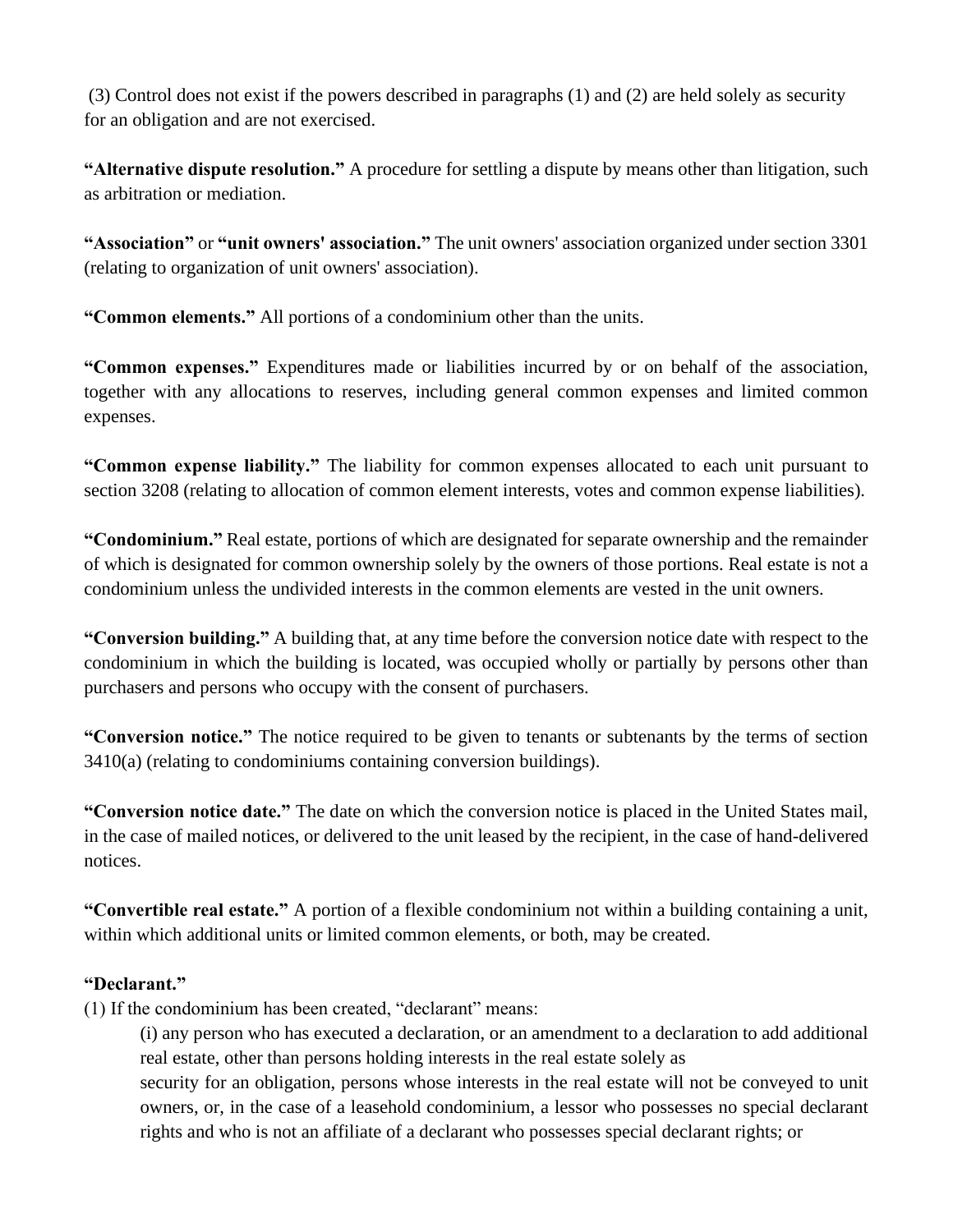(ii) any person who succeeds under section 3304 (relating to transfer of special declarant rights) to any special declarant rights.

(2) If the condominium has not yet been created, "declarant" means any person who offers to dispose of or disposes of his interest in a unit to be created and not previously disposed of.

(3) If a declaration is executed by a trustee of a land trust, "declarant" means the beneficiary of the trust.

**"Dispose"** or **"disposition."** A voluntary transfer of any legal or equitable interest in a unit or a proposed unit, other than as security for an obligation.

**"Executive board."** The body, regardless of name, designated in the declaration to act on behalf of the association.

**"Flexible condominium."** A condominium containing withdrawable or convertible real estate, a condominium to which additional real estate may be added, or a combination thereof.

**"Identifying number."** A symbol that identifies only one unit in a condominium.

**"Installment sales contract."** An executory contract for the purchase and sale of a unit or interest in a unit whereby the purchaser is obligated to make six or more installment payments to the seller after the execution of the contract and before the time appointed for the conveyance of title to the unit or interest in the unit.

**"Leasehold condominium."** A condominium in which all or a portion of the real estate is subject to a lease the expiration or termination of which will terminate the condominium or reduce its size.

**"Limited common element."** A portion of the common elements allocated by or pursuant to the declaration or by operation of section 3202(2) or (4) (relating to unit boundaries) for the exclusive use of one or more but fewer than all of the units.

**"Limited common expenses."** All expenses identified as such pursuant to section 3314(c) (relating to assessments for common expenses).

**"Master association."** An organization described in section 3222 (relating to master associations), whether or not it is an association described in section 3301 (relating to organization of unit owners' association).

**"Offer"** or **"offering."** Any advertisement, inducement, solicitation or attempt to encourage any person to acquire any interest in a unit, other than as security for an obligation. An advertisement in a newspaper or other periodical of general circulation, or in any broadcast medium to the general public, of a condominium not located in this Commonwealth, is not an offer or offering if the advertisement states that an offer or offering may be made only in compliance with the law of the jurisdiction in which the condominium is located.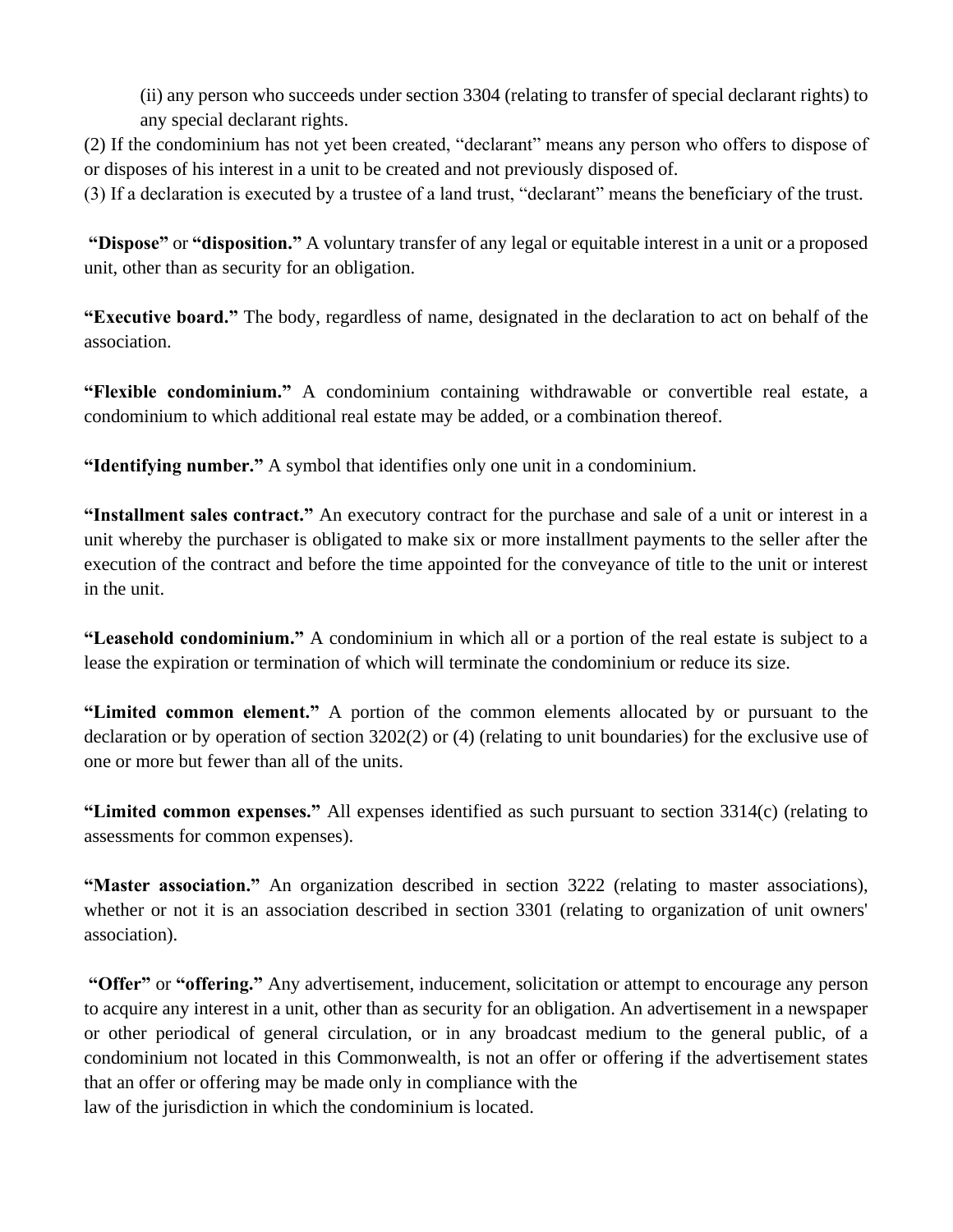**"Original lease termination date."** The date on which the lease or sublease of a residential tenant or subtenant in possession of a unit in a conversion building will expire by the terms of such lease or sublease, after taking into account any renewal or extension rights that may have been exercised prior to the conversion notice date.

**"Person."** A natural person, corporation, partnership, association, trust, other entity or any combination thereof.

**"Purchaser."** Any person, other than a declarant, who by means of a disposition acquires a legal or equitable interest in a unit, other than:

(1) a leasehold interest (including renewal options) of less than 20 years, but a person who will become a unit owner in a leasehold condominium upon consummation of the disposition shall be deemed to be a purchaser; or

(2) as security for an obligation.

**"Real estate."** Any fee, leasehold or other estate or interest in, over or under land, including structures, fixtures and other improvements and interests which by custom, usage or law pass with a conveyance of land though not described in the contract of sale or instrument of conveyance. "Real estate" includes parcels with or without upper or lower boundaries, and spaces that may be filled with air or water.

**"Residential tenant"** or **"residential subtenant."** A tenant or subtenant, respectively, who is a natural person lawfully occupying real estate for residential use.

**"Special declarant rights."** Rights reserved for the benefit of a declarant to:

(1) Complete improvements indicated on plats and plans filed with the declaration (section 3210).

(2) Convert convertible real estate in a flexible condominium (section 3211).

(3) Add additional real estate to a flexible condominium (section 3211).

(4) Withdraw withdrawable real estate from a flexible condominium (section 3212).

(5) Convert a unit into two or more units, common elements, or into two or more units and common elements (section 3215).

(6) Maintain offices, signs and models (section 3217).

(7) Use easements through the common elements for the purpose of making improvements within the condominium or within any convertible or additional real estate (section 3218).

(8) Cause the condominium to be merged or consolidated with another condominium (section 3223).

(9) Make the condominium subject to a master association (section 3222).

(10) Appoint or remove any officer of the association or any master association or any executive board member during any period of declarant control (section 3303(c)).

**"Unit."** A portion of the condominium designated for separate ownership, the boundaries of which are described pursuant to section 3205(4) (relating to contents of declaration; all condominiums).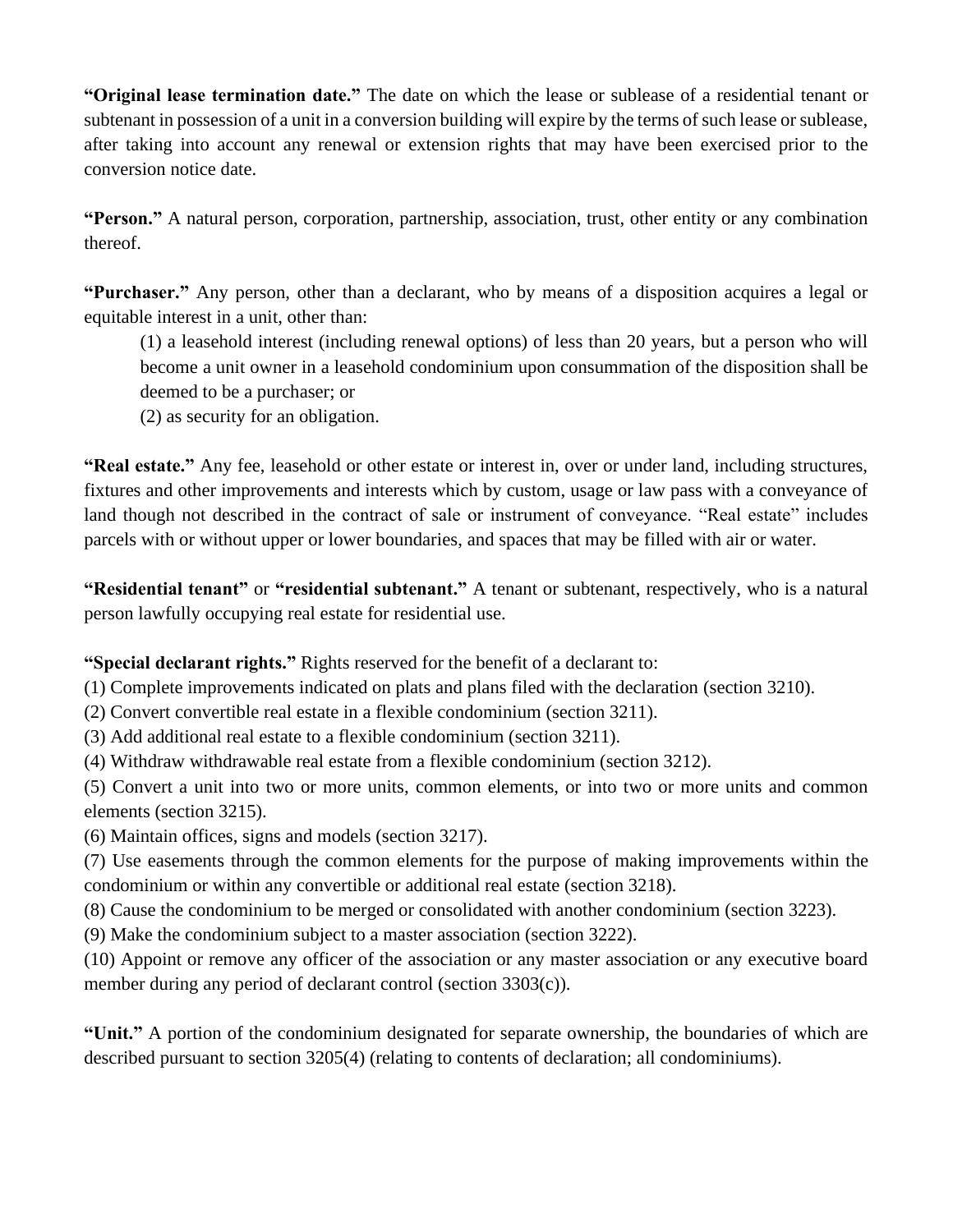**"Unit owner."** A declarant who owns a unit, a person to whom ownership of a unit has been conveyed, or a lessee of a unit in a leasehold condominium whose lease expires simultaneously with any lease the expiration or termination of

which will remove the unit from the condominium. "Unit owner" does not include a person having an interest in a unit solely as security for an obligation.

**"Unit owner in good standing."** A unit owner who is current in payment of assessments and fines, unless the assessments or fines are directly related to a complaint filed with the Bureau of Consumer Protection in the Office of Attorney

General regarding section 3308 (relating to meetings), 3309 (relating to quorums), 3310 (relating to voting; proxies) or 3316 (relating to association records).

**"Withdrawable real estate."** Real estate that may be withdrawn from a flexible condominium.

## **§ 3104. Variation by agreement**

Except as expressly provided in this subpart, provisions of this subpart may not be varied by agreement and rights conferred by this subpart may not be waived. A declarant may not act under a power of attorney or use any other device to evade the limitations or prohibitions of this subpart or the declaration.

## **§ 3105. Separate titles and taxation**

**(a) Title.**--Except as provided in subsection (b), each unit together with its common element interest constitutes for all purposes a separate parcel of real estate.

**(b) Taxation and assessment.**--If there is a unit owner other than a declarant, each unit together with its common element interest, but excluding its common element interest in convertible or withdrawable real estate, shall be separately taxed and assessed, and each portion of any convertible or withdrawable real estate shall be separately taxed and assessed; otherwise, the real estate comprising the condominium may be taxed and assessed in any manner provided by law.

# **§ 3106. Applicability of local ordinances, regulations and building codes**

**(a) General rule.--**A zoning, subdivision, building code or other real estate use law, ordinance or regulation may not prohibit the condominium form of ownership or impose any requirement upon a condominium which it would not impose upon a physically identical development under a different form of ownership.

**(b) Current law unaffected.--**Except as provided in subsection (a), no provision of this subpart invalidates or modifies any provision of any zoning, subdivision, land development, building code or other real estate use law, ordinance or regulation.

**(c) Status.--**The creation of a condominium pursuant to section 3201 (relating to creation of condominium) out of an entire lot, parcel or tract of real estate which has previously received approval for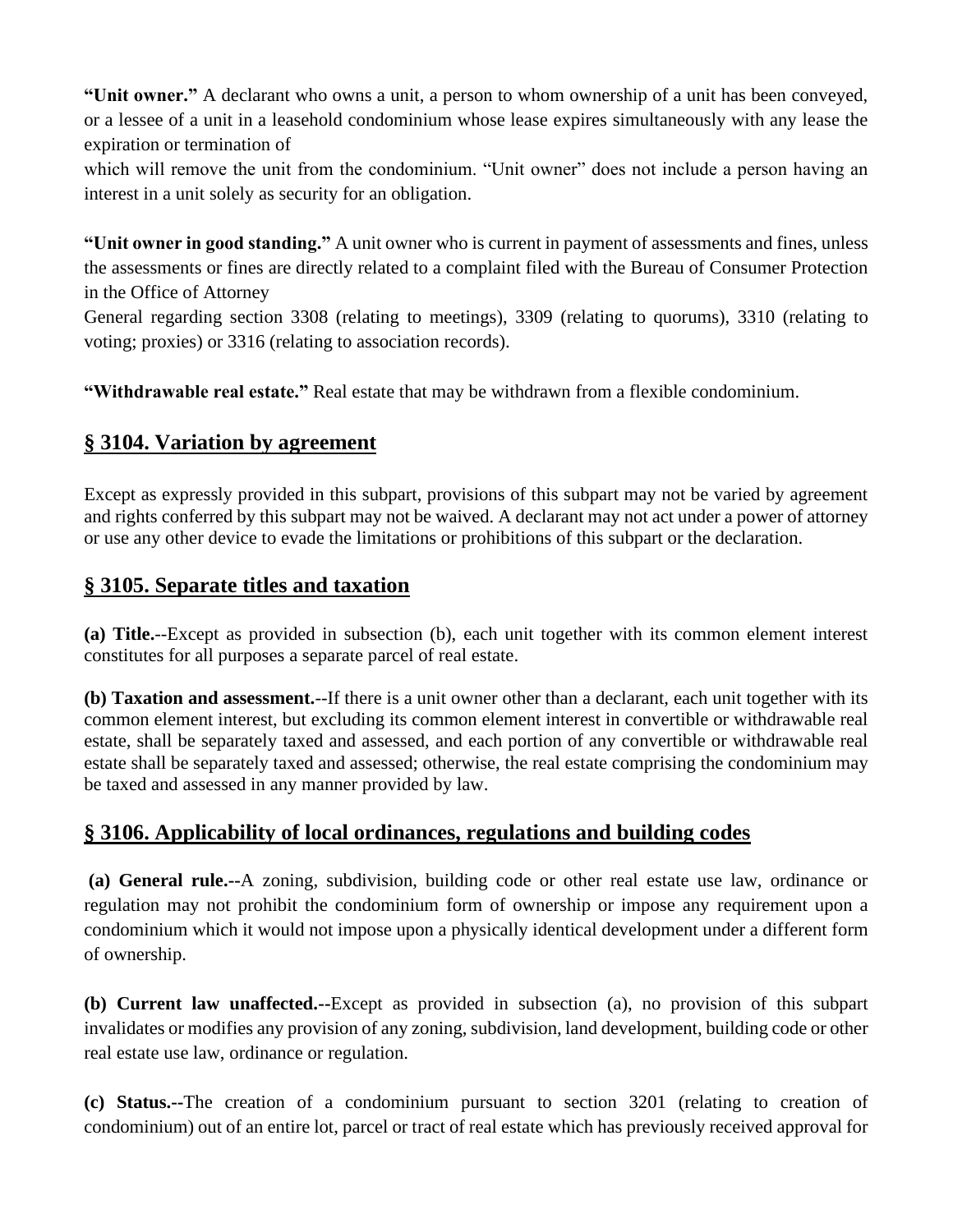land development or subdivision, as those terms are defined in section 107 of the act of July 31, 1968 (P.L. 805, No. 247), 1 known as the Pennsylvania Municipalities Planning Code, or the conveyance of units in the condominium, shall not, in and of itself, constitute a subdivision or land development, for the purposes of subdivision, land development or other laws, ordinances and regulations.

#### **(d) Compliance with zoning regulations.--**

(1) Use of the condominium shall comply with zoning regulations applicable to the parcel of land or tract of real estate on which the condominium is created.

(2) Any person creating a condominium out of a vacant parcel or tract of real estate which has not been subject to subdivision or land development approval shall submit a copy of the condominium declaration and condominium plan to all municipalities in which the parcel or tract of real estate is located, unless the creation of the condominium is for an estate planning purpose of conveying units to family members or an entity controlled by family members so that the conveyance would not be subject to realty transfer taxes pursuant to Article XI-C of the act of March 4, 1971 (P.L. 6, No. 2), 2 known as the Tax Reform Code of 1971.

(3) Construction of any structure or building on any unit or common facility shall be subject to the provisions of any zoning, subdivision, land development, building code or other real estate law, ordinance or regulation.

## **§ 3107. Eminent domain**

**(a) General rule.**--If a unit is acquired by eminent domain, or if part of a unit is acquired by eminent domain leaving the unit owner with a remnant which may not practically or lawfully be used for any purpose permitted by the declaration, the award must compensate the unit owner for his unit and its common element interest, whether or not any common element interest is acquired. Upon acquisition, unless the decree otherwise provides, that unit's entire common element interest, votes in the association and common expense liability are automatically reallocated to the remaining units in proportion to the respective interests, votes and liabilities of those units before the taking, and the association shall promptly prepare, execute and record an amendment to the declaration reflecting the reallocations. Any remnant of a unit remaining after part of a unit is taken under this subsection is thereafter a common element.

**(b) Acquisition of part of a unit.**--Except as provided in subsection (a), if part of a unit is acquired by eminent domain the award must compensate the unit owner for the reduction in value of the unit and its common element interest. Upon acquisition:

(1) that unit's common element interest, votes in the association and common expense liability are reduced in proportion to the reduction in the size of the unit, or on any other basis specified in the declaration; and

(2) the portion of common element interest, votes and common expense liability divested from the partially acquired unit are automatically reallocated to that unit and the remaining units in proportion to the respective interests, votes and liabilities of those units before the taking, with the partially acquired unit participating in the reallocation on the basis of its reduced interest, votes and liabilities.

**(c) Acquisition of part of common elements.**--If part of the common elements is acquired by eminent domain, the award must be paid to the association. The association shall divide any portion of the award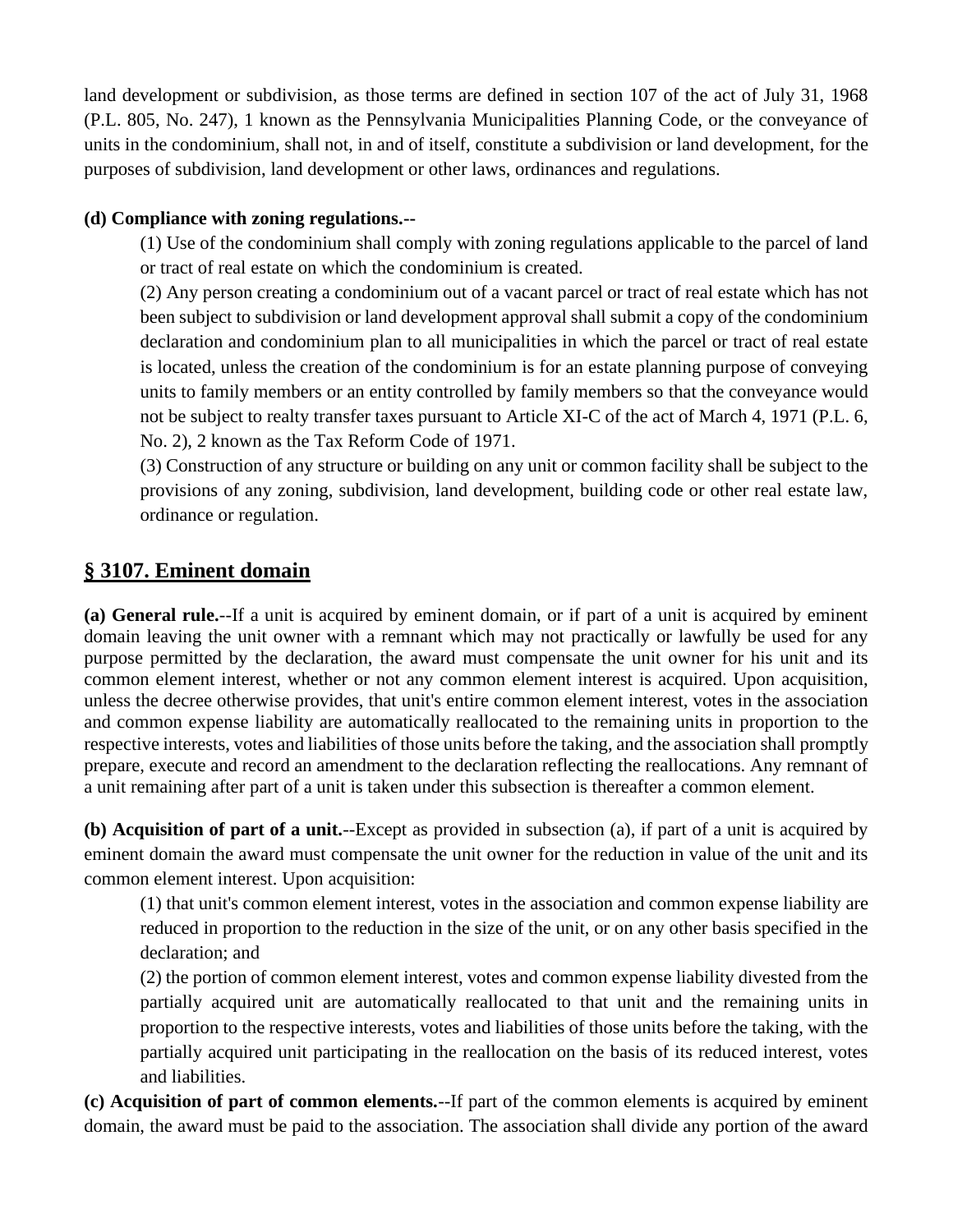not used for any restoration or repair of the remaining common elements among the unit owners in proportion to their respective common element interests before the taking, but the portion of the award attributable to the acquisition of a limited common element must be equally divided among the owners of the units to which that limited common element was allocated at the time of acquisition, or in any manner the declaration provides.

## **§ 3108. Supplemental general principles of law**

The principles of law and equity, including the law of corporations and unincorporated associations, the law of real property and the law relative to capacity to contract, principal and agent, eminent domain, estoppel, fraud, misrepresentation, duress, coercion, mistake, receivership, substantial performance or other validating or invalidating cause supplement the provisions of this subpart except to the extent inconsistent with this subpart.

## **§ 3109. Construction against implicit repeal**

This subpart being a general statute intended as a unified coverage of its subject matter, no part of it shall be construed to be impliedly repealed by subsequent legislation if that construction can reasonably be avoided.

## **§ 3110. Uniformity of application and construction**

This subpart shall be applied and construed so as to effectuate its general purpose to make uniform the law with respect to the subject of this subpart among states enacting it.

## **§ 3111. Unconscionable agreement or term of contract**

**(a) Powers of court.**--The court, upon finding as a matter of law that a contract or contract clause was unconscionable at the time the contract was made, may:

- (1) refuse to enforce the contract;
- (2) enforce the remainder of the contract without the unconscionable clause; or
- (3) limit the application of any unconscionable clause in order to avoid an unconscionable result.

**(b) Parties may present evidence.**--Whenever it is claimed, or appears to the court, that a contract or any contract clause is or may be unconscionable, the parties, in order to aid the court in making the determination, shall be afforded a reasonable opportunity to present evidence as to:

(1) The commercial setting of the negotiations.

(2) Whether a party has knowingly taken advantage of the inability of the other party reasonably to protect his interests by reason of physical or mental infirmity, illiteracy or inability to understand the language of the agreement or similar factors.

(3) The effect and purpose of the contract or clause.

(4) If a sale, any gross disparity at the time of contracting between the amount charged for the real estate and the value of the real estate measured by the price at which similar real estate was readily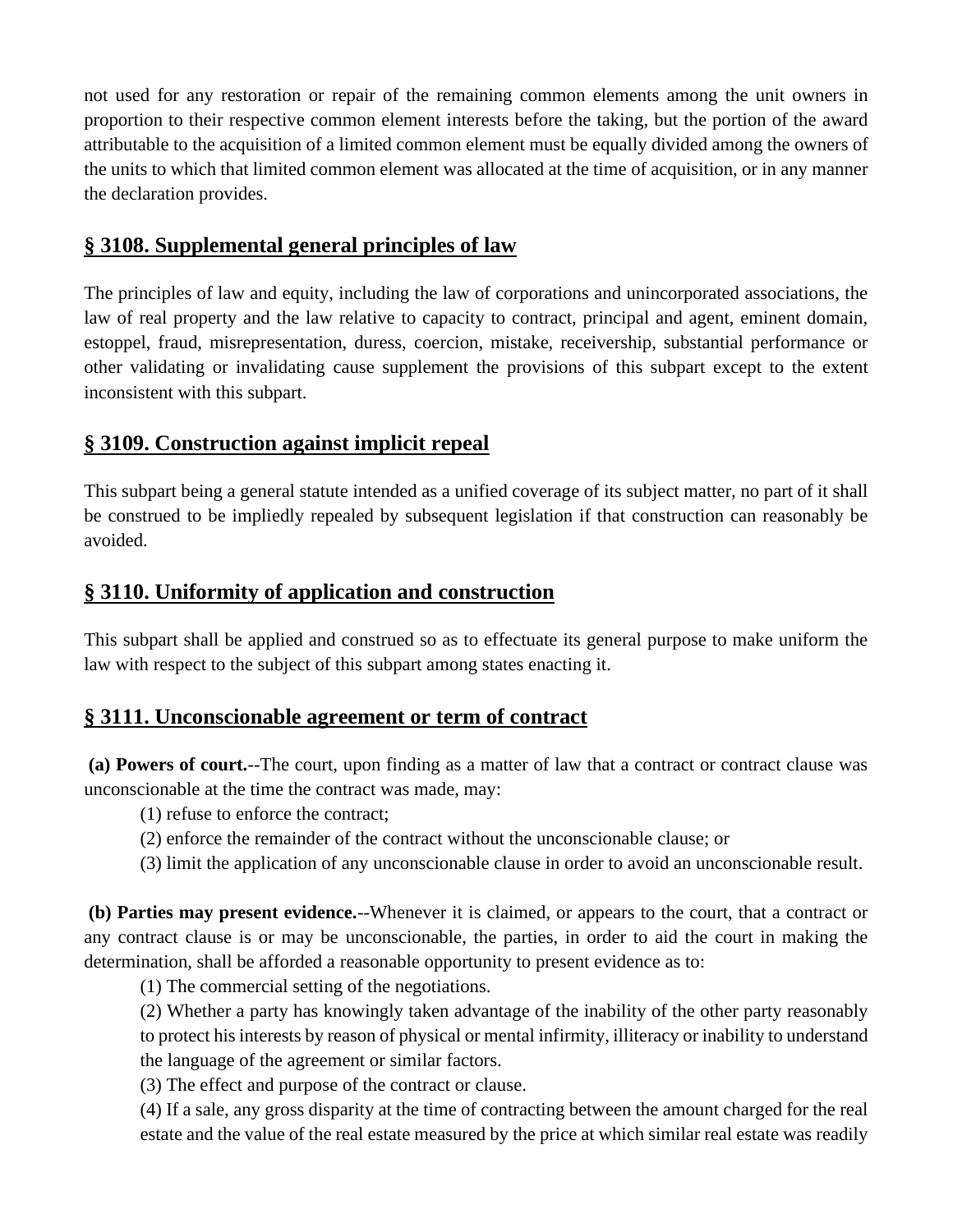obtainable in similar transactions, but a disparity between the contract price and the value of the real estate measured by the price at which similar real estate was readily obtainable in similar transactions does not, of itself, render the contract unconscionable.

## **§ 3112. Obligation of good faith**

Every contract or duty governed by this subpart imposes an obligation of good faith in its performance or enforcement.

# **§ 3113. Remedies to be liberally administered**

**(a) General rule.**--The remedies provided by this subpart shall be liberally administered to the end that the aggrieved party is put in as good a position as if the other party had fully performed. However, consequential, special or punitive damages may not be awarded except as specifically provided in this subpart or by other rule of law.

**(b) Judicial enforcement of rights and obligations.**--Any right or obligation declared by this subpart is enforceable by judicial proceeding.

## **§ 3201. Creation of condominium**

A condominium may be created pursuant to this subpart only by recording a declaration executed, in the same manner as a deed, by all persons whose interests in the real estate will be conveyed to unit owners and by every lessor of a lease the expiration or termination of which will terminate the condominium or reduce its size, provided, however, in any such lease wherein the lessor is the Commonwealth of Pennsylvania, a municipal government or any agency thereof, said lessor need not execute the declaration if they shall have previously given written consent to its filing and agreed to be bound by the provisions of the Pennsylvania Uniform Condominium Act, in which case said declaration shall be executed by the lessee then in possession of the subject property. The declaration shall be recorded in every county in which any portion of the condominium is located in the same records as are maintained for the recording of deeds of real property and shall be indexed against each declarant as the grantor and the name of the condominium as the grantee.

## **§ 3202. Unit boundaries**

Except as provided by the declaration:

(1) If walls, floor or ceilings are designated as boundaries of a unit, all lath, furring, wallboard, plasterboard, plaster, paneling, tiles, wallpaper, paint, finished flooring and any other materials constituting any part of the finished surfaces thereof are a part of the unit, and all other portions of the walls, floors or ceilings are a part of the common elements.

(2) If any chute, flue, duct, wire, conduit, bearing wall, bearing column or any other fixture lies partially within and partially outside the designated boundaries of a unit, any portion thereof serving only that unit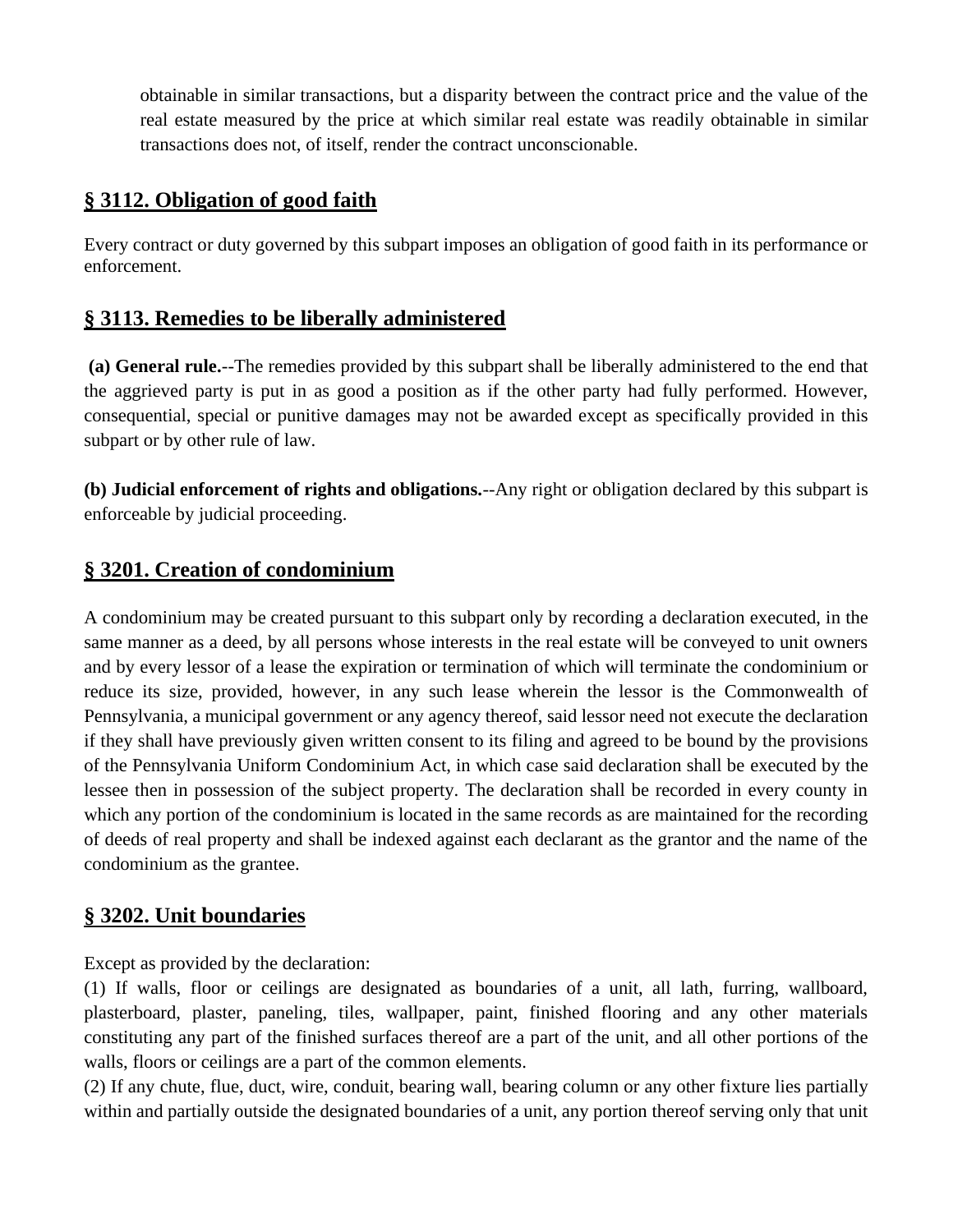is a limited common element allocated solely to that unit, and any portion thereof serving more than one unit or any portion of the common elements is a part of the common elements.

(3) Subject to the provisions of paragraph (2), all spaces, interior partitions and other fixtures and improvements within the boundaries of a unit are a part of the unit.

(4) Any shutters, awnings, window boxes, doorsteps, stoops, porches, balconies, patios and all exterior doors and windows or other fixtures designed to serve a single unit, but located outside the unit's boundaries, are limited common elements allocated exclusively to that unit.

## **§ 3203. Construction and validity of declaration and bylaws**

**(a) Provisions severable.**--All provisions of the declaration and bylaws are severable.

**(b) Application of rule against perpetuities.**--The rule against perpetuities may not be applied to defeat any provision of the declaration or this subpart, or any instrument executed pursuant to the declaration or this subpart.

**(c) Conflict between declaration and bylaws.**--In the event of a conflict between the provisions of the declaration and the bylaws, the declaration prevails except to the extent the declaration is inconsistent with this subpart.

**(d) Effect of noncompliance on title to unit.**--Title to a unit and its common element interest is not rendered unmarketable or otherwise affected by any provision of unrecorded bylaws or by reason of an insubstantial failure of the declaration to comply with this subpart.

# **§ 3204. Description of units**

After the declaration is recorded, a description of a unit which sets forth the name of the condominium, the recording data for the declaration, the county or counties in which the condominium is located and the identifying number of the unit is a sufficient legal description of that unit and its common element interest even if the common element interest is not described or referred to therein. Deeds, leases and mortgages of units shall be recorded in the same records as

are maintained by the recorder for the recording of like instruments and shall be indexed by the recorder in the same manner as like instruments are indexed.

# **§ 3205. Contents of declaration; all condominiums**

The declaration for a condominium must contain:

(1) The name of the condominium which must include the word "condominium" or be followed by the words "a condominium."

- (2) The name of every county in which any part of the condominium is situated.
- (3) A legally sufficient description of the real estate included in the condominium.
- (4) A description or delineation of the boundaries of each unit including the unit's identifying number.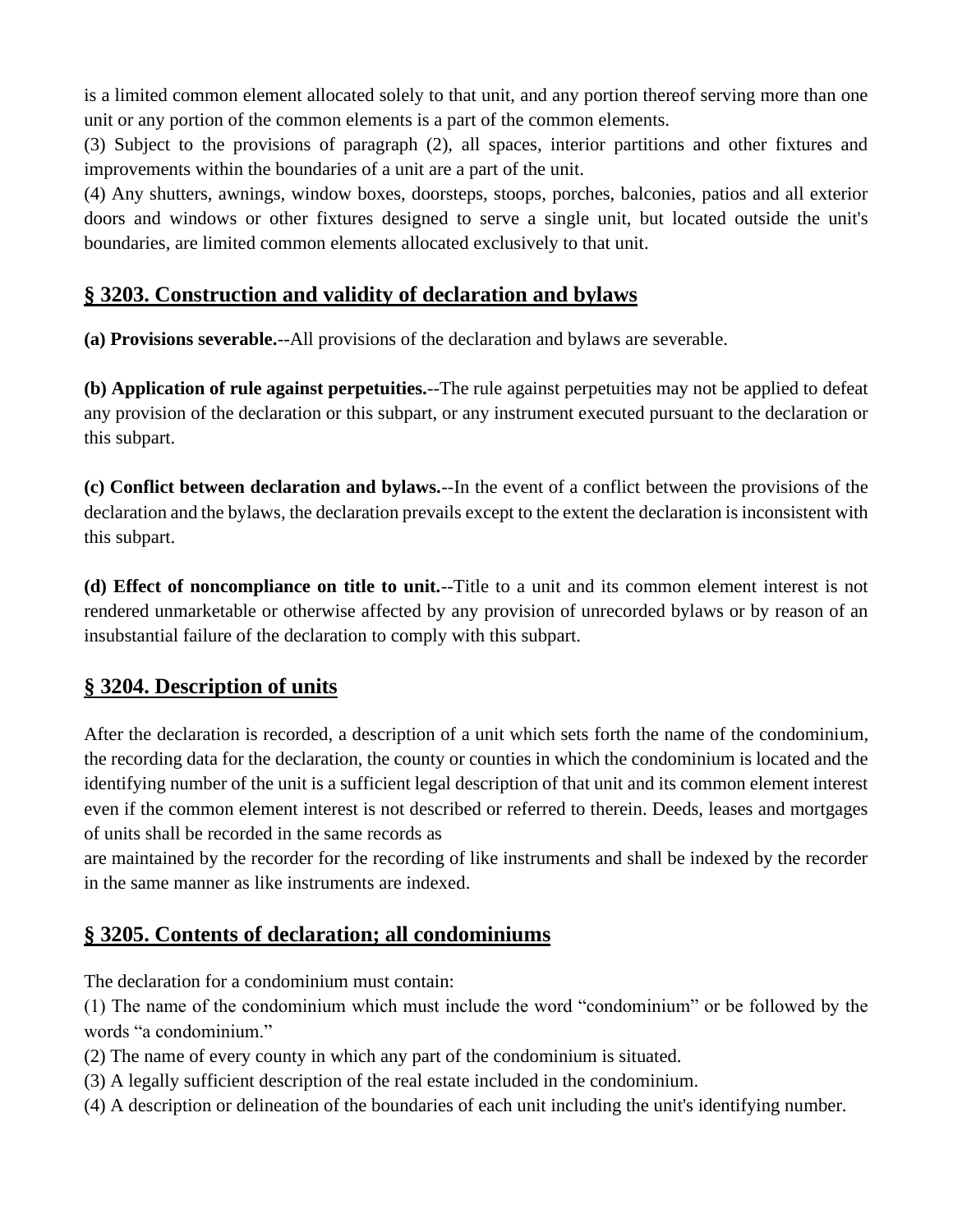(5) A statement of the maximum number of units that may be created by the subdivision or conversion of units owned by the declarant pursuant to section 3215(c) (relating to subdivision or conversion of units). (6) A description of any limited common elements as provided in section 3209 (relating to limited common elements) and limited common expenses, if any, and how they are to be assessed.

(7) A description of any common elements not within the boundaries of any convertible real estate which may be allocated subsequently as limited common elements together with a statement that they may be so allocated and a description of the method by which the allocations are to be made.

(8) An allocation to each unit of an undivided interest in the common elements, a portion of the votes in the association and a percentage or fraction of the common expenses of the association (section 3208).

(9) Any restrictions created by the declarant on use, occupancy and alienation of the units.

(10) The recording data for recorded easements and licenses appurtenant to or included in the condominium or to which any portion of the condominium is or may become subject.

(11) If all or any of the units are or may be owned in time-share estates as defined in section 3403(a) (relating to public offering statement; time-share estates), which units may be owned in time-share estates and the maximum number of time-share estates that may be created in the condominium, it being intended that time-share estates shall not be permitted except if and to the extent expressly authorized by the declaration.

(12) If the declarant wishes to retain the special declarant right to cause section 3222 (relating to master associations) to become applicable to a condominium, then:

(i) an explicit reservation of such right;

(ii) a statement of the time limit upon which the option reserved under subparagraph (i) will lapse, together with a statement of any circumstances that will terminate the option before the expiration of the time limit. The time limit shall not exceed the later of:

(A) ten years after the recording of the declaration; or

(B) in the case of a preliminary plat calling for the installation of improvements in sections, 120 days after municipal approval or denial of each particular section's final plat which was filed prior to the deadline approved or modified by the municipal governing body pursuant to section  $508(4)(v)$  of the act of July 31, 1968 (P.L. 805, No. 247), 1 known as the Pennsylvania Municipalities Planning Code, or, in the event of an appeal from the municipal approval or denial of such final plat, 120 days after a final judgment on appeal; and

(iii) the information required to be included in the declaration by the provisions of section 3222.

(13) If the declarant wishes to retain the special declarant right to merge or consolidate the condominium pursuant to section 3223 (relating to merger or consolidation of condominiums), then:

(i) an explicit reservation of such right;

(ii) a statement of the time limit upon which any option reserved under subparagraph (i) will lapse, together with a statement of any circumstances that will terminate the option before the expiration of the time limit. The time limit shall not exceed the later of:

(A) ten years after the recording of the declaration; or

(B) in the case of a preliminary plat calling for the installation of improvements in sections, 120 days after municipal approval or denial of each particular section's final plat which was filed prior to the deadline approved or modified by the municipal governing body pursuant to section 508(4)(v) of the Pennsylvania Municipalities Planning Code, or, in the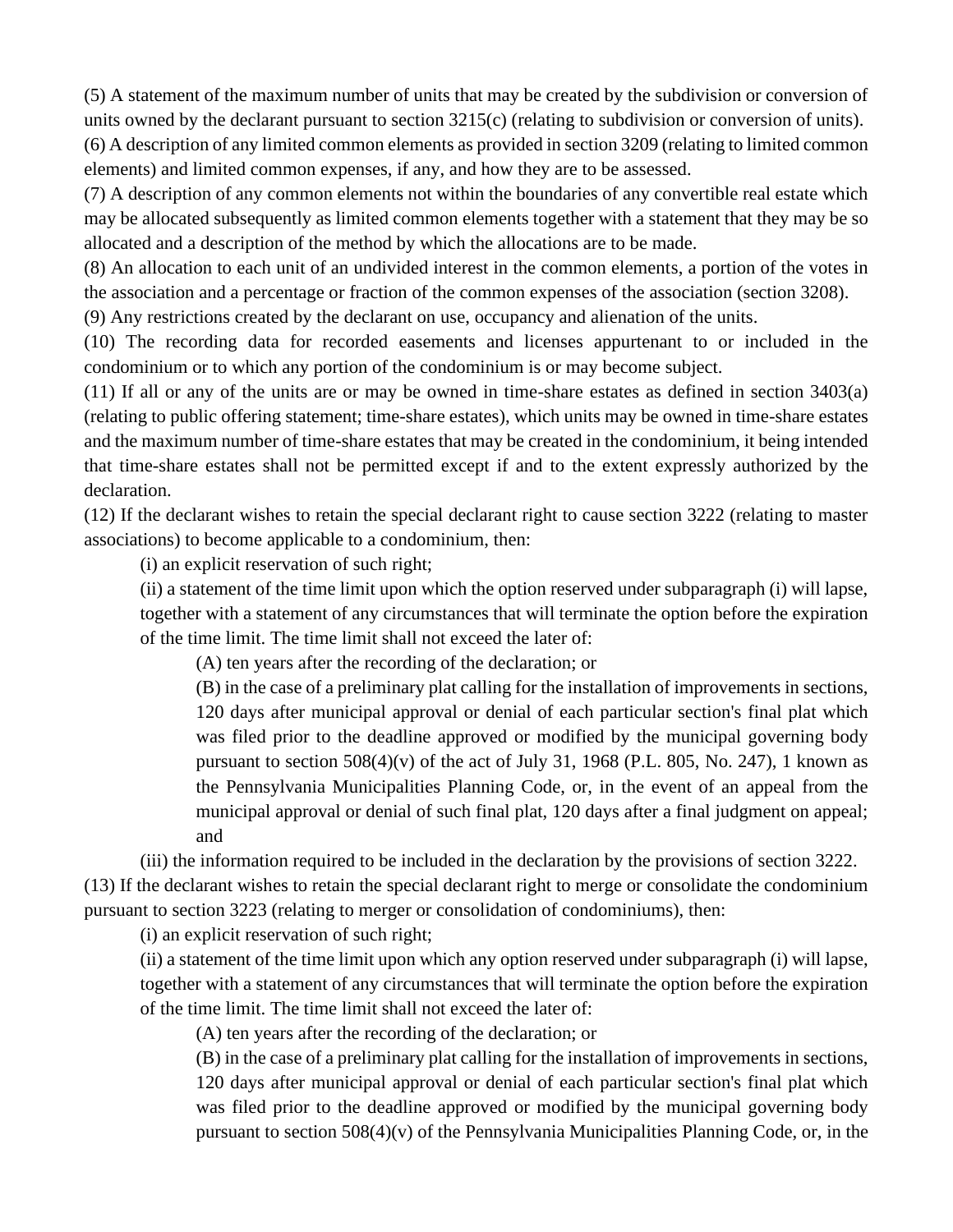event of an appeal from the municipal approval or denial of such final plat, 120 days after a final judgment on appeal;

(iii) a statement of the name and location of each other condominium that may be subject to such a merger or consolidation if such other condominiums exist and if such other condominiums do not exist, then the declaration shall include the following:

(A) A statement of the extent to which the common element interest, relative voting strength in the association and share of common expense liability of each unit in the condominium at the time the merger or consolidation is effectuated may be increased or decreased by actions pursuant to any option reserved under subparagraph (i), including the formulas to be used for those reallocations.

(B) Legally sufficient descriptions of each portion of real estate which is part of any other condominiums which may be created and with which the condominium may merge or consolidate.

(C) If mergers or consolidations may be effectuated at different times, a statement to that effect together with:

(I) either a statement fixing the boundaries of those condominiums and regulating the order in which they may be merged or consolidated or a statement that no assurances are made in those regards; and

(II) a statement as to whether, if any other condominiums are merged or consolidated with the condominium, all or any of such condominiums must be merged or consolidated.

(D) A statement of:

(I) the maximum number of units that may be created within any such other condominiums, the boundaries of which are fixed pursuant to clause (C);

(II) how many of those units will be restricted exclusively to residential use; and (III) the maximum number of units per acre that may be created within any such

other condominiums, the boundaries of which are not fixed pursuant to clause (C). (E) If any of the units that may be built within any such other condominiums are not to be restricted exclusively to residential use, a statement with respect to each portion of such other condominiums of the maximum percentage of the real estate areas and the maximum percentage of the floor areas of all units that may be created therein that are not restricted exclusively to residential use.

(F) A statement of the extent to which any buildings and units that may be part of such other condominiums will be compatible with the other buildings and units in the condominium in terms of architectural style, quality of construction, principal materials employed in construction and size or a statement that no assurances are made in those regards.

(G) A statement that all restrictions in the declaration affecting use, occupancy and alienation of units will apply to units created within any such other condominiums or a statement of any differentiations that may be made as to those units.

(H) General descriptions of all other improvements and limited common elements that may be made or created within such other condominiums or a statement that no assurances are made in that regard.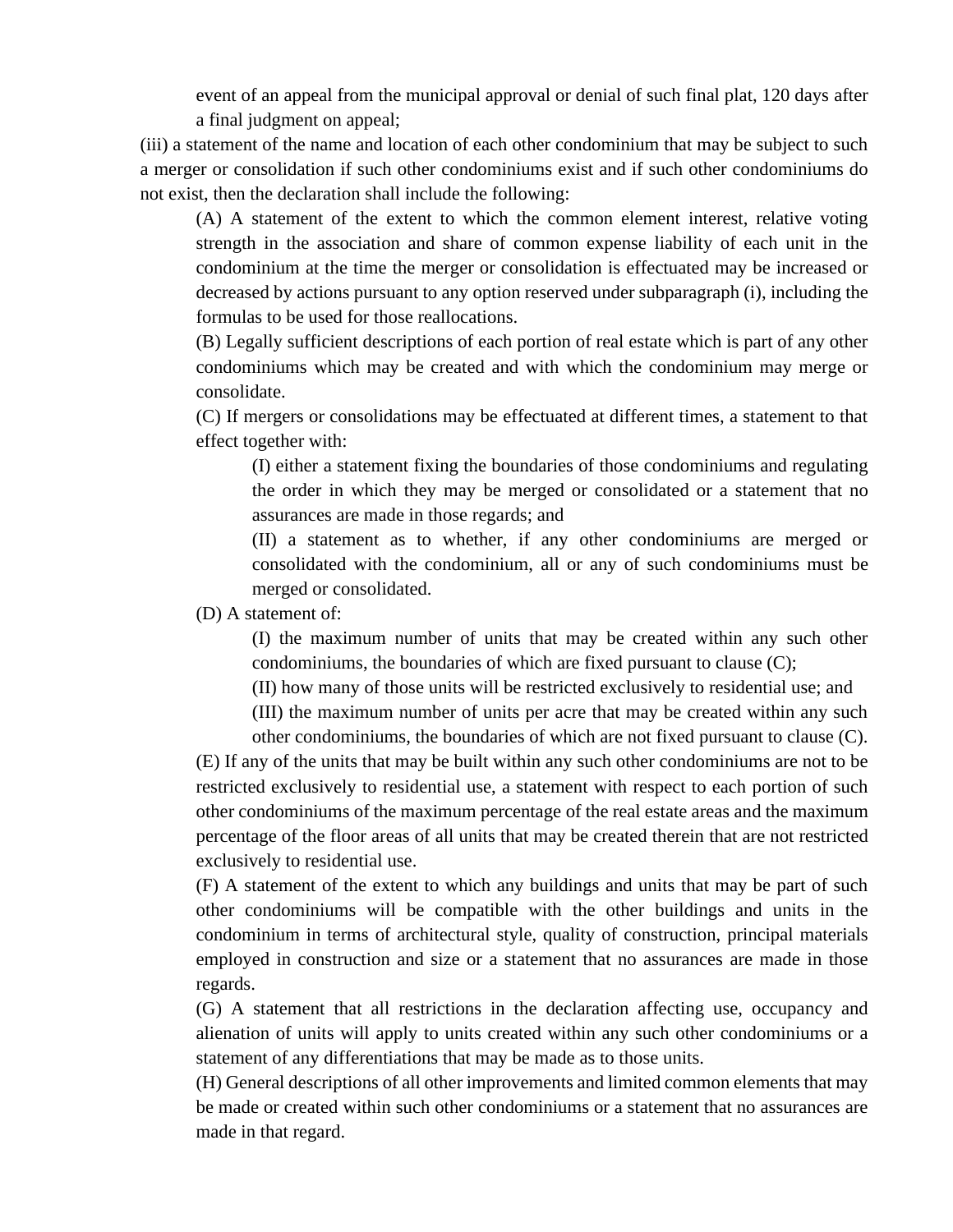(I) A statement of any limitations as to the locations of any buildings or other improvements that may be made within such other condominiums or a statement that no assurances are made in that regard.

(J) A statement that any limited common elements created within any such other condominiums will be of the same general types and sizes as those within the condominium or a statement of any other assurances in that regard or a statement that no assurances are made in that regard.

(K) A statement that the proportion of limited common elements to units created within such other condominiums will be approximately equal to the proportion existing within the condominium or a statement of any other assurances in that regard or a statement that no assurances are made in that regard.

(L) A statement of the extent to which any assurances made in the declaration regarding such other condominiums pursuant to clauses  $(C)$  through  $(K)$  apply in the event any such condominiums are not merged or consolidated with the condominium or a statement that those assurances do not apply if the condominiums are not merged or consolidated with the condominium; and

(iv) a summary description of the other provisions which materially change any rights, obligations or liabilities that will be included in the agreement of merger or consolidation if such right is exercised.

(13.1) If the declaration provides that the association or a unit owner is or shall be responsible for operation and maintenance of storm water management facilities, a statement that upon approval of the permittee's notice of termination by the Department of Environmental Protection or by an authorized county conservation district, it shall be deemed that the association or unit owner, as applicable, agree to and shall become responsible for compliance with the storm water management facilities' permit terms and conditions, including long-term operation and maintenance of postconstruction storm water best management practices in accordance with applicable requirements. The declarant shall remain responsible for compliance with other obligations with respect to storm water management facilities as may be required by the approved subdivision and land development plans, the declaration or this subpart until such time as the obligations of the declarant may cease.

(14) Any other matters the declarant deems appropriate.

## **§ 3206. Contents of declaration; flexible condominiums**

The declaration for a flexible condominium shall include, in addition to the matters specified in section 3205 (relating to contents of declaration; all condominiums):

(1) An explicit reservation of any options to create units, limited common elements, or both, within convertible real estate or to add additional real estate to or withdraw withdrawable real estate from the condominium.

(2) A statement of the time limit upon which any option reserved under paragraph (1) will lapse, together with a statement of any circumstances that will terminate the option before the expiration of the time limit. The time limit shall not exceed the later of:

(i) ten years after the recording of the declaration; or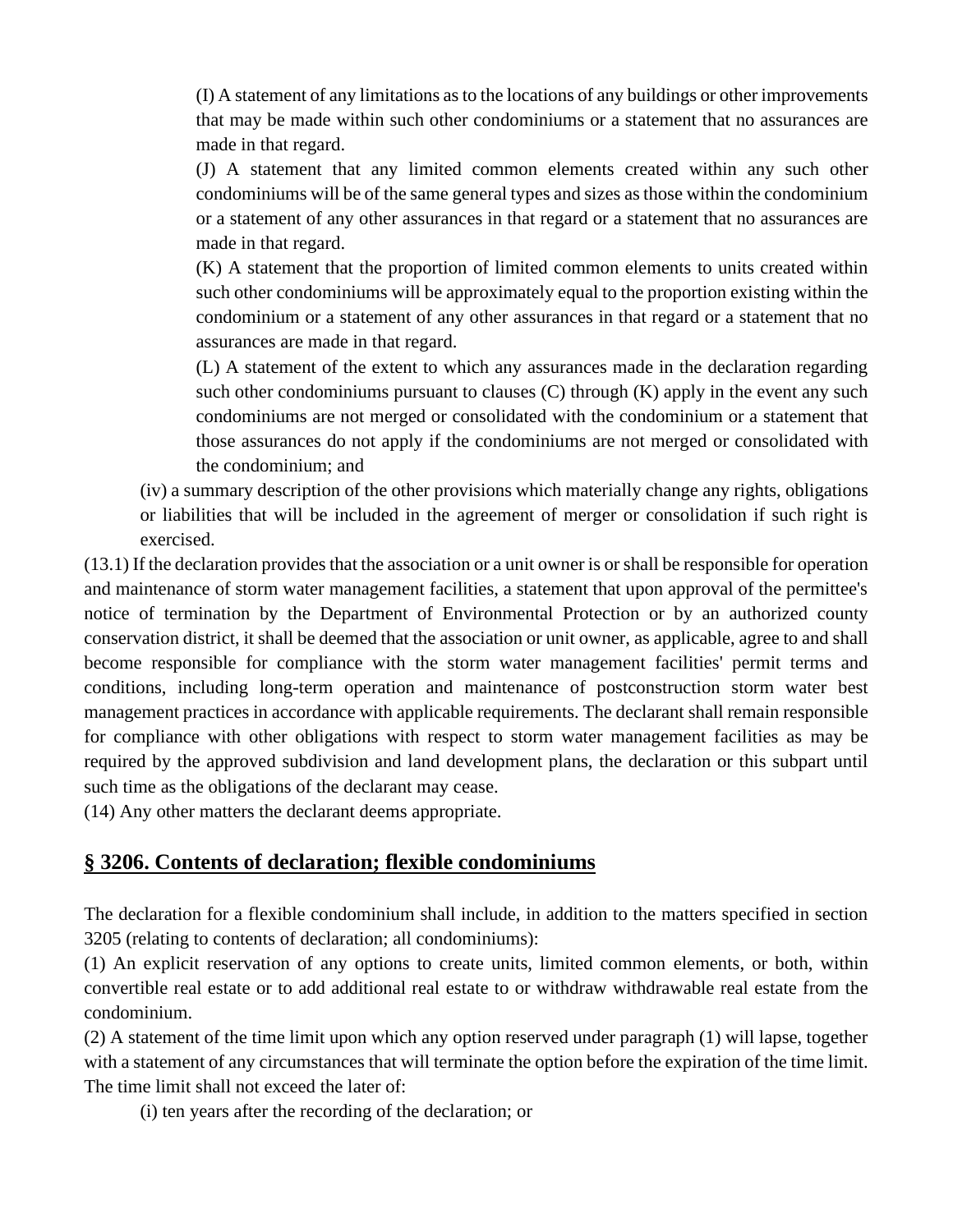(ii) in the case of a preliminary plat calling for the installation of improvements in sections, 120 days after municipal approval or denial of each particular section's final plat which was filed prior to the deadline approved or modified by the municipal governing body pursuant to section  $508(4)(v)$  of the act of July 31, 1968 (P.L. 805, No. 247), 1 known as the Pennsylvania Municipalities Planning Code, or, in the event of an appeal from the municipal approval or denial of such final plat, 120 days after a final judgment on appeal.

(3) A statement of any limitations on any option reserved under paragraph (1), other than limitations created by or imposed pursuant to law, or else a statement that there are no such limitations.

(4) A statement of the extent to which the common element interest, relative voting strength in the association and share of common expense liability of each unit in the condominium at the time the declaration is recorded may be increased or decreased by actions pursuant to any option reserved under

paragraph (1) including the formulas to be used for those reallocations.

(5) Legally sufficient descriptions of each portion of convertible, additional and withdrawable real estate. (6) If portions of any convertible, additional or withdrawable real estate may be converted, added or withdrawn at different times, a statement to that effect together with:

(i) either a statement fixing the boundaries of those portions and regulating the order in which they may be converted, added or withdrawn or a statement that no assurances are made in those regards; and

(ii) a statement as to whether, if any portion of convertible, additional or withdrawable real estate is converted, added or withdrawn, all or any particular portion of that or any other real estate must be converted, added or withdrawn.

(7) A statement of:

(i) the maximum number of units that may be created within any additional or convertible real estate, or within any portion of either, the boundaries of which are fixed pursuant to paragraph (6); (ii) how many of those units will be restricted exclusively to residential use; and

(iii) the maximum number of units per acre that may be created within any portions the boundaries of which are not fixed pursuant to paragraph (6).

(8) If any of the units that may be built within any additional or convertible real estate are not to be restricted exclusively to residential use, a statement with respect to each portion of the additional and convertible real estate of the maximum percentage of the real estate areas and the maximum percentage of the floor areas of all units that may be created therein that are not restricted exclusively to residential use.

(9) A statement of the extent to which any buildings and units that may be erected upon each portion of the additional or convertible real estate will be compatible with the other buildings and units in the condominium in terms of architectural style, quality of construction, principal materials employed in construction and size, or a statement that no assurances are made in those regards.

(10) A statement that all restrictions in the declaration affecting use, occupancy and alienation of units will apply to units created within any convertible or additional real estate, or a statement of any differentiations that may be made as to those units.

(11) General descriptions of all other improvements and limited common elements that may be made or created upon or within each portion of the additional or convertible real estate, or a statement that no assurances are made in that regard.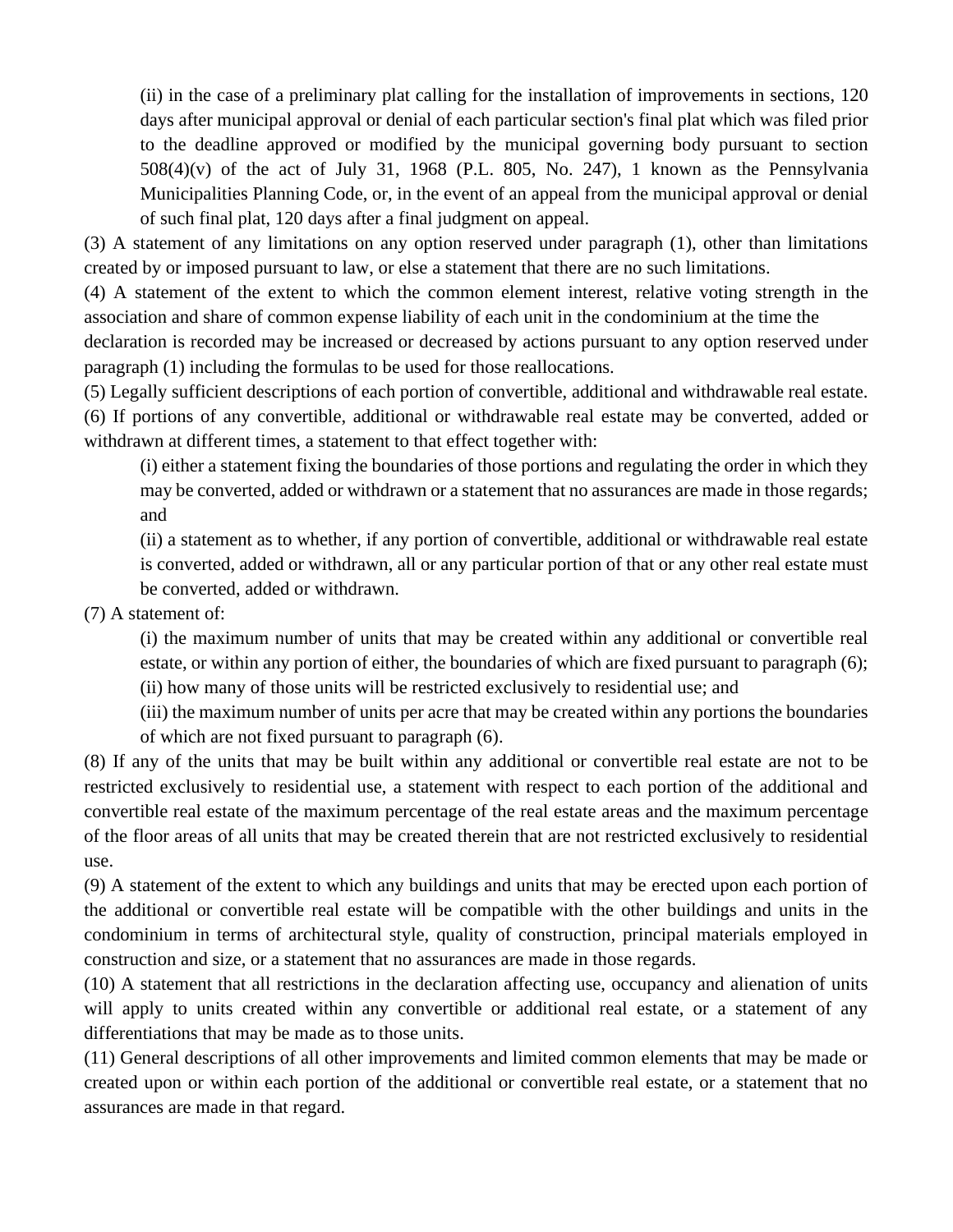(12) A statement of any limitations as to the locations of any buildings or other improvements that may be made within convertible or additional real estate, or a statement that no assurances are made in that regard.

(13) A statement that any limited common elements created within any convertible or additional real estate will be of the same general types and sizes as those within other parts of the condominium, or a statement of any other assurances in that regard, or a statement that no assurances are made in that regard.

(14) A statement that the proportion of limited common elements to units created within convertible or additional real estate will be approximately equal to the proportion existing within other parts of the condominium, or a statement of any other assurances in that regard, or a statement that no assurances are made in that regard.

(15) A statement of the extent to which any assurances made in the declaration regarding additional or withdrawable real estate pursuant to paragraphs (6) through (14) apply in the event any additional real estate is not added to or any withdrawable land is withdrawn from the condominium, or a statement that those assurances do not apply if the real estate is not added to or is withdrawn from the condominium.

# **§ 3207. Leasehold condominiums**

**(a) Recording lease and contents of declaration.**--Any lease the expiration or termination of which may terminate the condominium or reduce its size shall be recorded and the declaration shall state:

(1) The recording data for the lease.

(2) The date on which the lease is scheduled to expire.

(3) A legally sufficient description of the real estate subject to the lease.

(4) Any right of the unit owners to redeem the reversion and the manner whereby those rights may be exercised, or a statement that they do not have those rights.

(5) Any right of the unit owners to remove any improvements within a reasonable time after the expiration or termination of the lease, or a statement that they do not have those rights.

(6) Any rights of the unit owners to renew the lease and the conditions of any renewal, or a statement that they do not have those rights.

**(b) Limitation on termination of leasehold interest.**--After the declaration for a leasehold condominium is recorded, neither the lessor nor his successor in interest may terminate the leasehold interest of a unit owner who makes timely payment of his share of the rent and otherwise complies with all covenants which, if violated, would entitle the lessor to terminate the lease. A unit owner's leasehold interest is not affected by failure of any other person to pay rent or fulfill any other covenant.

**(c) Merger of leasehold and fee simple interests.**--Acquisition of the leasehold interest of any unit owner by the owner of the reversion or remainder does not merge the leasehold and fee simple interests unless the leasehold interests of all unit owners subject to that reversion or remainder are acquired.

**(d) Reallocation of interests if number of units reduced.**--If the expiration or termination of a lease decreases the number of units in a condominium, the common element interests, votes in the association and common expense liabilities shall be reallocated in accordance with section 3107 (relating to eminent domain) as though those units had been taken by eminent domain. Reallocations shall be confirmed by an amendment to the declaration prepared, executed and recorded by the association.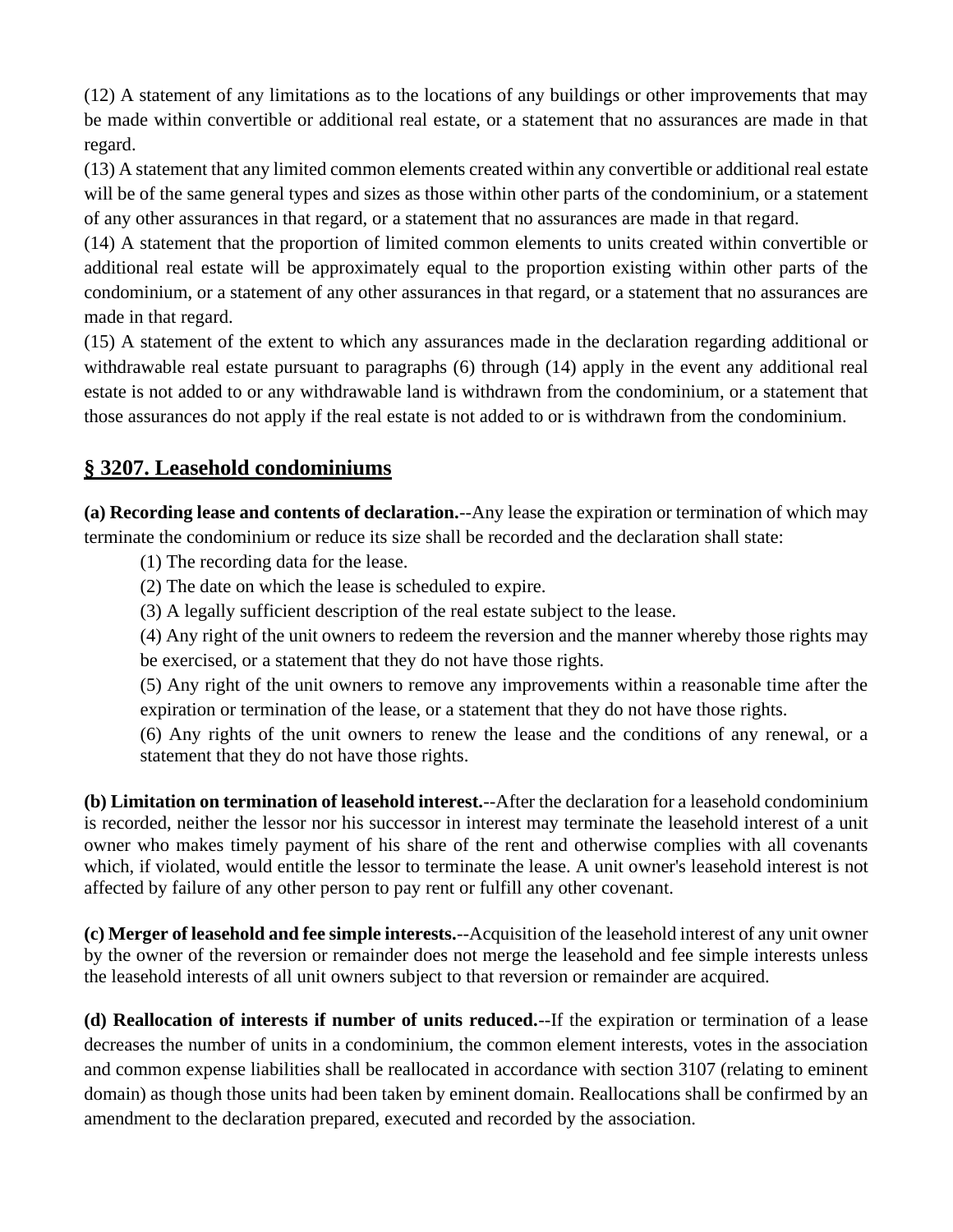### **§ 3208. Allocation of common element interests, votes and common expense liabilities**

**(a) General rule.--**The declaration shall allocate a fraction or percentage of undivided interests in the common elements and in the common expenses of the association, and a portion of the votes in the association, to each unit and state the formulas used to establish those allocations. Such formulas may take into account unusual attributes of identified units if the formulas state how the deviation from the normal rule applies to such units.

**(b) Flexible condominiums.--**If units may be added to, including by conversion of convertible real estate to one or more units, or withdrawn from the condominium, the declaration must state the formulas to be used to reallocate the fractions or percentages of undivided interests in the common elements and in the common expenses of the association and the portions of the votes in the association among all units included in the condominium after the addition or withdrawal.

**(c) Votes.--**Each unit in the condominium shall be allocated one or more votes in the condominium association. The declaration shall specify how votes in the condominium shall be allocated among the units and may provide:

(1) for different allocations of votes among the units on particular matters specified in the declaration; and

(2) for class voting on specified issues affecting a particular class of units if necessary to protect the valid interests of the owners of such units and not affecting units outside of the class.

Cumulative voting shall only be permitted if so provided expressly in the declaration and only for the purpose of electing members of the executive board. A declarant may not utilize cumulative or class voting for the purpose of evading any limitations imposed upon declarants by this subpart. The declaration may provide that different allocations of votes shall be made to the units on particular matters specified in the declaration.

**(d) Alteration or partition of allocations.--**Except in the case of eminent domain (section 3107), expansion or conversion of a flexible condominium (section 3211), withdrawal of withdrawable real estate (section 3212), relocation of boundaries between adjoining units (section 3214) or subdivision of units (section 3215), the common element interest, votes and common expense liability allocated to any unit may not be altered without unanimous consent of all unit owners.

The common elements are not subject to partition and any purported conveyance, encumbrance, judicial sale or other voluntary or involuntary transfer of an undivided interest in the common elements made without the unit to which it is allocated is void.

**(e) Calculations for undivided interests.--**Except for minor variations due to rounding, the sums of the undivided interests in the common elements and common expense liabilities allocated at any time to all the units shall each equal one if stated as fractions or 100% if stated as percentages. In the event of discrepancy between the common element interest, votes or common expense liability allocated to a unit and the result derived from application of the formulas, the allocated common element interest, vote or common expense liability prevails.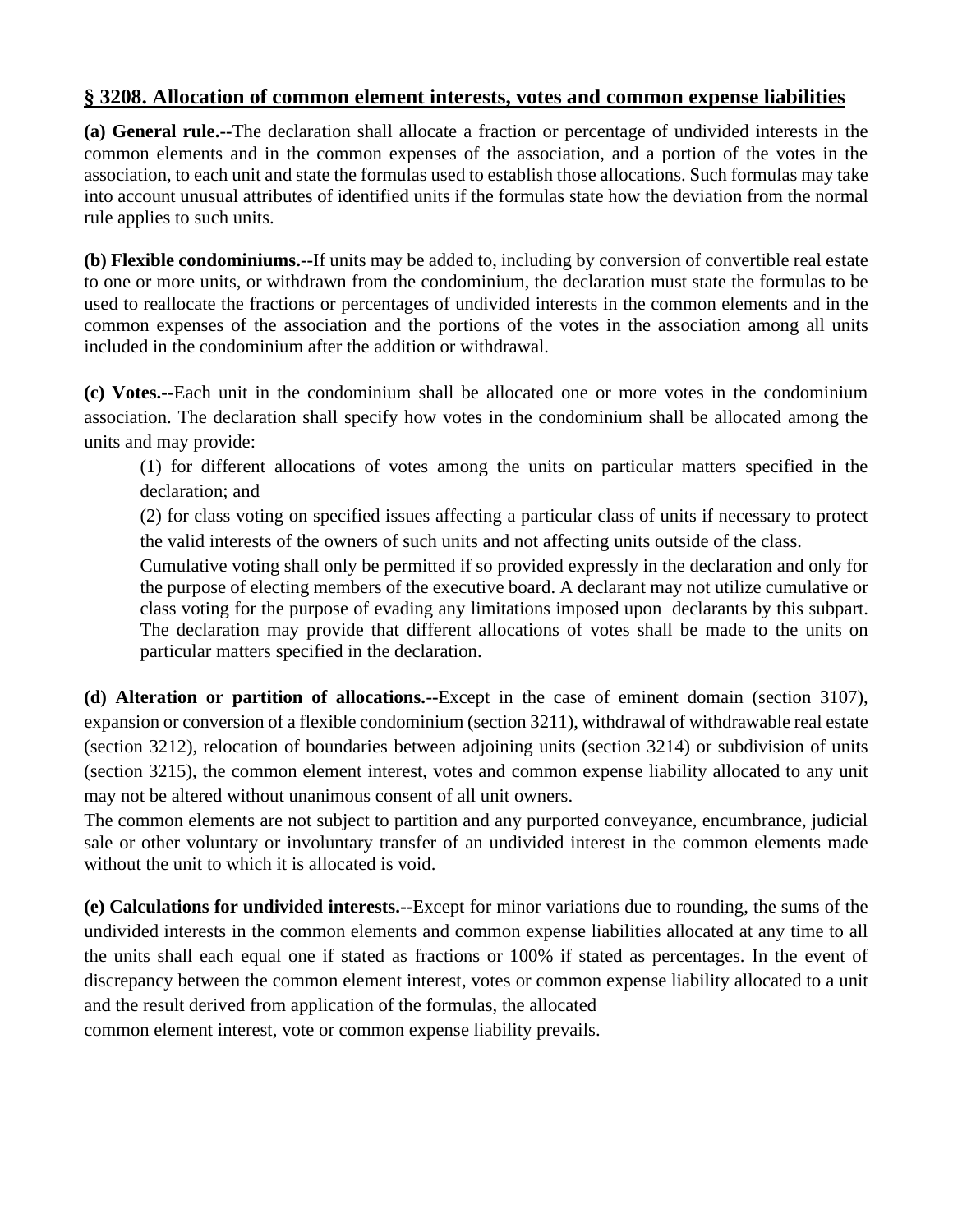## **§ 3209. Limited common elements**

**(a) Allocation.**--Except for the limited common elements described in section 3202(2) and (4) (relating to unit boundaries), the declaration shall specify to which unit or units each limited common element is allocated. That allocation may not be altered without the consent of the unit owners whose units are affected.

**(b) Reallocation.**--Subject to any provisions of the declaration, a limited common element may be reallocated by a recorded assignment executed by the unit owners between or among whose units the reallocation is made, or by an amendment to the declaration executed by those unit owners. The persons executing the assignment or amendment to the declaration shall provide a copy thereof to the association.

**(c) Common elements not previously allocated.**--A common element not previously allocated as a limited common element may not be so allocated except pursuant to provisions in the declaration made in accordance with section 3205(7) (relating to contents of declaration; all condominiums). The declaration may provide that the allocations shall be made by deeds or assignments executed by the declarant or the association, or by amendments to the declaration.

### **§ 3210. Plats and plans**

**(a) General rule.--**Plats and plans are a part of the declaration. Separate plats and plans are not required by this subpart if all the information required by this section is contained in either a plat or plan. Each plat and plan must be clear and legible. The plats and plans must contain, on the first page of the plats and plans, a certification that all of the plats and plans contain all information required by this section.

#### **(b) Contents of plat.--**Each plat must show:

- (1) The name, location and dimensions of the condominium.
- (2) The location and dimensions of all existing improvements.

(3) The intended location and dimensions of any contemplated improvement to be constructed anywhere within the condominium labeled either "MUST BE BUILT" or "NEED NOT BE BUILT" but need not show contemplated improvements within the boundaries of convertible real estate.

(4) The location and dimensions of any convertible real estate, labeled as such.

(5) The location and dimensions of any withdrawable real estate, labeled as such.

(6) The extent of any encroachments by or upon any portion of the condominium.

(7) To the extent feasible, the location and dimensions of all easements serving or burdening any portion of the condominium.

(8) The location and dimensions of any vertical unit boundaries not shown or projected on plans recorded pursuant to subsection (c) and that unit's identifying number.

(9) The location with reference to established datum of any horizontal unit boundaries not shown or projected on plans recorded pursuant to subsection (c) and that unit's identifying number.

(10) The location and dimensions of any real estate in which the unit owners will own only an estate for years, labeled as "leasehold real estate."

(11) The distance between noncontiguous parcels of real estate comprising the condominium.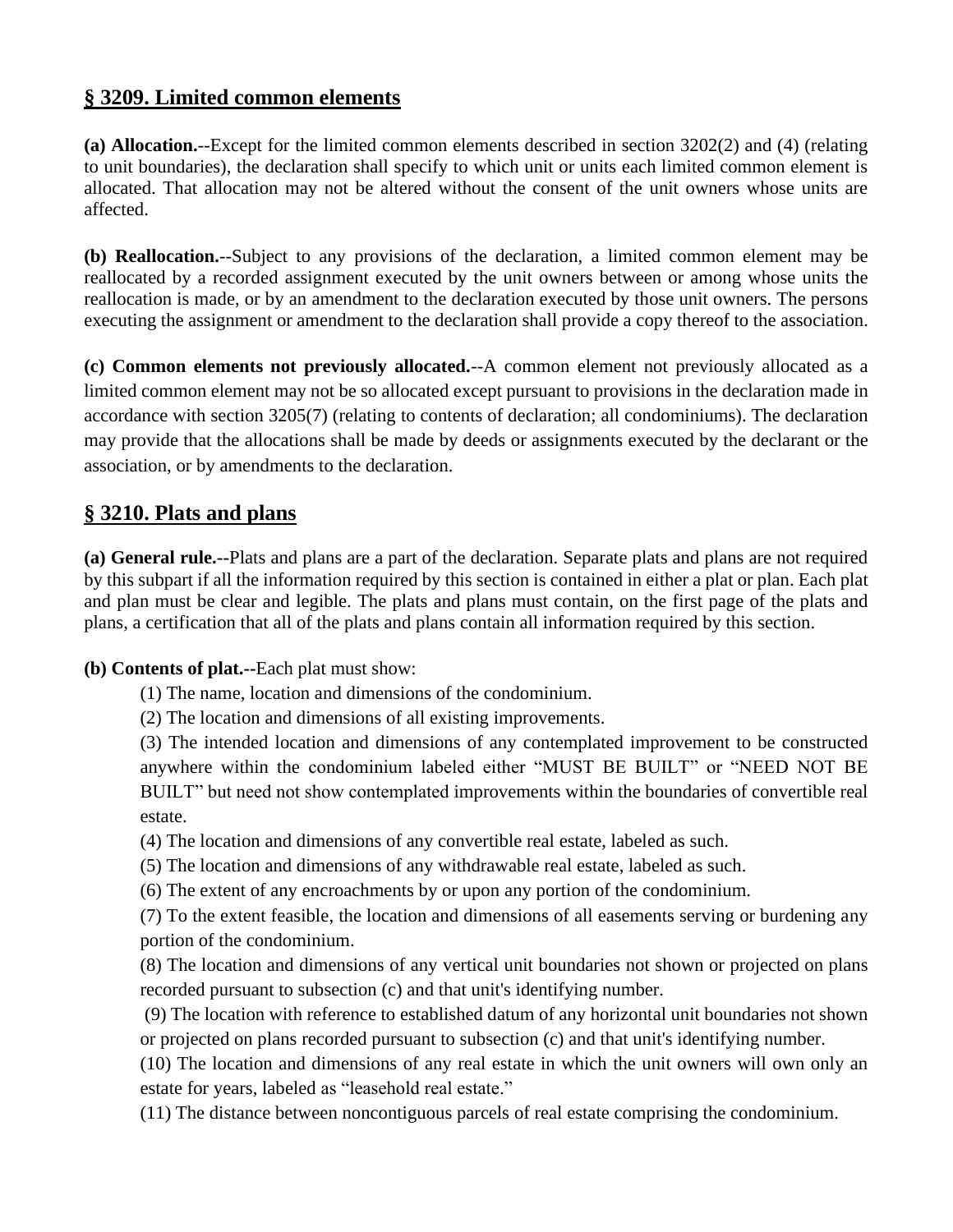(12) The location and dimensions of limited common elements, including porches, balconies and patios, other than parking spaces and the other limited common elements described in section 3202(2) and (4) (relating to unit boundaries) not shown on plans recorded pursuant to subsection (c).

(13) All other matters customarily shown on land surveys.

**(c) Contents of plan.--**Plans of every building that contains or comprises all or part of any unit and is located or must be built within any portion of the condominium, other than within the boundaries of any convertible real estate, must show:

(1) The location and dimensions of the vertical boundaries of each unit, to the extent those boundaries lie within or coincide with the boundaries of the building in which the unit is located, and that unit's identifying number.

(2) Any horizontal unit boundaries, with reference to established datum, not shown on plats recorded pursuant to subsection (b), and that unit's identifying number.

(3) Any units that may be converted by the declarant to create additional units or common elements (section 3215(c)), identified appropriately.

(4) The location and dimensions of limited common elements, including porches, balconies and patios, other than parking spaces and other limited common elements described in section 3202(2) and (4) not shown on plats recorded pursuant to subsection (b).

**(d) Horizontal boundaries of unit partly outside building.--**Unless the declaration provides otherwise, the horizontal boundaries of part of a unit located outside of a building have the same elevation as the horizontal boundaries of the inside part and need not be depicted on the plats and plans.

**(e) Converting or adding real estate.--**Upon converting convertible real estate or adding additional real estate (section 3211), the declarant shall record new plats for that real estate conforming to the requirements of subsection (b) and new plans for any buildings on that real estate conforming to the requirements of subsection (c). If less than all of any convertible real estate is being converted, the new plats must also show the location and dimensions of the remaining portion.

**(f) Converting units.--**If a declarant converts any unit into two or more units, limited common elements, or both (section 3215), he shall record new plans showing the location and dimensions of any new units and limited common elements thus created as well as the location and dimensions of any portion of that space not being converted.

**(g) Alternative recording.--**Instead of recording new plats and plans as required by subsections (e) and (f), the declarant may record new certifications of plats and plans previously recorded if those plats and plans show all improvements required by subsections (e) and (f).

**(h) Who may make certifications.--**Any certification of a plat or plan required by this section must be made by an independent registered surveyor, architect or professional engineer.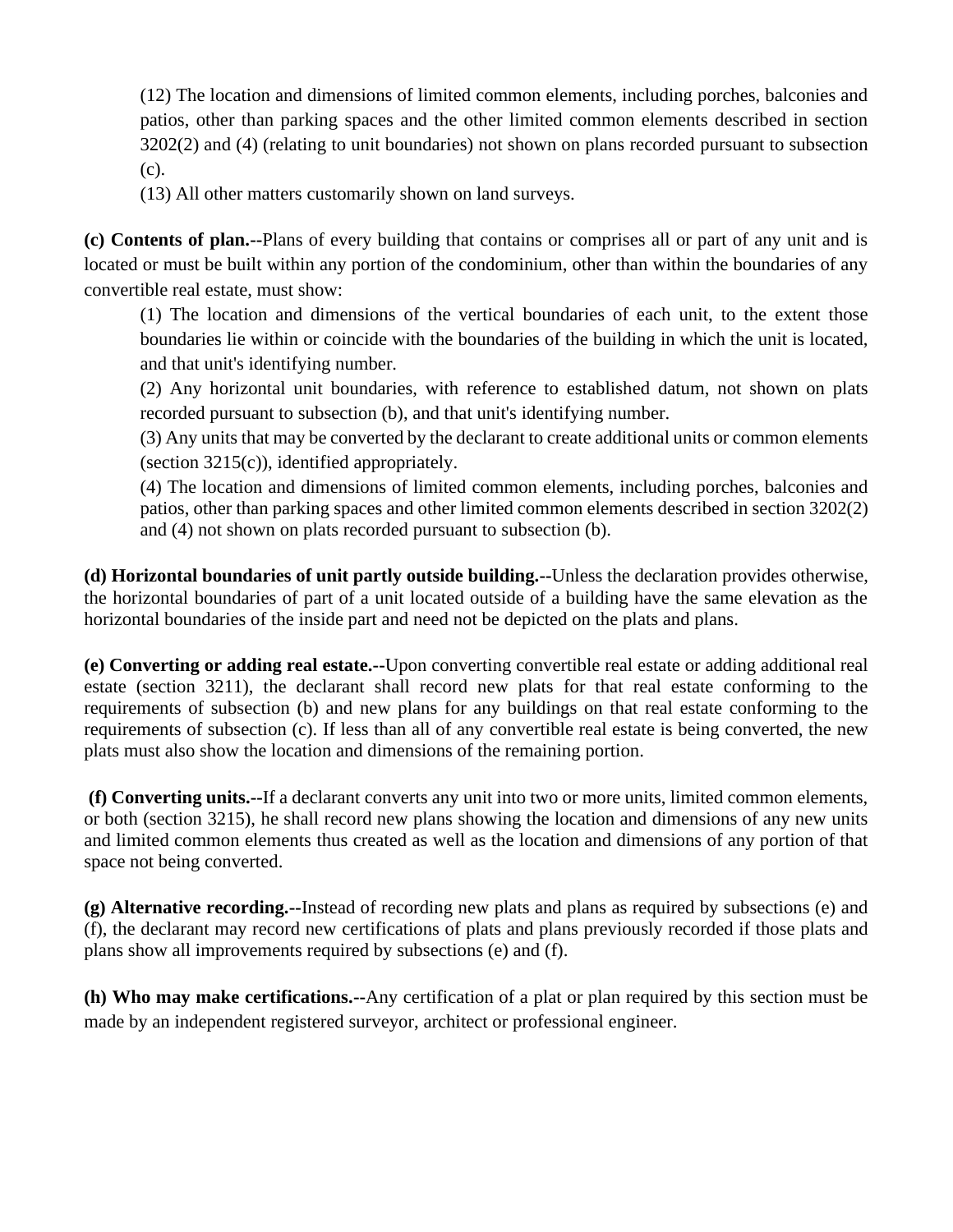# **§ 3211. Conversion and expansion of flexible condominiums**

**(a) General rule.--**To convert convertible real estate or add additional real estate pursuant to an option reserved under section 3206(1) (relating to contents of declaration; flexible condominiums), the declarant shall prepare, execute and record an amendment to the declaration (section 3219) and comply with section 3210 (relating to plats and plans). The declarant is the unit owner of any units thereby created. The amendment to the declaration must assign an identifying number to each unit formed in the convertible or additional real estate and reallocate common element interests, votes in the association and common expense liabilities. The amendment must describe or delineate any limited common elements formed out of the convertible or additional real estate, showing or designating the unit to which each is allocated to the extent required by section 3209 (relating to limited common elements).

**(b) Creations within additional real estate.--**Convertible or withdrawable real estate may be created within any additional real estate added to the condominium if the amendment adding that real estate includes all matters required by section 3205 (relating to contents of declaration; all condominiums) or section 3206 (relating to contents of declaration; flexible condominiums), as the case may be, and the plat includes all matters required by section 3210(b) (relating to plats and

plans). This provision does not extend the time limit on conversion or contraction of a flexible condominium imposed by the declaration pursuant to section 3206(2).

**(c) Liability for expenses and right to income.--**Until conversion occurs or the period during which conversion may occur expires, whichever occurs first, the declarant alone is liable for real estate taxes assessed against convertible real estate and all other expenses in connection with that real estate. No other unit owner and no other portion of the condominium is subject to a claim for payment of those taxes or expenses. Unless the declaration provides otherwise, any income or proceeds from convertible real estate inures to the declarant.

# **§ 3212. Withdrawal of withdrawable real estate**

**(a) General rule.**--To withdraw withdrawable real estate from a flexible condominium pursuant to an option reserved under section 3206(1) (relating to contents of declaration; flexible condominiums), the declarant shall prepare, execute and record an amendment to the declaration containing a legally sufficient description of the real estate being withdrawn and stating the fact of withdrawal. The amendment must reallocate common element interests, votes in the association

and common expense liabilities to the remaining units in the condominium in proportion to the respective interests, votes and liabilities of those units before the withdrawal, and the reallocation is effective when the amendment is recorded.

**(b) When withdrawal prohibited.**--If a portion of the withdrawable real estate was described pursuant to section 3206(6), that portion may not be withdrawn if any person other than the declarant owns a unit situated therein. If the portion was not so described, none of it is withdrawable if any person other than the declarant owns a unit situated therein.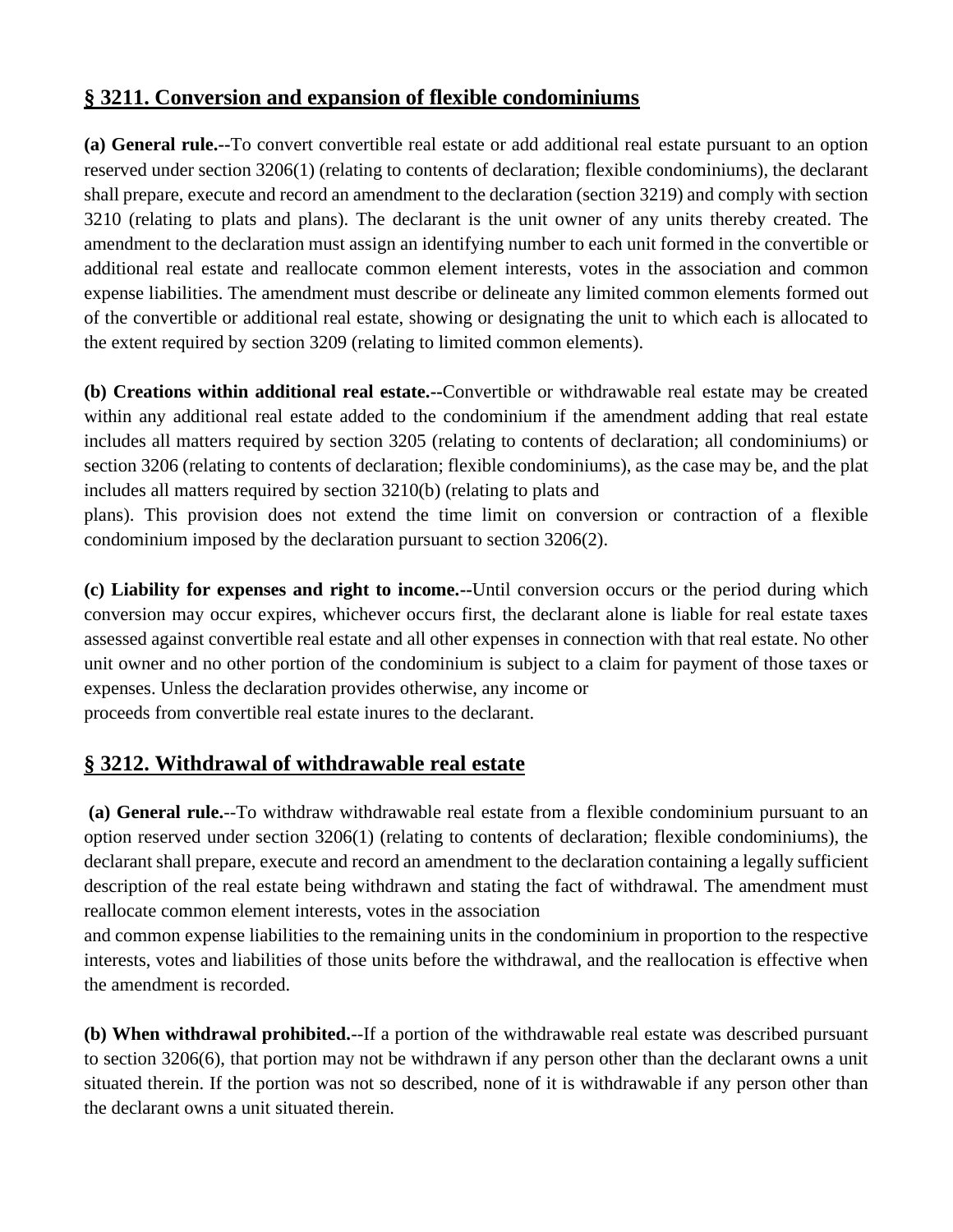**(c) Liability for expenses and right to income.**--Until withdrawal occurs or the period during which withdrawal may occur expires, whichever occurs first, the declarant alone is liable for real estate taxes assessed against withdrawable real estate and all other expenses in connection with that real estate. No other unit owner and no other portion of the condominium is subject to a claim for payment of those taxes or expenses. Unless the declaration provides otherwise, any income or proceeds from withdrawable real estate inures to the declarant.

## **§ 3213. Alterations of units**

Subject to the provisions of the declaration and other provisions of law, a unit owner:

(1) May make any improvements or alterations to his unit that do not impair the structural integrity or mechanical systems or lessen the support of any portion of the condominium.

(2) May not change the appearance of the common elements or the exterior appearance of a unit or any other portion of the condominium without permission of the association.

(3) After acquiring an adjoining unit or an adjoining part of an adjoining unit, may remove or alter any intervening partition or create apertures therein, even if the partition in whole or in part is a common element, if those acts do not impair the structural integrity or mechanical systems or lessen the support of any portion of the condominium.

Removal of partitions or creation of apertures under this paragraph is not an alteration of boundaries.

## **§ 3214. Relocation of boundaries between adjoining units**

**(a) General rule.**--Subject to the provisions of the declaration and other provisions of law, the boundaries between adjoining units may be relocated by an amendment to the declaration upon application to the association by the owners of those units. If the owners of the adjoining units have specified a reallocation between their units of their common element interests, votes in the association and common expense liabilities, the application must state the proposed reallocations.

Unless the executive board determines, within 30 days, that the reallocations are unreasonable, the association shall prepare an amendment that identifies the units involved, states the reallocations, is executed by those unit owners, contains words of conveyance between them and, upon recordation, is indexed in the name of the grantor and the grantee.

**(b) Preparing and recording plats or plans.**--The association shall prepare and record plats or plans necessary to show the altered boundaries between adjoining units and their dimensions and identifying numbers.

## **§ 3215. Subdivision or conversion of units**

**(a) General rule.--**If the declaration expressly so permits, a unit may be subdivided into two or more units or, in the case of a unit owned by a declarant, may be subdivided or converted into two or more units, common elements, or a combination of units and common elements. Subject to the provisions of the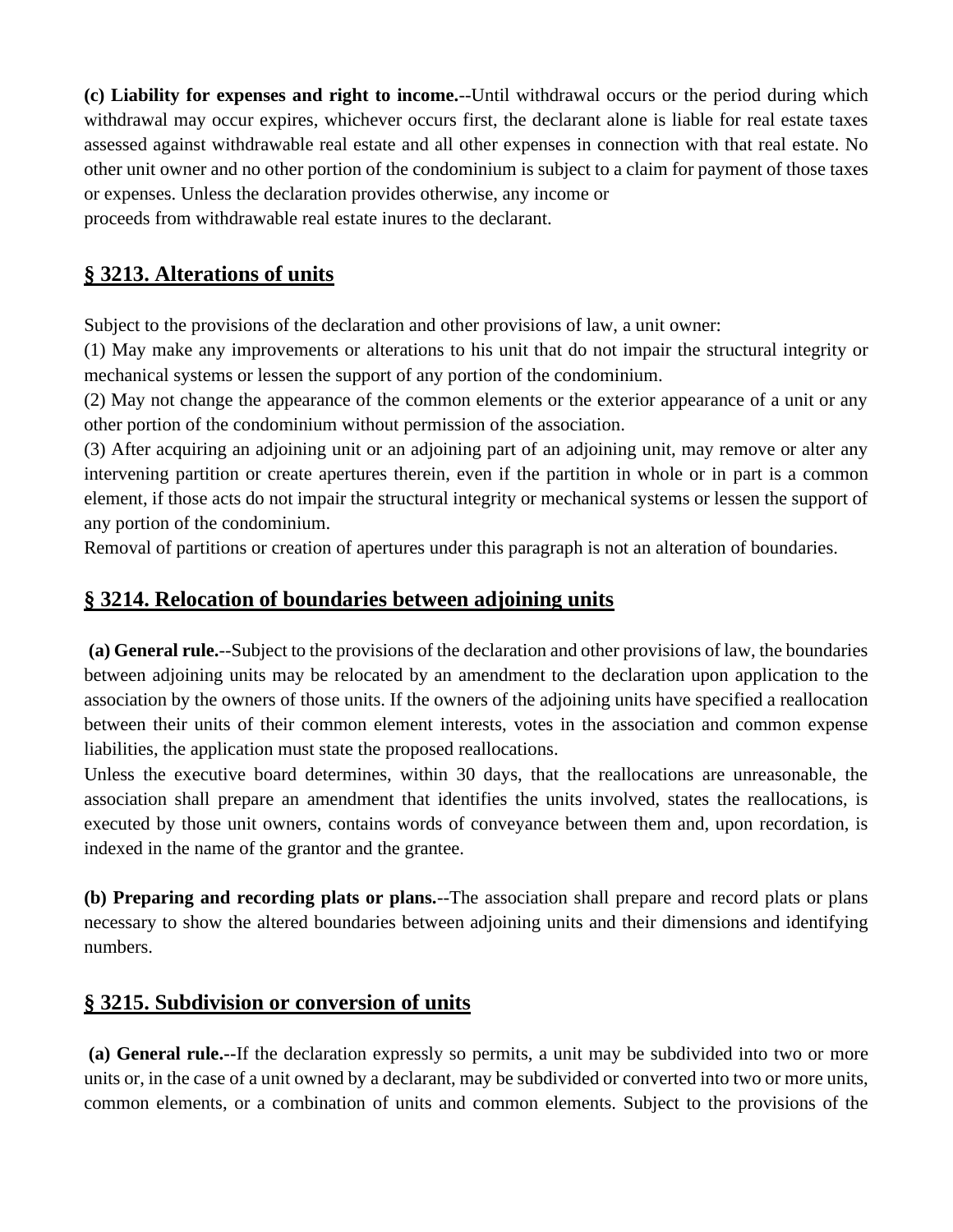declaration and other provisions of law, upon application of a unit owner to subdivide a unit or upon application of a declarant to convert a unit the association shall prepare,

execute and record an amendment to the declaration, including the plats and plans, subdividing or converting that unit.

**(b) Execution and contents of amendment.--**The amendment to the declaration must be executed by the owner of the unit to be subdivided, assign an identifying number to each unit created and reallocate the common element interest, votes in the association and common expense liability formerly allocated to the subdivided unit to the new units in any reasonable manner prescribed by the owner of the subdivided unit.

**(c) Conversion of unit of declarant to common elements.--**In the case of a unit owned by a declarant, if a declarant converts all of a unit to common elements, the amendment to the declaration must reallocate among the other units the common element interest, votes in the association and common expense liability formerly allocated to the converted unit on a pro rata basis, inter se.

## **§ 3216. Easement for encroachments**

To the extent that any unit or common element encroaches on any other unit or common element, a valid easement for the encroachment exists. The easement does not relieve a unit owner of liability in case of his willful misconduct nor relieve a declarant or any contractor, subcontractor or materialman of liability for failure to adhere to the plats and plans.

# **§ 3217. Declarant's offices, models and signs**

**(a) Common elements.--**A declarant may maintain offices and models in the common element portion of the condominium only in connection with the management, sale or rental of units owned by the declarant in the condominium if the declaration so provides and specifies the rights of a declarant with regard to the number, size, location and relocation thereof. At such time as a declarant ceases to be a unit owner, he ceases to have any rights with regard to such portions of the common elements so used unless such portions are removed promptly from the condominium in accordance with a right to remove reserved in the declaration. Upon the relocation of a model or office constituting a common element, a declarant may remove all personal property and fixtures therefrom. Any fixtures not so removed shall be deemed common elements, and any personal property not so removed shall be deemed the property of the association.

**(b) Signs.--**Subject to any limitations in the declaration, a declarant may maintain signs in his units and on the common elements advertising units in the condominium owned by the declarant for sale or lease.

**(c) Units.--**A declarant shall have the right to locate, relocate and maintain offices and models used only in connection with the management, sale or rental of units owned by the declarant in the condominium in his unit or units in the condominium, notwithstanding the fact that the declaration would otherwise preclude use of units for such purpose, but subject to all other provisions in the declaration, including,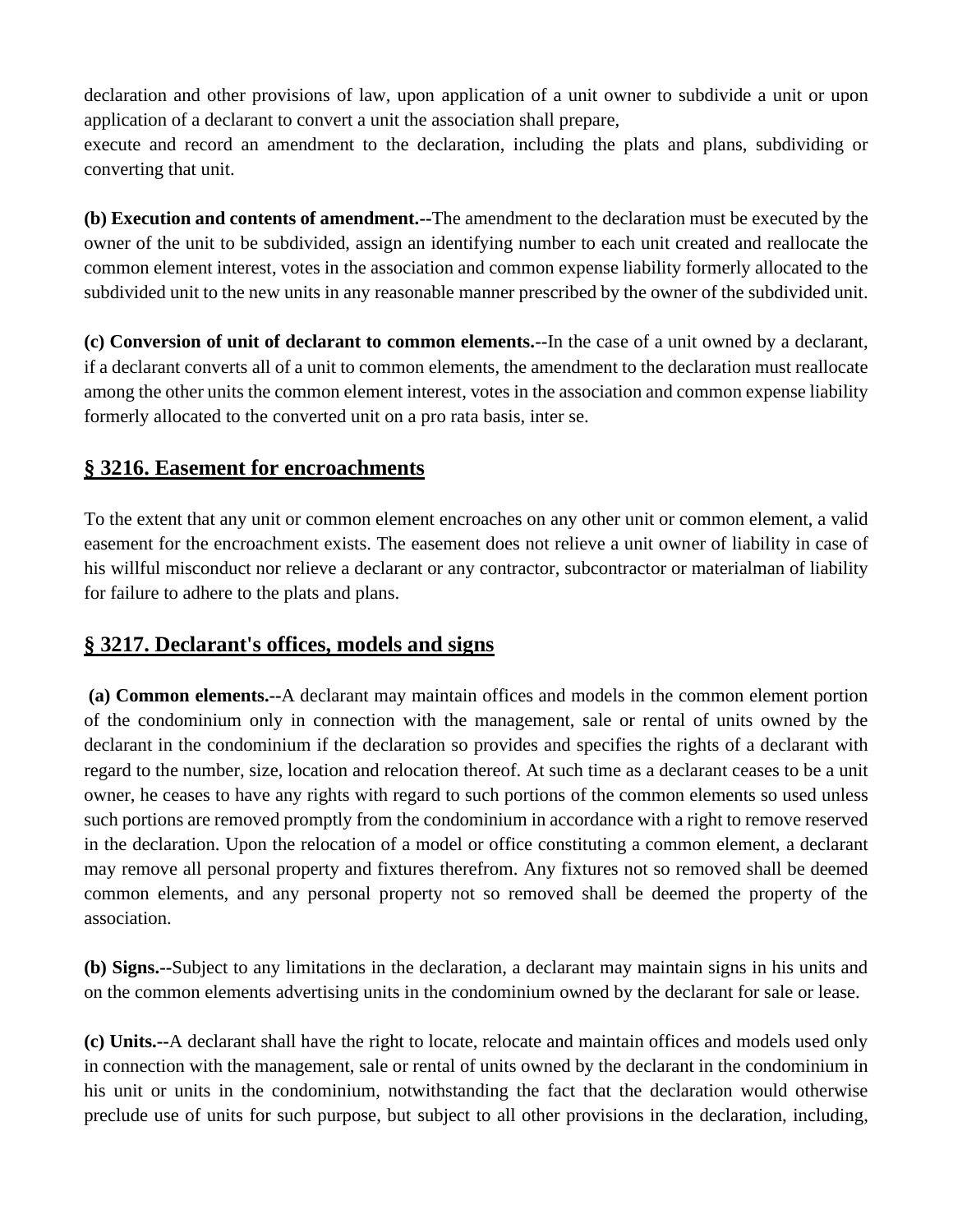without limitation, modification or elimination of declarant's rights pursuant to this subsection by specific reference thereto.

### **§ 3218. Easement to facilitate completion, conversion and expansion**

(1) Subject to the provisions of the declaration, a declarant has an easement through the common elements as may be reasonably necessary for the purpose of discharging a declarant's obligations or exercising special declarant rights, however arising.

(2) Without affecting the rights, if any, of each unit owner with respect to the use and enjoyment of the common elements, subject to the provisions of the declaration, each unit owner and its agents, contractors and invitees shall have a nonexclusive access easement through the common elements as may be reasonably necessary for the purpose of construction, repair and renovation of the owner's unit. An association shall have the power during spring thaw conditions to restrict usage by vehicles of more than ten tons gross weight if:

(i) the restrictions are imposed only on a week-by-week basis for an aggregate period not to exceed eight weeks during any calendar year;

- (ii) the thaw conditions are reviewed by the association at least weekly; and
- (iii) signs are conspicuously posted by the association at all entrances to the condominium advising when and where the thaw restrictions are applicable.

(3) An association shall not have the power to impose any fees or charges or required financial security, including surety bonds, letters of credit or escrow deposits for the use of the easement rights under this section except for the repair of damage caused to common elements in the exercise of the easement rights. (4) The declarant or owner who exercises the easement rights under this section, whether directly or indirectly through an agent, servant, contractor or employee, shall have the obligation to promptly return any portion of the common elements damaged by the exercise by the declarant or owner or its agent, servant, contractor or employee of the easement under this section to the appearance, condition and function in which it existed prior to the exercise of the easement, or to reimburse the association for all reasonable costs, fees and expenses incurred by the association to return any portion of the common elements so damaged to the appearance, condition and function in which it existed prior to the exercise of the easement.

# **§ 3219. Amendment of declaration**

#### **(a) Number of votes required.--**

(1) The declaration, including the plats and plans, may be amended only by vote or agreement of unit owners of units to which at least:

- (i) sixty-seven percent of the votes in the association are allocated;
- (ii) any larger majority the declaration specifies; or
- (iii) a smaller number as specified in the declaration if all of the units are restricted exclusively to nonresidential use.
- (2) Paragraph (1) is limited by subsection (d) and section 3221 (relating to rights of secured lenders).
- (3) Paragraph (1) shall not apply to any of the following: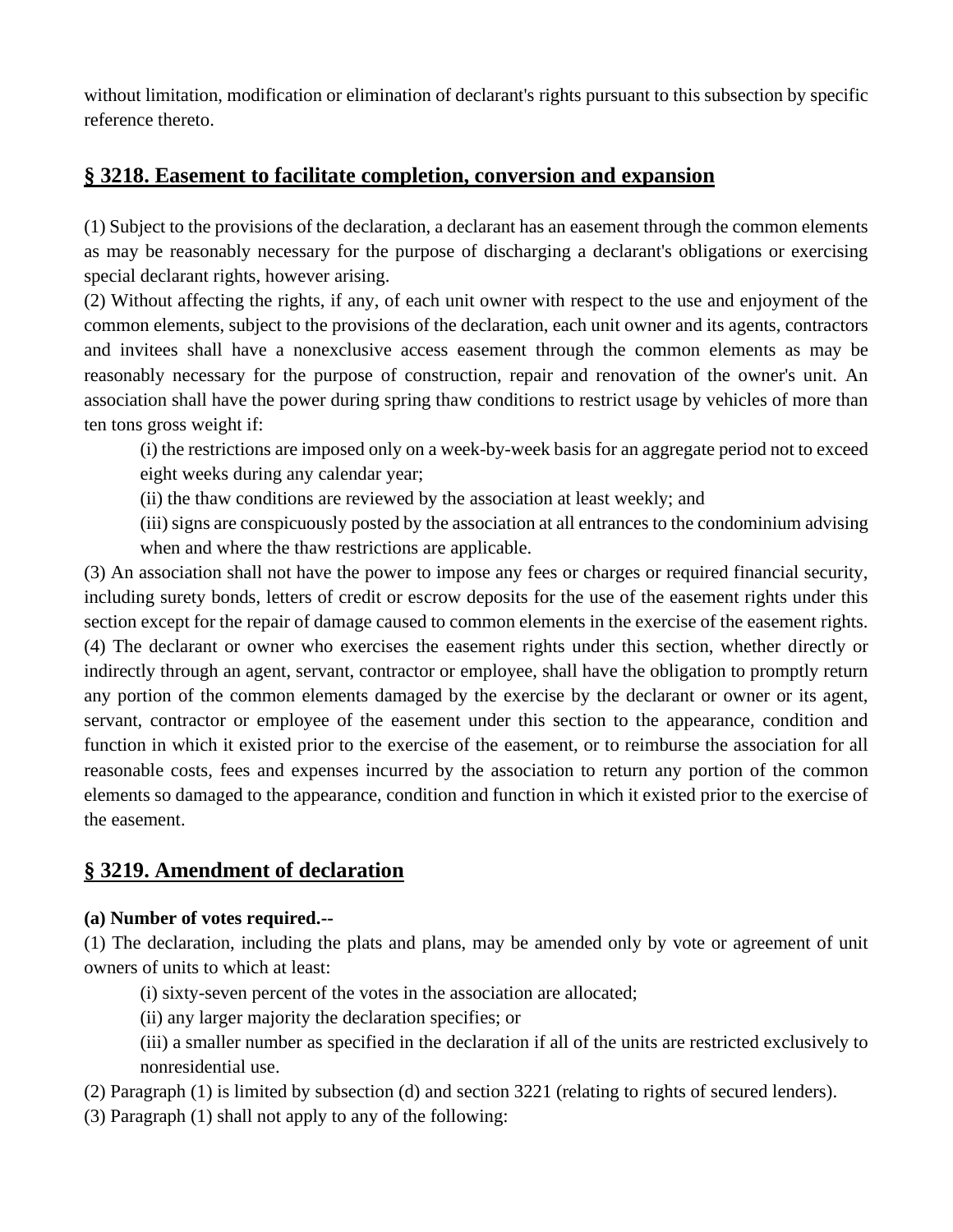- (i) Amendments executed by a declarant under:
	- (A) section 3210(e) and (f) (relating to plats and plans);
	- (B) section 3211(a) (relating to conversion and expansion of flexible condominiums); or
		- (C) section 3212(a) (relating to withdrawal of withdrawable real estate).
- (ii) Amendments executed by the association under:
	- (A) subsection (f);
	- (B) section 3107 (relating to eminent domain);
	- (C) section 3207(d) (relating to leasehold condominiums);
	- (D) section 3209(c) (relating to limited common elements); or
	- (E) 3215(a) (relating to subdivision or conversion of units).

(iii) Amendments executed by certain unit owners under:

- (A) section 3209(b);
- (B) section 3214(a) (relating to relocation of boundaries between adjoining units);
- (C) section 3215(b); or
- (D) section 3220(b) (relating to termination of condominium).

(iv) Amendments executed by a declarant which conform the maximum time limit for exercising declarant options to the time limit authorized by sections 3205(12) and (13) (relating to contents of declaration; all condominiums) and 3206(2) (relating to contents of declaration; flexible condominiums).

**(b) Limitation of action to challenge amendment.--**No action to challenge the validity of an amendment adopted by the association pursuant to this section may be brought more than one year after the amendment is recorded.

#### **(c) Recording amendment.--**The following shall apply:

(1) Every amendment to the declaration must be recorded in every county in which any portion of the condominium is located in the same records as are maintained for the recording of deeds of real property and shall be indexed in the name of the condominium in both the grantor and grantee index. An amendment is effective only upon recordation.

(2) Except for counties which do not maintain a uniform parcel identifier number system of indexing, all counties shall assign a master parcel number to each condominium, and every amendment to the declaration shall be indexed against the master parcel. If required by the county, an amendment may be indexed against a parcel assigned to each unit within the condominium, but no fees shall be charged to each unit unless the indexing against each parcel is requested by the declarant or association.

(3) The provisions of this subsection shall control over any conflicting provisions in any other statute, regulation or ordinance.

#### **(d) When unanimous consent required.--**

(1) Except to the extent expressly permitted or required by other provisions of this subpart, no amendment may create or increase special declarant rights, increase the number of units or change the boundaries of any unit, the common element interest, common expense liability or voting strength in the association allocated to a unit, or the uses to which any unit is restricted, in the absence of unanimous consent of the unit owners.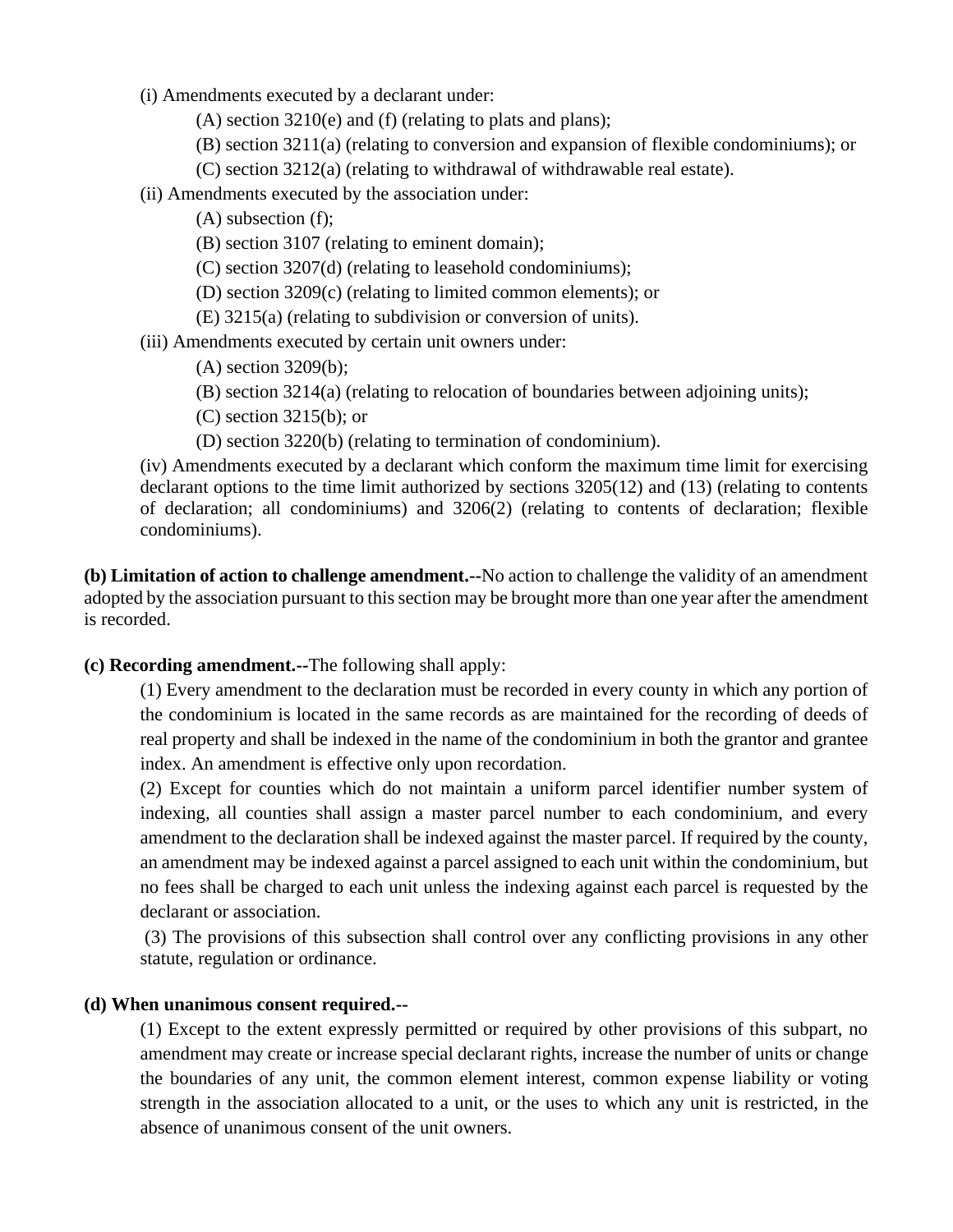(2) As used in this subsection, the term "uses to which any unit is restricted" shall not include leasing of units.

**(e) Officer authorized to execute amendment.--**Amendments to the declaration required by this subpart to be recorded by the association shall be prepared, executed, recorded and certified by any officer of the association designated for that purpose or, in the absence of designation, by the president of the association.

**(f) Corrective amendments.--**Except as otherwise provided in the declaration, if any amendment to the declaration is necessary in the judgment of the executive board to cure any ambiguity or to correct or supplement any provision of the declaration, including the plats and plans, that is defective, missing or inconsistent with any other provision thereof or with this subpart or if an amendment is necessary in the judgment of the executive board to conform to the requirements

of any agency or entity that has established national or regional standards with respect to loans secured by mortgages or deeds of trust on units in condominium projects (such as the Federal National Mortgage Association and the Federal Home Loan Mortgage Corporation), to comply with any statute, regulation, code or ordinance which may now or hereafter be made applicable to the condominium or association, or to make a reasonable accommodation or permit a reasonable modification in favor of handicapped, as may be defined by prevailing Federal or State laws or regulations applicable to the association, unit owners, residents, tenants or employees, then, at any time and from time to time, the executive board may at its discretion effect an appropriate corrective amendment without the approval of the unit owners or the holders of any liens on all or any part of the condominium, upon receipt by the executive board of an opinion from independent legal counsel to the effect that the proposed amendment is permitted by the terms of this subsection.

## **§ 3220. Termination of condominium**

**(a) Number of votes required.--**Except in the case of a taking of all the units by eminent domain (section 3107), a condominium may be terminated only by agreement of unit owners of units to which at least 80% of the votes in the association are allocated, or any larger percentage the declaration specifies. The declaration may specify a smaller percentage only if all of the units in the condominium are restricted exclusively to nonresidential uses.

**(b) Execution and recording agreement and ratifications.--**An agreement of unit owners to terminate a condominium must be evidenced by their execution of a termination agreement or ratifications thereof, in the same manner as a deed, by the requisite number of unit owners who are owners of record as of the date preceding the date of recordation of the termination agreement. The termination agreement must specify the date it was first executed or ratified by a unit owner.

The termination agreement will become null and void unless it is recorded on or before the earlier of:

(1) The expiration of one year from the date it was first executed or ratified by a unit owner.

(2) Such date as shall be specified in the termination agreement.

If, pursuant to a termination agreement, the real estate constituting the condominium is to be sold following termination, the termination agreement must set forth the terms of the sale. A termination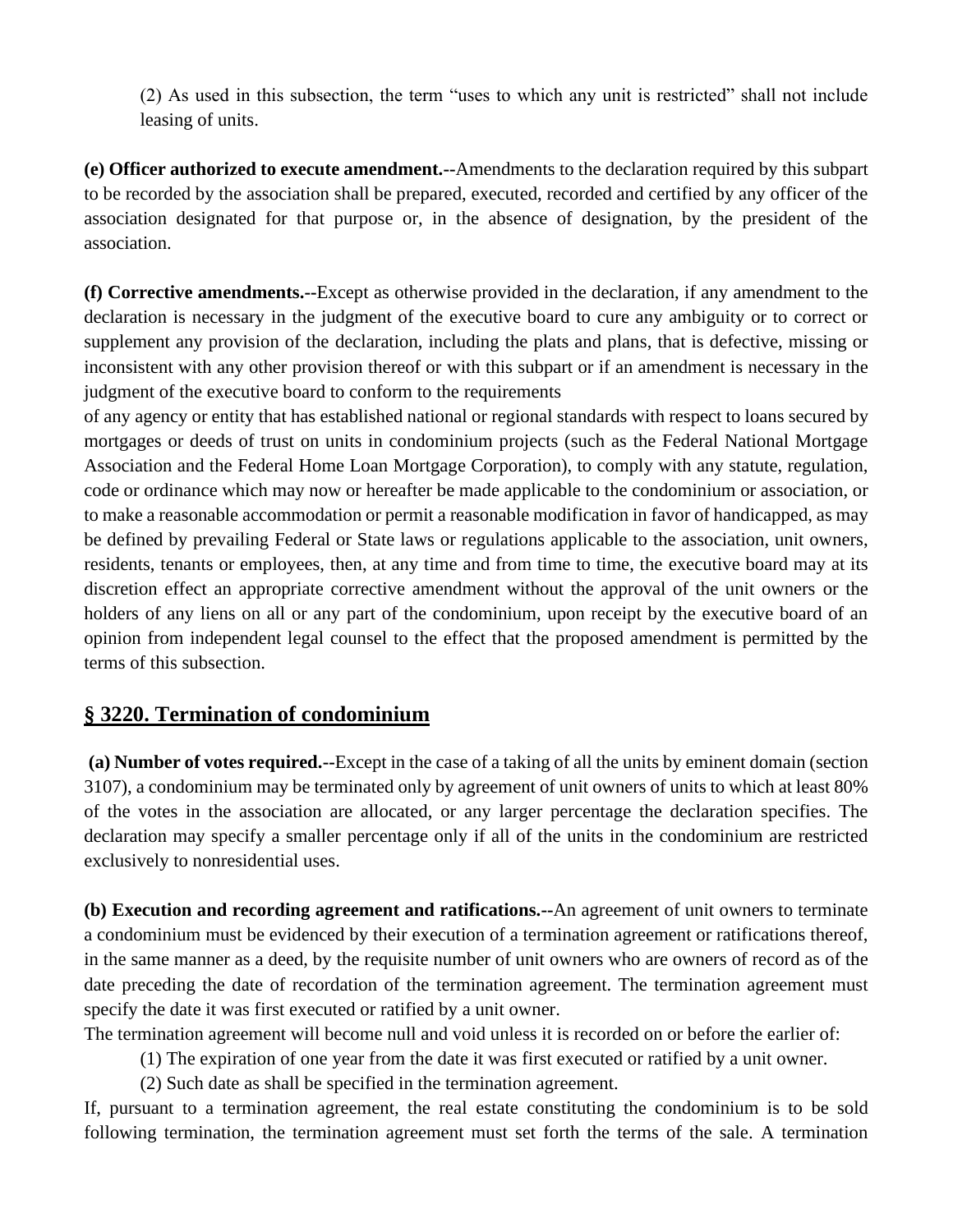agreement and all ratifications thereof must be recorded in every county in which a portion of the condominium is located in the same records as are maintained for the recording of deeds of real property and shall be indexed in the name of the condominium in both the grantor

index and the grantee index. A termination agreement is effective only upon recordation.

**(c) Status if real estate sold.--**The association, on behalf of the unit owners, may contract for the sale of the condominium, but the contract is not binding on the unit owners until approved pursuant to subsections (a) and (b). If the real estate constituting the condominium is to be sold following termination, title to that real estate, upon termination, vests in the association as trustee for the holders of all interests in the units. Thereafter, the association has all powers necessary and

appropriate to effect the sale. Until the sale has been concluded and the proceeds thereof distributed, the association continues in existence with all powers it had before termination. Proceeds of the sale must be distributed to unit owners and lienholders as their interests may appear, in proportion to the respective interests of unit owners as provided in subsection (f). Unless otherwise specified in the termination agreement, as long as the association holds title to the real

estate, each unit owner and his successors in interest have an exclusive right to occupancy of the portion of the real estate that formerly constituted his unit. During the period of that occupancy, each unit owner and his successors in interest remain liable for all assessments and other obligations imposed on unit owners by this subpart or the declaration.

**(d) Status if real estate not sold.--**If the real estate constituting the condominium is not to be sold following termination, title to the real estate, upon termination, vests in the unit owners as tenants in common in proportion to their respective interests as provided in subsection (f) and liens on the units shift accordingly. While the tenancy in common exists, each unit owner and his successors in interest have an exclusive right to occupancy of the portion of the real estate that formerly constituted his unit.

**(e) Distribution of assets of association.--**Following termination of the condominium, the proceeds of any sale of real estate, together with the assets of the association, shall be held by the association as trustee or unit owners and holders of liens on the units as their interests may appear. Following termination creditors of the association holding liens on the units which were recorded, filed of public record or otherwise perfected before termination, may enforce those liens in the same manner as any lienholder. All other creditors of the association are to be treated as if they had perfected liens on the units immediately before termination.

**(f) Respective interests of unit owners.--**The respective interests of unit owners referred to in subsections (c), (d) and (e) are as follows:

(1) Except as provided in paragraph (2), the respective interests of unit owners are the fair market values of their units, limited common elements and common element interests immediately before the termination, as determined by one or more independent appraisers selected by the association. The decision of the independent appraisers shall be distributed to the unit owners and becomes final unless disapproved within 30 days after distribution by unit owners of units to which 25% of the votes in the association are allocated. The proportion of any unit owner's interest to that of all unit owners is determined by dividing the fair market value of that unit owner's unit and common element interest by the total fair market values of all the units and common elements.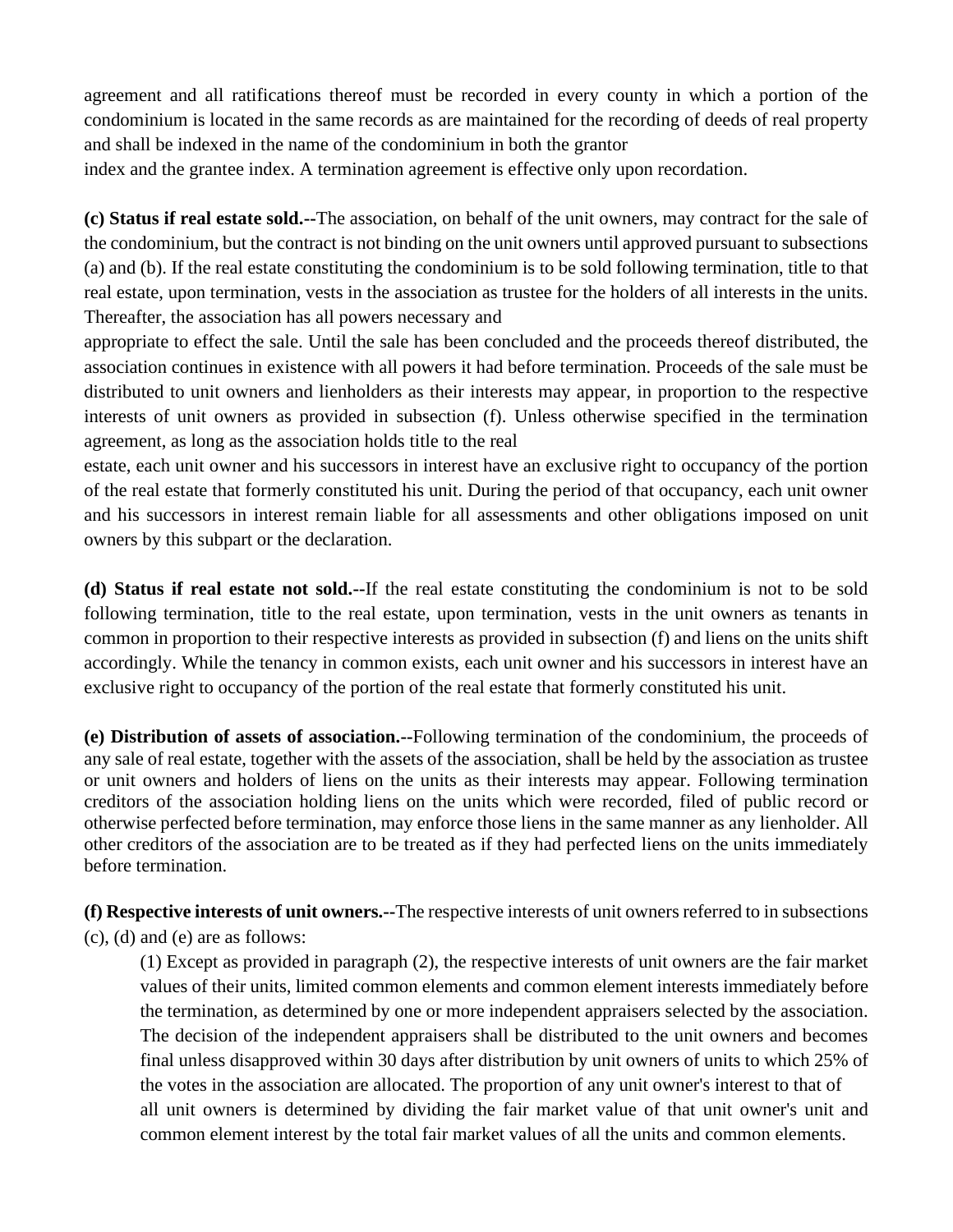(2) If any unit or any limited common element is destroyed to the extent that an appraisal of the fair market value thereof prior to destruction cannot be made, the interests of all unit owners are their respective common element interests immediately before the termination.

**(g) Effect of foreclosure or enforcement of lien.--**Except as provided in subsection (h), foreclosure or enforcement of a lien or encumbrance against the entire condominium does not of itself terminate the condominium, and foreclosure or enforcement of a lien or encumbrance against a portion of the condominium, other than withdrawable real estate, does not withdraw that portion from the condominium. Foreclosure or enforcement of a lien or encumbrance against withdrawable real estate does not of itself withdraw that real estate from the condominium but the person taking title thereto has the right to require from the association, upon request, an amendment excluding the real estate from the condominium.

**(h) Exclusion from condominium upon foreclosure.--**If a lien or encumbrance against a portion of the real estate comprising the condominium has priority over the declaration and if the lien or encumbrance has not been partially released, the parties foreclosing the lien or encumbrance may, upon foreclosure, record an instrument excluding the real estate subject to that lien or encumbrance from the condominium.

**(i) Ineffectiveness of termination provision.--**In the case of a declaration that contains no provision expressly providing for a means of terminating the condominium other than a provision providing for a self-executing termination upon a specific date or upon the expiration of a specific time period, such termination provision shall be deemed ineffective if no earlier than five years before the date the condominium would otherwise be terminated, owners of units to which at least 80% of the votes in the condominium are allocated vote that the self-executing termination provision shall be annulled, in which event the self-executing termination provision shall have no force or effect.

# **§ 3221. Rights of secured lenders**

**(a) Secured lender approval.--**The declaration may require that all or a specified number or percentage of the mortgagees or beneficiaries of deeds of trust encumbering the units approve specified actions of the unit owners or the association as a condition to the effectiveness of those actions but no requirement for approval may operate to:

(1) deny or delegate control over the general administrative affairs of the association by the unit owners or the executive board; or

(2) prevent the association or the executive board from commencing, intervening in or settling any litigation or proceeding or receiving and distributing any insurance proceeds pursuant to section 3312 (relating to insurance).

**(b) Secured lender approval procedures.--**If the declaration requires mortgagees or beneficiaries of deeds of trust encumbering the units to approve specified actions of the unit owners or the association as a condition to the effectiveness of those actions, then the executive board will provide the lender with written notice of the specified action proposed to be taken, together with a request for the secured lender to approve or disapprove the actions specified. If the notice to the

secured lender, issued in accordance with the procedures set forth in this subsection, states that the secured lender will be deemed to have approved the actions specified in the written notice if it does not respond to the request within 45 days, and the secured lender does not respond in writing within 45 days, then the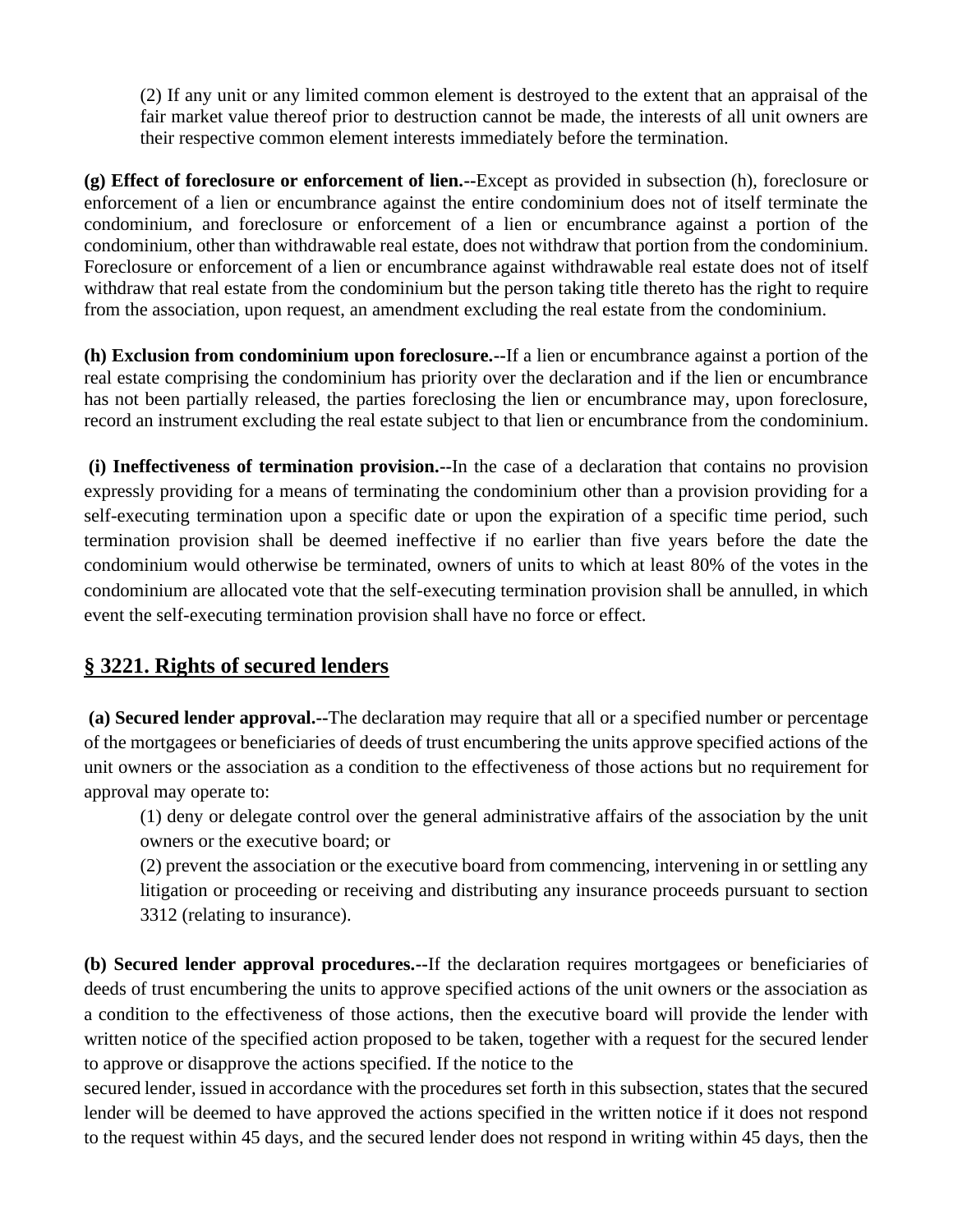secured lender will be deemed for all purposes to have approved the actions specified in the notice. Written notice to the secured lender shall be given by certified,

registered or first-class mail, as evidenced by United States Postal Service certificate of mailing, postage prepaid, at the address provided by the secured lender, or in the absence thereof, at the address of the secured lender endorsed on any mortgage or deed of trust of record and at the address to which the unit owner mails any periodic payment paid to the secured lender. The notice to the secured lender shall include a statement of the specified action and a copy of the full text of any proposed amendment and a form prepared by the association upon which the secured lender may indicate its approval or rejection of the specified action or amendment.

## **§ 3222. Master associations**

**(a) Applicability of section.--**If the declaration for a condominium provides that any of the powers described in section 3302 (relating to powers of unit owners' association) with respect to the condominium are to be exercised by or may be delegated to a profit or nonprofit corporation or unincorporated association (a "master association") which exercises those or other powers on behalf of one or more other condominiums or other incorporated or unincorporated associations, then, except as modified by this section, all provisions of this subpart applicable to unit owners' associations shall apply to any such master association insofar as its actions affect the condominium.

**(b) Powers.--**Unless a master association is acting in the capacity of an association described in section 3301 (relating to organization of unit owners' association) with respect to a condominium which is part of the master association, it may exercise with respect to the condominium only such powers set forth in section 3302 and only to the extent expressly permitted in the declaration of condominium which provides for the delegation of powers from its condominium association to the master association and accepted by such master association as indicated in the provisions of the declaration or other organizational documents of such master association.

**(c) Liability of executive board members and officers.--**If the declaration of a condominium provides that the executive board may delegate certain powers to a master association, the members of the executive board have no liability for the acts or omissions of the master association with respect to those powers following such delegation. The officers and members of the governing board of the master association are subject to liability to the condominium association whose

powers are delegated thereto and the unit owners of such condominium on the same basis as officers and executive board members of such condominium immediately before such delegation of powers.

**(d) Rights and responsibilities of persons electing governing body.--**The rights and responsibilities of unit owners with respect to the unit owners' association set forth in sections 3303 (relating to executive board members and officers), 3308 (relating to meetings), 3309 (relating to quorums), 3310 (relating to voting; proxies) and 3320 (relating to declarant delivery of items to association) apply in the conduct of the affairs of a master association with respect to the exercise of powers delegated pursuant to a condominium declaration to such master association, but apply only to those persons who elect the governing body of a master association, whether or not those persons are otherwise unit owners within the meaning of this subpart.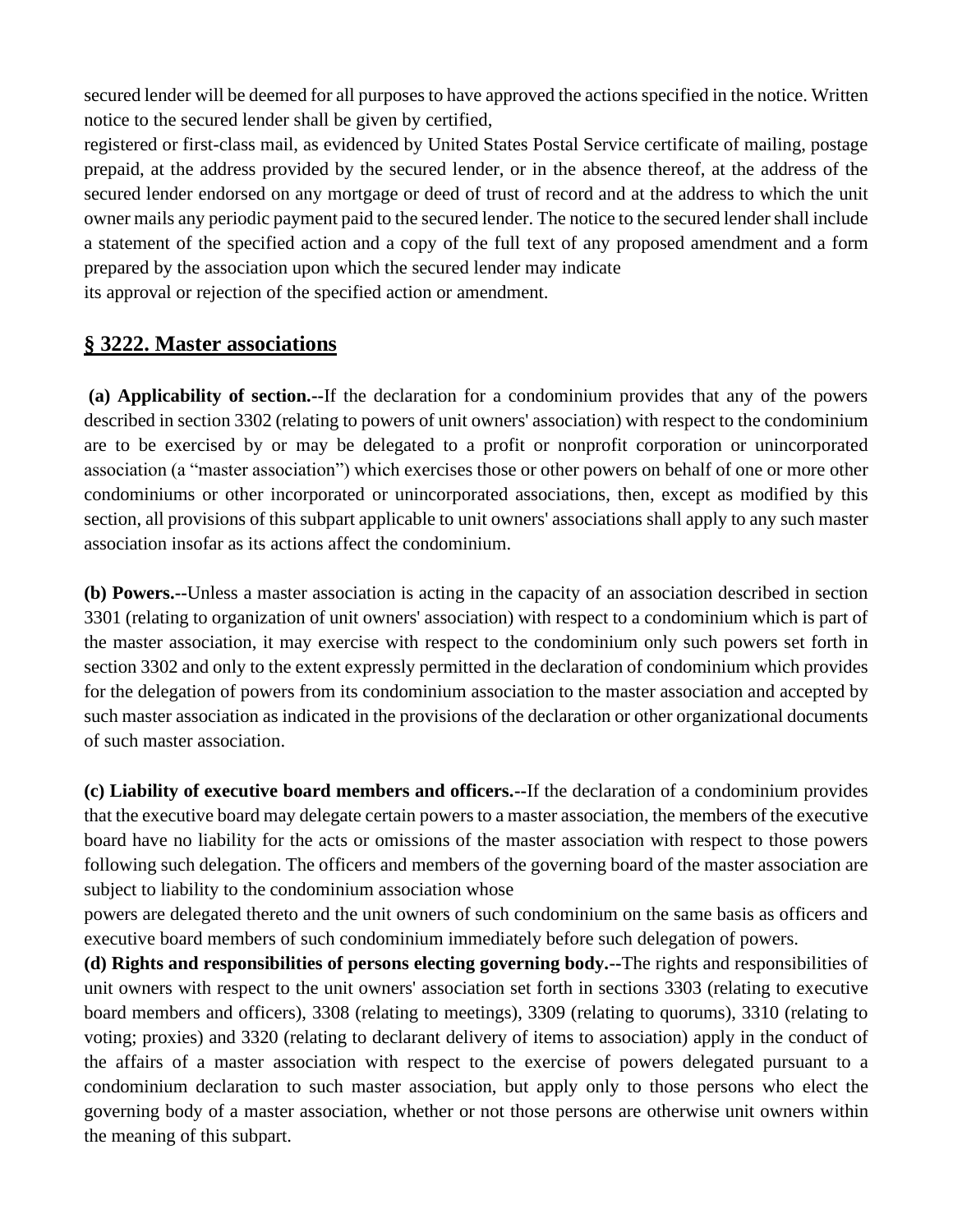**(e) Election of master association governing body.--**Notwithstanding the provisions of section 3303(e) with respect to the election of the executive board by all unit owners after the period of declarant control ends and even if a master association is also an association described in section 3301, the instrument creating the master association and the declaration of each condominium or the organizational documents of other associations the powers of which are assigned pursuant to the declaration or organizational documents or delegated to the master association shall provide that the governing body of the master association must be elected after the period of declarant control in any of the following ways:

(1) All unit owners of all condominiums and other properties subject to the master association elect all members of the governing body of the master association.

(2) All members of the governing bodies of the condominium associations and other property owners' associations subject to the master association elect all members of the master association governing body.

(3) All unit owners of each condominium and other property owners' associations subject to the master association elect specified members of the master association governing body.

(4) All members of the governing bodies of the condominiums and other property associations subject to the master association elect specified members of the master association governing body.

**(f) Delegation of responsibility and authority.--**The provisions of this section shall apply to a condominium if and when:

(1) there occurs either a date specified in the declaration or any amendment thereto from and after which this section shall apply to the condominium;

(2) there occurs an event or action that the declaration or any amendment thereto states shall cause this section to become applicable, and the association causes to be recorded an instrument duly executed by the president of the association stating that:

(i) such event or action has occurred and the date of such occurrence, thereby causing this section to become applicable to the condominium; and

(ii) that a copy of such instrument has been sent to all unit owners; or

(3) the declarant executes and records an instrument stating that this section shall thereafter apply to the condominium and that a copy of such instrument has been sent to the executive board and all unit owners.

Paragraph (3) shall be applicable only if the declarant shall have expressly reserved in the declaration, pursuant to section 3205(12) (relating to contents of declaration; all condominiums), the special declarant right to make this section applicable to the condominium and only if the instrument exercising such right shall have been recorded during the time period allowed for the exercise of such right.

**(g) Delegation of all powers.--**If all the powers of a condominium association are delegated to a master association and accepted by such master association pursuant to subsection (b), then the governing body of the master association may act in all respects as the executive board of the condominium and no separate executive board need be elected or exist.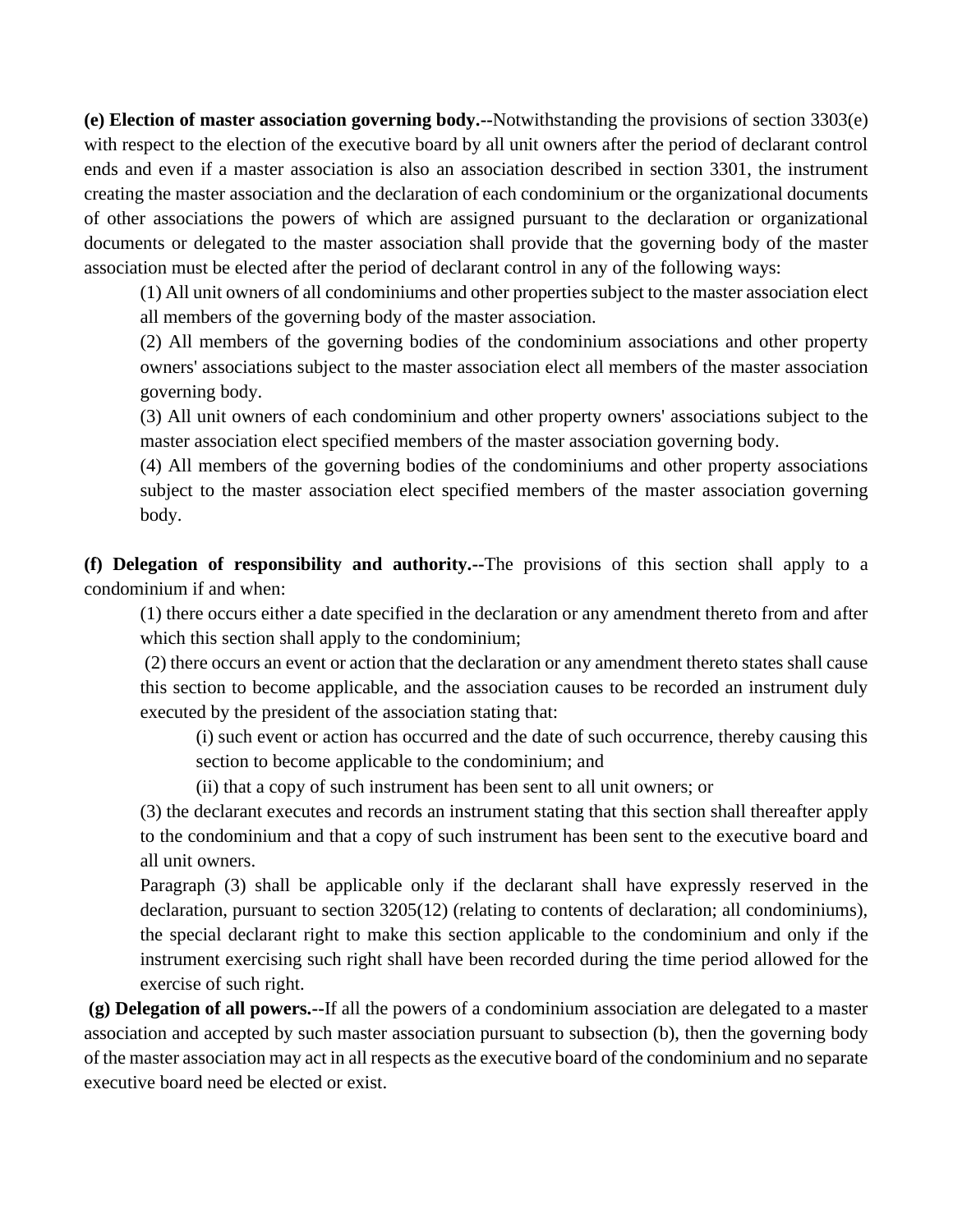## **§ 3223. Merger or consolidation of condominiums**

**(a) General rule.--**Any two or more condominiums by agreement of the unit owners as provided in subsection (b) may be merged or consolidated into a single condominium. In the event of a merger or consolidation, unless the agreement otherwise provides, the resultant condominium is, for all purposes, the legal successor of all of the preexisting condominiums, and the operations and activities of all associations of the preexisting condominiums shall be merged or consolidated into a single association which shall hold all powers, rights, obligations, assets and liabilities of all

preexisting associations. The resultant condominium shall, in addition, be subject in all respects to the provisions and requirements of this subpart regardless of whether or not any of the preexisting condominiums shall have been established under this subpart.

**(b) Requirements of agreement.--**The merger or consolidation of two or more condominiums pursuant to subsection (a) must be evidenced by a recorded agreement duly executed by the president of the association of each of the preexisting condominiums following approval by owners of units to which are allocated the percentage of votes in each condominium required to terminate such condominium. Any such agreement must be recorded in every county in which a portion of the condominium is located and is not effective until so recorded.

**(c) Reallocations.--**Every merger or consolidation agreement must provide for the reallocation of the common element interests, common expense liability, including both general and limited common expenses, and portion of the votes in the resulting association among the units of the resulting condominium either:

(1) by stating the reallocations or the formulas upon which they are based; or

(2) by stating the common element interests, common expense liability, including both general and limited common expenses, and portion of the votes in the resulting association which are allocated to all of the units comprising each of the preexisting condominiums, and providing that the common element interests, common expense liability, including both general and limited common expenses, and portion of the votes in the association for the resulting condominium shall be the same as was allocated to each unit formerly comprising a part of the preexisting condominium by the declaration of the preexisting condominium.

**(d) Action by declarant.--**Notwithstanding the provisions of subsections (a) and (b), if a declarant expressly retained the special declarant right to merge or consolidate a condominium pursuant to section 3205(13) (relating to contents of declaration; all condominiums) and if the declarant exercised such right within the time period allowed for such exercise by giving written notice to that effect to all unit owners accompanied by a copy of the agreement evidencing such merger

or consolidation, then such agreement may be executed by the declarant rather than by the president of the association of that condominium and without the necessity for approval or consent by unit owners or their mortgagees, provided that the agreement is recorded within the time period allowed for the exercise of this special declarant right.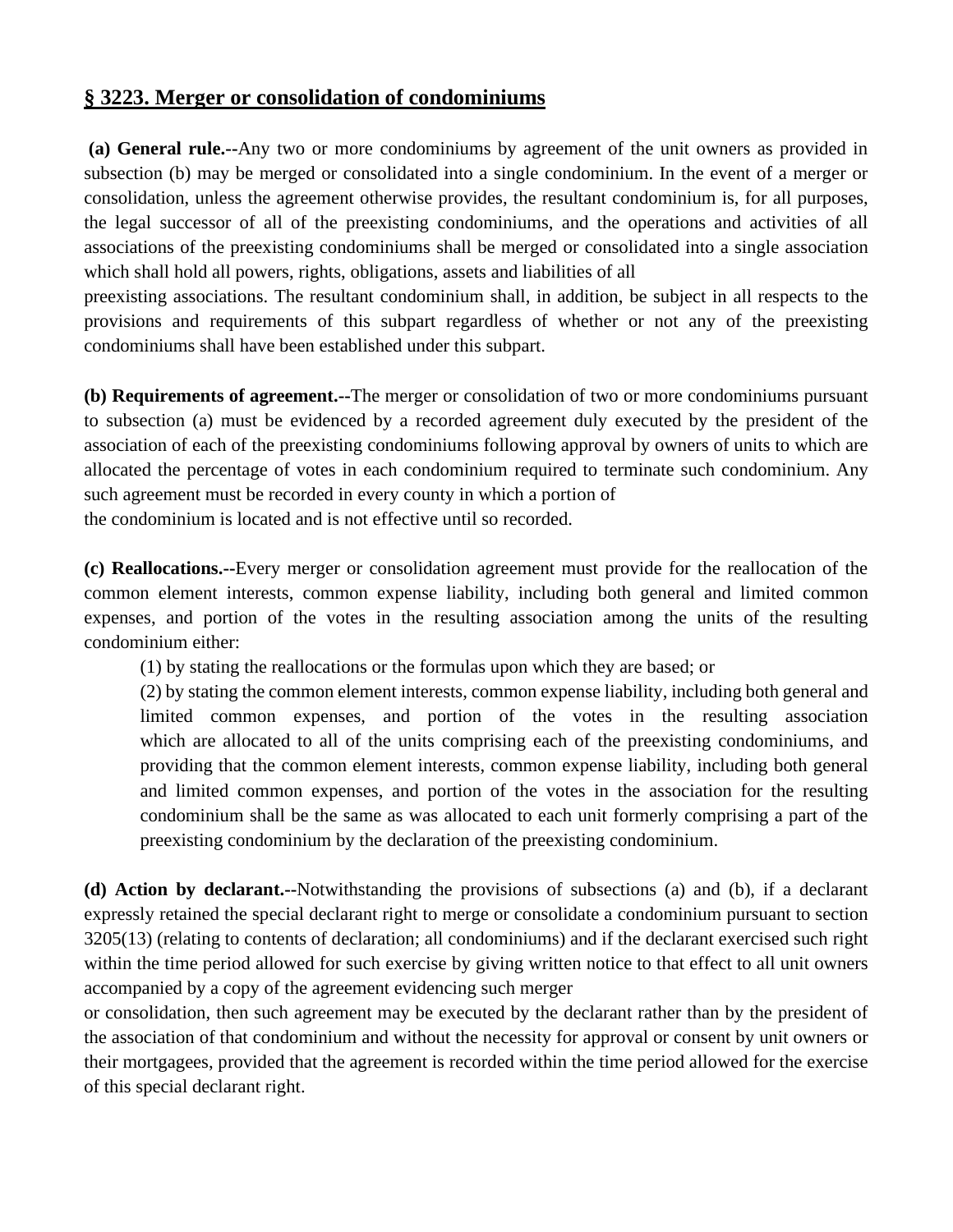## **§ 3301. Organization of unit owners' association**

A unit owners' association shall be organized no later than the date the first unit of the condominium is conveyed to a person other than a successor declarant. The membership of the association at all times shall consist exclusively of all the unit owners or, following termination of the condominium, of all former unit owners entitled to distributions of proceeds under section 3220 (relating to termination of condominium) or their heirs, successors or assigns. The association shall be organized as a profit or nonprofit corporation or as an unincorporated association.

## **§ 3302. Powers of unit owners' association**

**(a) General rule.--**Subject to the provisions of the declaration, the association, even if unincorporated, may:

(1) Adopt and amend bylaws and rules and regulations.

(2) Adopt and amend budgets for revenues, expenditures and reserves and collect assessments for common expenses from unit owners.

(3) Hire and terminate managing agents and other employees, agents and independent contractors. (4) Institute, defend or intervene in litigation or administrative proceedings or engage in arbitrations or mediation in its own name on behalf of itself or two or more unit owners on matters affecting the condominium.

(5) Make contracts and incur liabilities.

(6) Regulate the use, maintenance, repair, replacement and modification of common elements; and to make reasonable accommodations or permit reasonable modifications to be made to units, the limited common elements or the common elements to accommodate handicapped, as defined by prevailing Federal, State or local statute, regulations, code or ordinance, unit owners, residents, tenants or employees.

(7) Cause additional improvements to be made as a part of the common elements.

(8)

(i) Acquire, hold, encumber and convey in its own name any right, title, or interest to real or personal property other than common elements; and

(ii) convey or subject to a security interest common elements only pursuant to the

provisions of section 3318 (relating to conveyance or encumbrance of common elements). (9) Grant easements, leases, licenses and concessions through or over the common elements, but any such easement, lease, license or concession:

(i) that is not for the benefit of all or substantially all of the unit owners shall not be granted without the same unit owner approval that is required for an amendment to the declaration; or

(ii) that materially impairs any right or benefit that one or more unit owners may have with respect to the common elements shall not be granted without the prior written approval of those unit owners.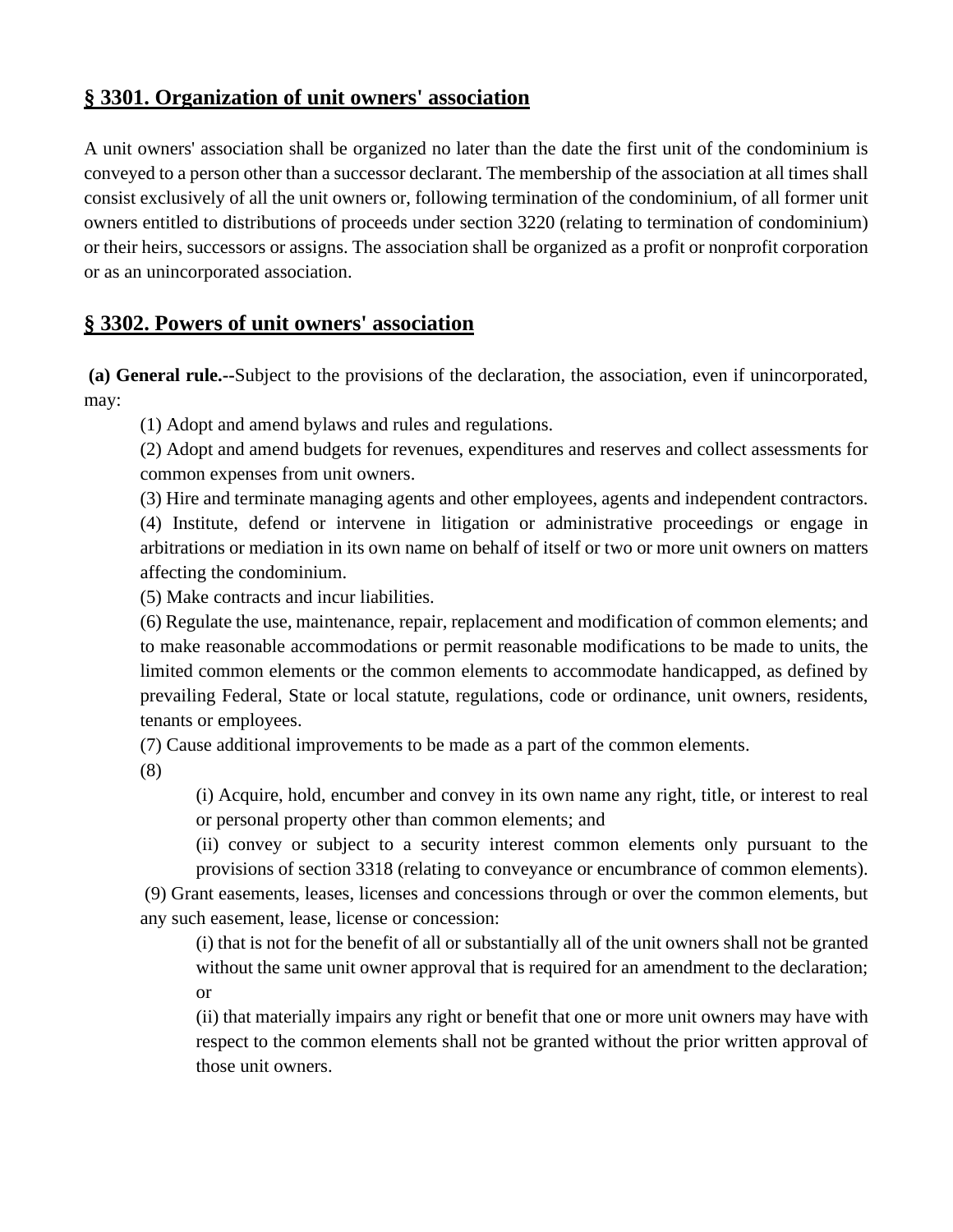(10) Impose and receive any payments, fees or charges for the use, rental or operation of the common elements other than limited common elements described in section 3202(2) and (4) (relating to unit boundaries).

(11) Impose charges for late payment of assessments and, after notice and an opportunity to be heard:

(i) Levy reasonable fines for violations of the declaration, bylaws and rules and regulations of the association.

(ii) For any period during which assessments are delinquent or violations of the declaration, bylaws and rules and regulations remain uncured, suspend unit owners' rights, including, without limitation, the right to vote, the right to serve on the board or committees and the right of access to common elements, recreational facilities or amenities.

(12) Impose reasonable charges for the preparation and recordation of amendments to the declaration, resale certificates required by section 3407 (relating to resales of units) or statements of unpaid assessments. In addition, the association may impose a capital improvement fee, but no other fees, on the resale or transfer of units in accordance with the following:

(i) The capital improvement fee for any unit shall not exceed the annual assessments for general common expense charged to such unit during the most recently completed fiscal year of the association; provided that:

(A) in the case of resale or transfer of a unit consisting of unimproved real estate, the capital improvement fee shall not exceed one-half of the annual assessments for general common expenses charged to such unit during the most recently completed fiscal year of the association;

(B) in the case of resale or transfer of a unit which was created or added to the condominium in accordance with section 3211 (relating to the conversion and expansion of flexible condominiums) at some time during the most recently completed fiscal year of the association, but was not in existence for the entire fiscal year, the capital improvement fee shall not exceed one-half of the annual assessments for general common expenses charged to a unit comparable to such unit during the most recently completed fiscal year of the association; and

(C) capital improvement fees are not refundable upon any sale, conveyance or any other transfer of the title to a unit.

(ii) Capital improvement fees allocated by an association must be maintained in a separate capital account and may be expended only for new capital improvements or replacement of existing common elements, improvements on the common elements and may not be expended for operation, maintenance or other purposes.

(iii) No capital improvement fee shall be imposed on any gratuitous transfer of a unit between any of the following family members; spouses, parent and child, siblings, grandparent and grandchild; nor on any transfer of a unit by foreclosure sale or deed in lieu of foreclosure to a secured lending institution as defined by the act of December 3, 1959 (P.L. 1688, No. 621), 1 known as the Housing Finance Agency Law.

(iv) No fees may be imposed upon any person who: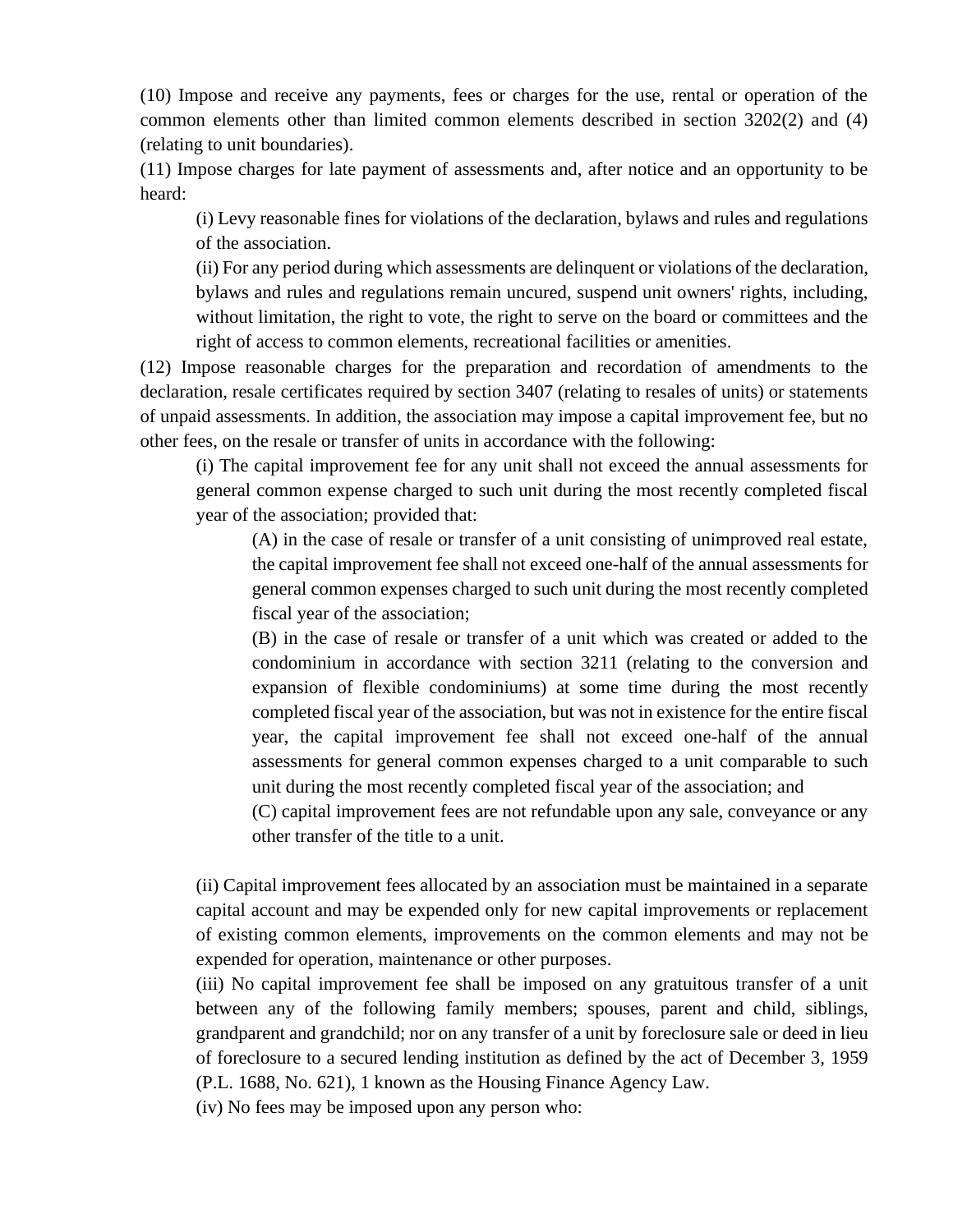(A) acquires a unit consisting of unimproved real estate and signs and delivers to the association at the time of such person's acquisition a sworn affidavit declaring the person's intention to reconvey such unit within 18 months of its acquisition; and (B) completes such reconveyance within 18 months.

(13) Provide for the indemnification of its officers and executive board and maintain directors' and officers' liability insurance.

(14) Exercise any other powers conferred by the declaration or bylaws.

(15) Exercise all other powers that may be exercised in this Commonwealth by legal entities of the same type as the association.

(16) Exercise any other powers necessary and proper for the governance and operation of the association.

(17) Assign its right to future income, including the right to receive the payments made on account of common expense assessments. Reserve funds held for future major repairs and replacements of the common elements may not be assigned or pledged.

(18) Assign or delegate any powers of the association listed in this section to a master association subject to the provisions of section 3222 (relating to master associations) and accept any assignment or delegation of powers from one or more condominiums or other incorporated or unincorporated associations.

**(b) Restriction on limitations in declaration.--**Notwithstanding subsection (a), the declaration may not impose limitations on the power of the association to deal with the declarant that are more restrictive than the limitations imposed on the power of the association to deal with other persons.

# **§ 3303. Executive board members and officers**

**(a) Powers and fiduciary status.--**Except as provided in the declaration, the bylaws, in subsection (b) or other provisions of this subpart, the executive board may act in all instances on behalf of the association. In the performance of their duties, the officers and members of the executive board shall stand in a fiduciary relation to the association and shall perform their duties, including duties as members of any committee of the board upon which they may serve, in good faith in a manner they reasonably believe to be in the best interests of the association and with such care, including

reasonable inquiry, skill and diligence, as a person of ordinary prudence would use under similar circumstances. In managing the association's reserve funds, the officers and members of the executive board shall have the power to invest the association's reserve funds in investments permissible by law for the investment of trust funds and shall be governed in the management of the association's reserve funds by 20 Pa.C.S. § 7203 (relating to prudent investor rule). In performing his duties, an officer or executive board member shall be entitled to rely in good faith on information, opinions, reports or statements, including financial statements and other financial data, in each case prepared or presented by any of the following:

(1) One or more other officers or employees of the association whom the officer or executive board member reasonably believes to be reliable and competent in the matters presented.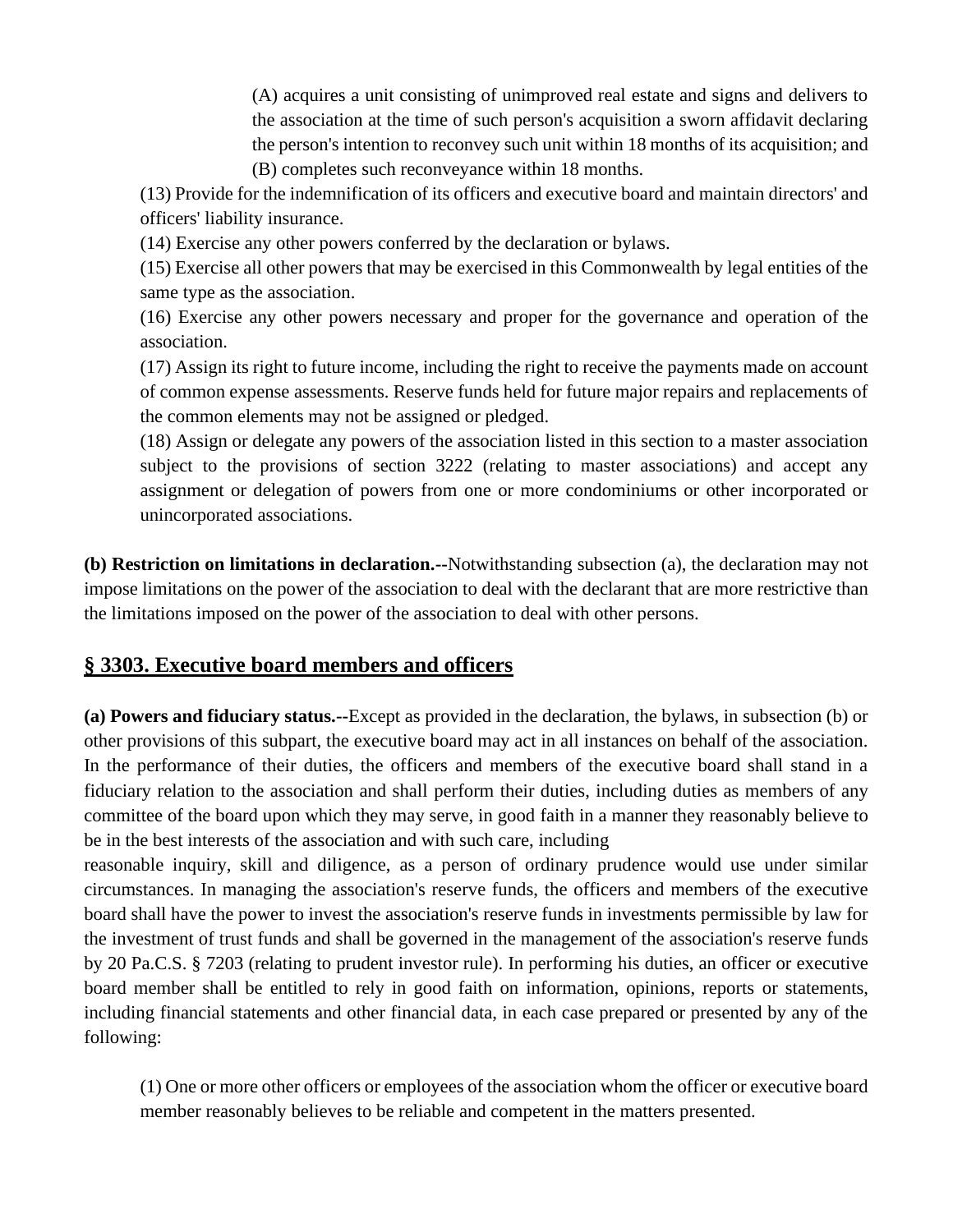(2) Counsel, public accountants or other persons as to matters which the officer or executive board member reasonably believes to be within the professional or expert competence of such person. (3) A committee of the executive board upon which he does not serve, duly designated in accordance with law, as to matters within its designated authority, which committee the officer or executive board member reasonably believes to merit confidence.

An officer or executive board member shall not be considered to be acting in good faith if he has knowledge concerning the matter in question that would cause his reliance to be unwarranted. The executive board and its members shall have no liability for exercising these powers provided they are exercised in good faith, in the best interest of the association and with such care in the manner set forth in this section.

**(b) Limitation on authority.--**The executive board may not act on behalf of the association to amend the declaration (section 3219), to terminate the condominium (section 3220) or to elect members of the executive board or determine the qualifications, powers and duties or terms of office of executive board members (section 3303(e)) but the executive board may fill vacancies in its membership for the unexpired portion of any term. The executive board shall deliver to all unit owners copies of each budget approved by the executive board and notice of any capital expenditure approved by the executive board promptly after either such approval. In addition to other rights conferred by the declaration, bylaws or this subpart, the unit owners, by majority or any larger vote specified in the declaration, may reject any budget or capital expenditure approved by the executive board, within 30 days after the approval.

**(c) Status during period of declarant control.--**Subject to subsection (d), the declaration may provide for a period of declarant control of the association during which period a declarant or persons designated by him may appoint and remove the officers and members of the executive board. Any period of declarant control extends from the date of the first conveyance of a unit to a person other than a declarant for a period not exceeding seven years in the case of a flexible

condominium containing convertible real estate or to which additional real estate may be added, or five years in the case of any other condominium. Regardless of the period provided in the declaration, a period of declarant control terminates no later than 180 days after conveyance of 75% of the units to unit owners other than a declarant. A declarant may voluntarily surrender the right to appoint and remove officers and members of the executive board before termination of that period but in that event he may require, for the duration of the period of declarant control, that specified actions of the association or executive board, as described in a recorded instrument executed by the declarant, be approved by the declarant before they become effective.

**(d) Election of members during transfer of declarant control.--**Not later than 60 days after conveyance of 25% of the units to unit owners other than a declarant, not less than 25% of the members of the executive board shall be elected by unit owners other than the declarant. Not later than 60 days after conveyance of 50% of the units to unit owners other than a declarant, not less than 331/3% of the members of the executive board shall be elected by unit owners other than the declarant.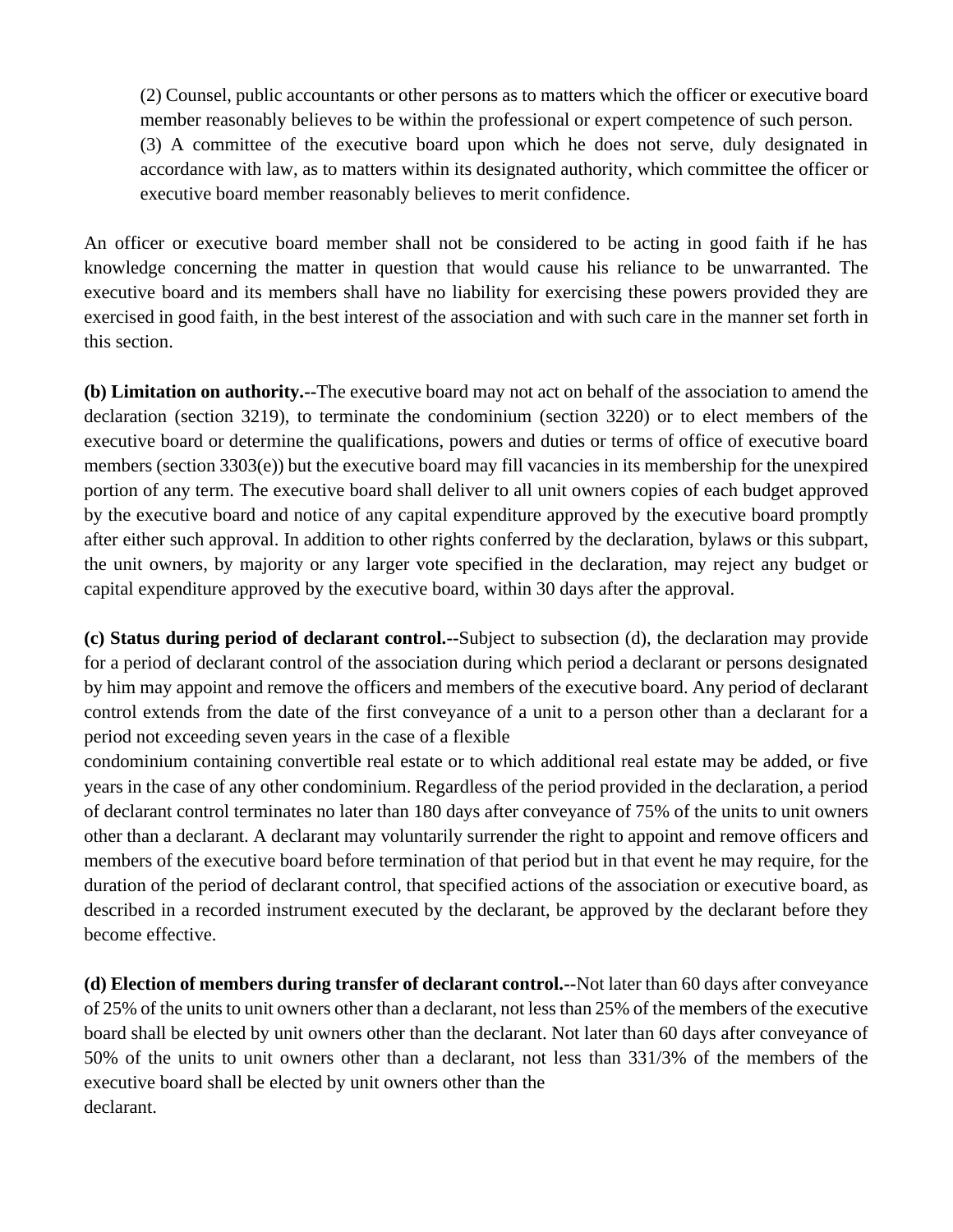#### **(e) Election of members and officers following declarant control.--**

(1) Not later than the termination of any period of declarant control, the unit owners shall elect an executive board of at least three members at least a majority of whom must be unit owners, except that the executive board may consist of two members, both of whom must be unit owners, if the condominium consists of two units. The executive board shall elect the officers. The persons elected shall take office upon election.

(2) In the event that the election of the executive board by the unit owners fails to take place not later than the termination of a period of declarant control as provided in this section, then a special meeting of the unit owners may be called for such purpose by any member of the executive board elected by the unit owners or, if there is no such member of the executive board, the unit owners entitled to cast at least 10% of the votes in the association.

**(f) Calculation of percentages of units conveyed.--**In determining whether the period of declarant control has terminated under subsection (c), or whether unit owners other than a declarant are entitled to elect members of the executive board under subsection (d), the percentage of the units conveyed is presumed to be that percentage which would have been conveyed if all the units the declarant has built or reserved the right to build in the declaration were included in the condominium.

### **§ 3304. Transfer of special declarant rights**

**(a) Execution and recording instrument of transfer.--**No special declarant rights (section 3103) created or reserved under this subpart may be transferred except by an instrument evidencing the transfer recorded in every county in which any portion of the condominium is located in the same records as are maintained for the recording of deeds of real property and shall be indexed in the name of the condominium in both the grantor and grantee index. The instrument is not effective unless executed by the transferee.

**(b) Liability of declarant following transfer.--**Upon transfer of any special declarant right, the liability of a transferor declarant is as follows:

(1) A transferor is not relieved of any obligation or liability arising before the transfer and remains liable for warranty obligations imposed upon him by this subpart. Lack of privity does not deprive any unit owner of standing to bring an action to enforce any obligation of the transferor.

(2) If a successor to any special declarant right is an affiliate of a declarant (section 3103), the transferor is jointly and severally liable with any successor for the liabilities and obligations or liabilities of the successor relating to the condominium.

(2.1) If a transferor retains any special declarant right, but transfers one or more other special declarant rights to a successor who is not an affiliate of the declarant, the transferor is liable for any obligations or liabilities imposed on a declarant by this subpart or by the declaration relating to the retained special declarant rights arising after the transfer.

(3) A transferor has no liability for any act or omission or any breach of a contractual or warranty obligation arising from the exercise of a special declarant right by a successor declarant who is not an affiliate of the transferor and to whom the special declarant right has not theretofore been assigned.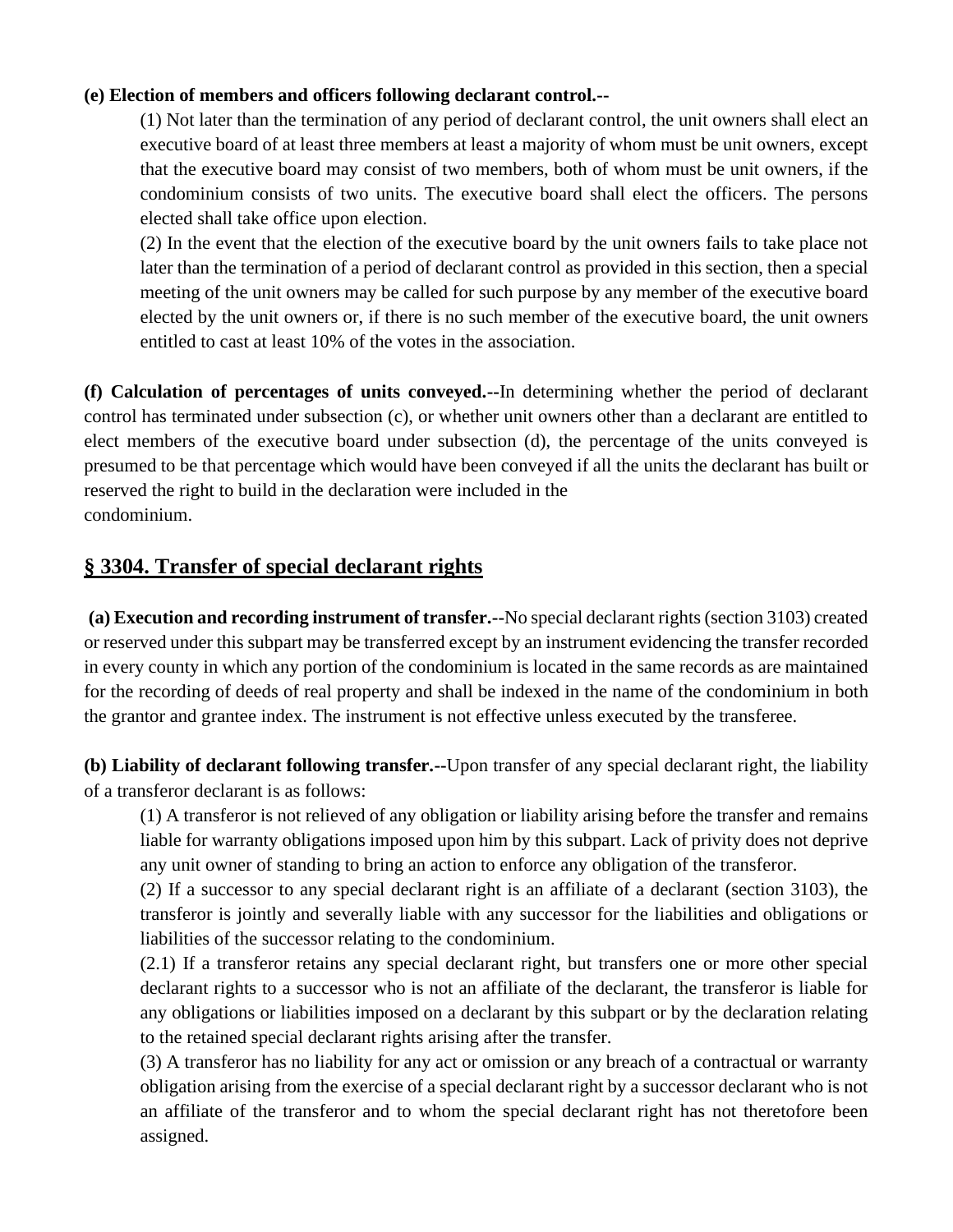**(c) Rights of purchaser in foreclosure, etc. proceedings.--**Unless otherwise provided in a mortgage instrument or deed of trust, in case of foreclosure of a mortgage, sale by a trustee under a deed of trust or sale under 11 U.S.C. (relating to bankruptcy) or receivership proceedings of any units owned by a declarant in the condominium or additional real estate in a flexible condominium, a person acquiring title to all the units being foreclosed or sold, but only upon his request, succeeds to all special declarant rights related to such units or additional real estate, or only to any rights reserved in the declaration pursuant to section 3217 (relating to declarant's offices, models and signs) and held by that declarant to maintain models, sales offices and signs. The judgment or instrument conveying title shall provide for transfer of only the special declarant rights requested.

**(d) Rights of declarant following foreclosure, etc. proceedings.--**Upon foreclosure, tax sale, judicial sale, sale by a trustee under a deed of trust or sale under 11 U.S.C. (relating to bankruptcy) or receivership or similar proceedings of all units and other real estate in a condominium owned by a declarant:

(1) the declarant ceases to have any special declarant rights; and

(2) the period of declarant control (section 3303(c)) terminates unless the judgment or instrument conveying title provides for transfer of all special declarant rights held by that declarant to a successor declarant.

**(e) Liabilities and obligations of successors.--**The liabilities and obligations of persons who succeed to special declarant rights are as follows:

(1) A successor to any special declarant right who is an affiliate of a declarant is subject to all obligations and liabilities imposed on the transferor by this subpart or by the declaration.

(2) A successor to any special declarant right, other than a successor described in paragraph (3) or

(4), who is not an affiliate of a declarant is subject to all obligations and liabilities imposed by this subpart or the declaration:

(i) on a declarant which relate to his exercise or nonexercise of special declarant rights; or

(ii) on his transferor, other than:

(A) misrepresentations by any previous declarant, except to the extent knowingly continued or permitted to continue without correcting such misrepresentations;

(B) warranty obligations on improvements made by any previous declarant or made before the condominium was created;

(C) breach of any fiduciary obligation by any previous declarant or his appointees to the executive board; or

(D) any liability or obligation imposed on the transferor as a result of the transferor's acts or omissions after the transfer.

(3) A successor to only a right reserved in the declaration to maintain models, sales offices and signs (section 3217), if he is not an affiliate of a declarant, may not exercise any other special declarant right and is not subject to any liability or obligation as a declarant except the obligation to provide a public offering statement and any liability arising as a result thereof.

(4) A successor to all special declarant rights held by his transferor who is not an affiliate of that transferor declarant and who succeeded to those rights pursuant to a deed in lieu of foreclosure or a judgment or instrument conveying title to units under subsection (c) may declare his intention in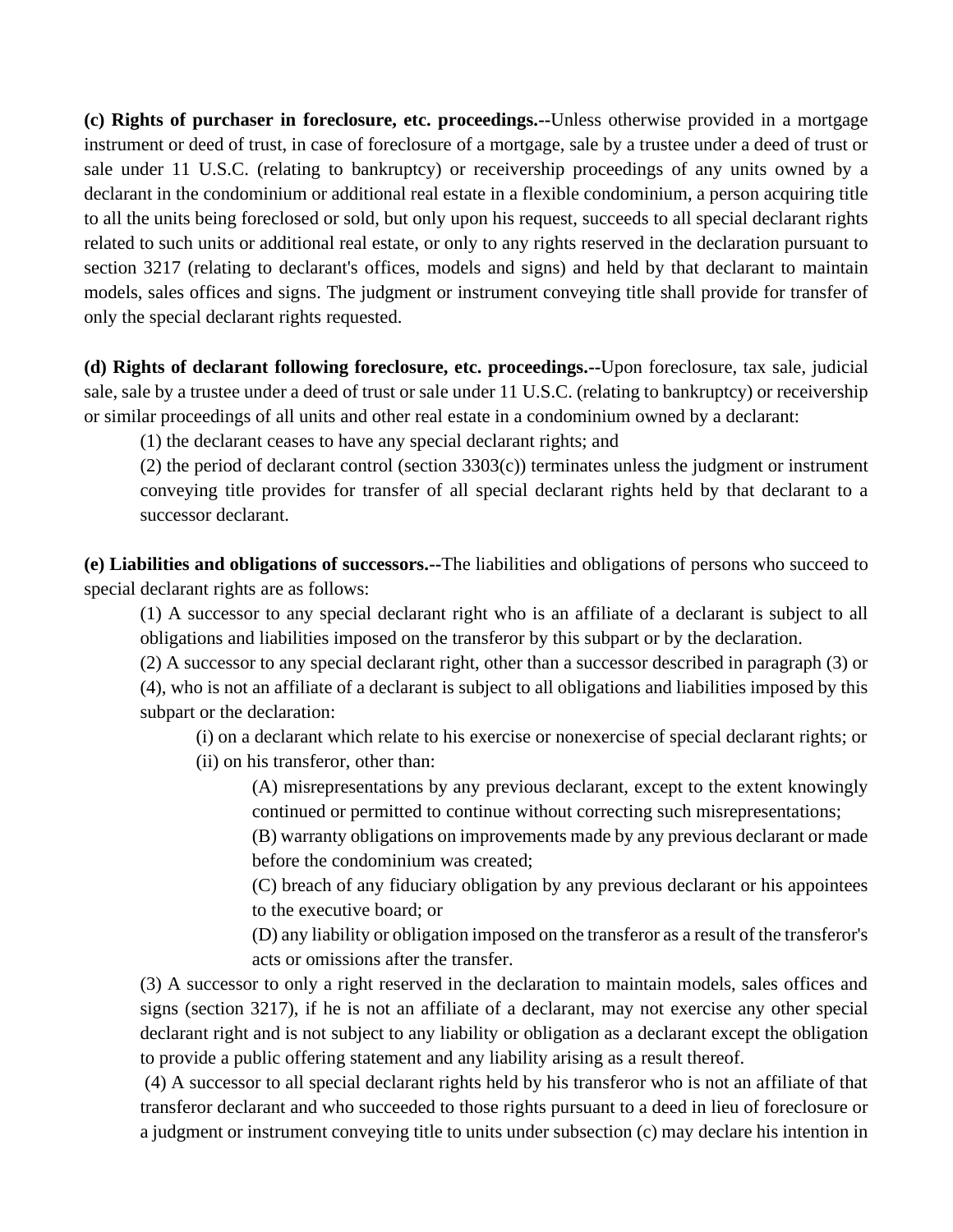a recorded instrument to hold those rights solely for transfer to another person. Thereafter, until transferring all special declarant rights to any person acquiring title to any unit owned by the successor or until recording an instrument permitting exercise of all those rights, that successor may not exercise any of those rights other than any right held by his transferor to control the executive board in accordance with the provisions of section 3303(c) (relating to executive board members and officers) for the duration of any period of declarant control and any attempted exercise of those rights is void. So long as a successor declarant may not exercise special declarant rights under this subsection he is not subject to any liability or obligation as a declarant other than liability for the successor's acts and omissions under section 3303(c).

**(f) Limitation on liability of successor.--**Nothing in this section subjects any successor to a special declarant right to any claims against or other obligations of a transferor declarant other than claims and obligations arising under this subpart or the declaration.

## **§ 3305. Termination of contracts and leases of declarant**

If entered into before the executive board elected by the unit owners pursuant to section 3303(e) (relating to executive board members and officers) takes office:

(1) any management contract, employment contract or lease of recreational or parking areas or facilities;

(2) any other contract or lease to which a declarant or an affiliate of a declarant is a party; or

(3) any contract or lease that is not bona fide or was unconscionable to the unit owners at the time entered into under the circumstances then prevailing;

may be terminated without penalty by the association at any time after the executive board elected by the unit owners pursuant to section 3303(e) takes office upon not less than 90 days' notice to the other party. This section does not apply to any lease the termination of which would terminate the condominium or reduce its size unless the real estate subject to that lease was submitted to the condominium for the purpose of avoiding the right of the association to terminate a lease under this section.

## **§ 3306. Bylaws**

**(a) Mandatory provisions.--**The bylaws of the association must provide for:

(1) The number of members of the executive board and the titles of the officers of the association.

(2) Election by the executive board of a president, treasurer, secretary and any other officers of the association the bylaws specify.

(3) The qualifications, powers and duties, terms of office and manner of electing and removing executive board members and officers and filling vacancies.

(4) Which, if any, of its powers the executive board or officers may delegate to other persons or to a managing agent.

(5) Which of its officers may prepare, execute, certify and record amendments to the declaration on behalf of the association.

(6) The method of amending the bylaws.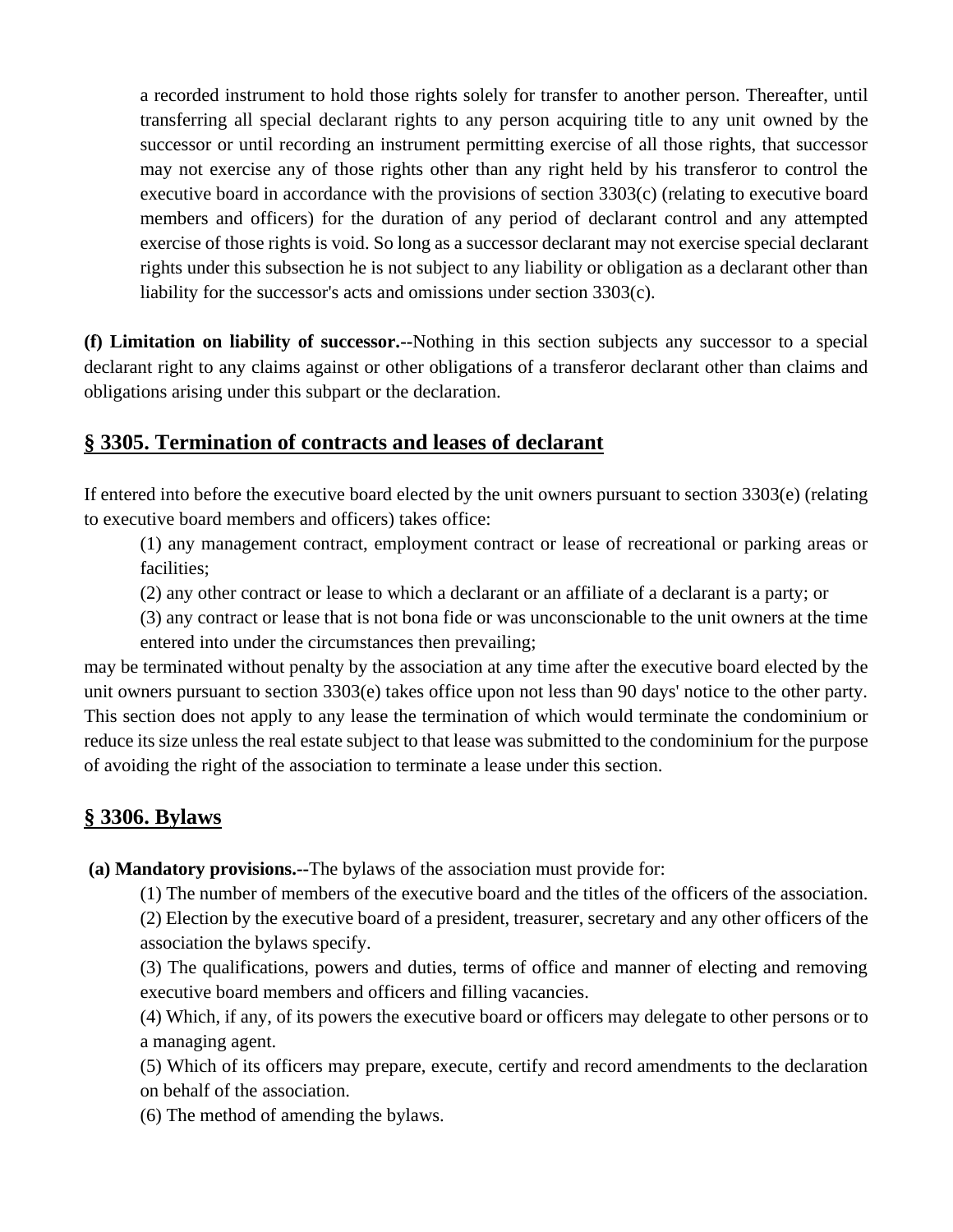**(b) Other provisions.--**Subject to the provisions of the declaration, the bylaws may provide for any other matters the association deems necessary and appropriate.

# **§ 3307. Upkeep of condominium**

**(a) General rule.**--Except to the extent provided by the declaration or section 3312(d) (relating to insurance), the association is responsible for maintenance, repair and replacement of the common elements and each unit owner is responsible for maintenance, repair and replacement of his unit. Each unit owner shall afford to the association and the other unit owners and to their agents or employees, access through his unit reasonably necessary for those purposes. If damage is inflicted on the common elements or any unit through which access is taken, the unit owner responsible for

the damage, or the association if it is responsible is liable for the prompt repair thereof.

**(b) Nonresidential condominiums.**--If any unit in a condominium all of whose units are restricted to nonresidential use is damaged and the exterior appearance of the unit is thereby affected, the person responsible for the exterior of the unit shall cause the unit to be repaired or rebuilt to the extent necessary to restore its exterior appearance. If that person fails within a reasonable period of time to effect the repairs or rebuilding, the association may purchase the unit at its fair market value to be determined by an independent appraiser selected by the association.

## **§ 3308. Meetings**

The bylaws must require that meetings of the association be held at least once each year and provide for special meetings. The bylaws must specify which of the association's officers, not less than ten nor more than 60 days in advance of any meeting, shall cause notice to be hand delivered or sent prepaid by United States mail to the mailing address of each unit or to any other mailing address designated in writing by the unit owner. The notice of any meeting must state the time and place of the meeting and the items on the agenda, including the general nature of any proposed amendment to the declaration or bylaws, any budget or assessment changes and, where the declaration or bylaws require approval of unit owners, any proposal to remove an executive board member or officer.

## **§ 3309. Quorums**

**(a) Association.**--Unless the bylaws provide otherwise, a quorum is deemed present throughout any meeting of the association if persons entitled to cast 20% of the votes which may be cast for election of the executive board are present in person or by proxy at the beginning of the meeting. The bylaws may require a larger percentage or a smaller percentage not less than 10%.

**(b) Executive board.**--Unless the bylaws specify a larger percentage, a quorum is deemed present throughout any meeting of the executive board if persons entitled to cast 50% of the votes on that board are present at the beginning of the meeting.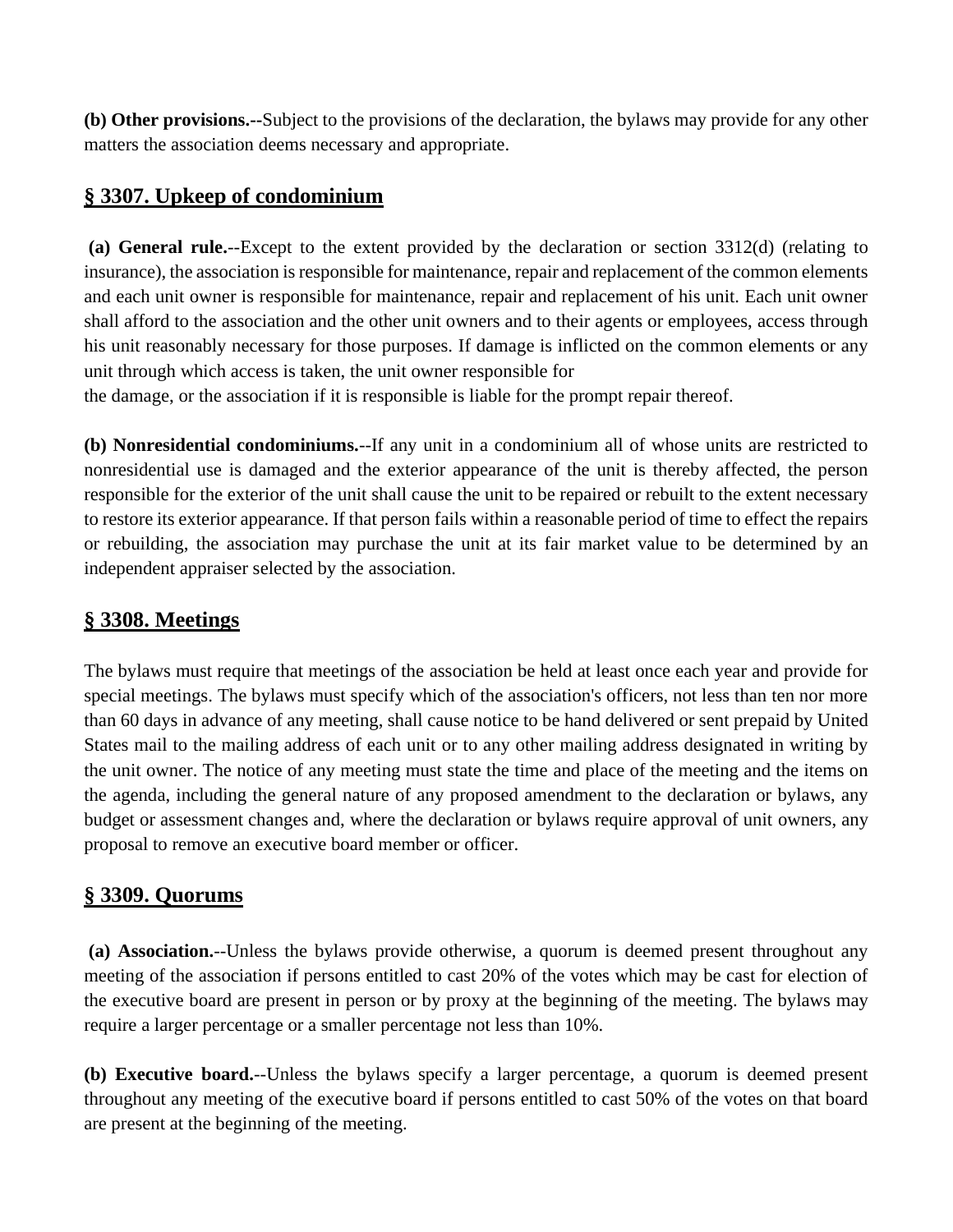### **§ 3310. Voting; proxies**

**(a) Unit owner other than natural person.--**If the owner of a unit is a corporation, joint venture, partnership or unincorporated association, the natural person who shall be entitled to cast the vote for such unit shall be the person named in a certificate executed by such entity pursuant to its governing documents. If the owner of a unit is a trust, the trustee or trustees shall be deemed to be the owner for the voting purposes. Where the ownership of a unit is in more than one person, the natural person who shall be entitled to cast the vote of such unit shall be the person named in a

certificate executed by all of the owners of such unit and filed with the secretary or, in the absence of such named person from the meeting or the failure to execute and file such a certificate, the person who shall be entitled to cast the vote of such unit shall be the person owning such unit who is present. If more than one of the multiple owners are present, the votes allocated to that unit may be cast only in accordance with their unanimous agreement unless the declaration expressly provides otherwise. There shall be deemed to be unanimous agreement if any one of the multiple owners casts the votes allocated to that unit without protest being made promptly to the person presiding over the meeting by any of the other owners of the unit. Such certificate shall be valid until revoked by a subsequent certificate similarly executed. Except where execution by owners of a unit in the same manner as a deed is required in this subpart and subject to the provisions of the declaration and bylaws, wherever the approval or disapproval of a unit owner is required by this subpart, the declaration or the bylaws, such approval or disapproval shall be made only by the person who would be entitled to cast the vote of such unit at any meeting of the association.

**(b) Proxies.--**Votes allocated to a unit may be cast pursuant to a proxy duly executed by a unit owner. If a unit is owned by more than one person, each owner of the unit may vote or register protest to the casting of votes by the other owners of the unit through a duly executed proxy. A unit owner may not revoke a proxy given pursuant to this section except by actual notice of revocation to the person presiding over a meeting of the association. A proxy is void if it is not dated or purports to be revocable without notice. A proxy terminates one year after its date unless it specifies a shorter term.

(c) Deleted by Act 1992, Dec. 18, P.L. 1279, No. 168, § 5, effective in 45 days.

**(d) Units owned by association.--**No votes allocated to a unit owned by the association may be cast.

### **§ 3311. Tort and contract liability**

#### **(a) General rule.--**

(1) An action in tort alleging a wrong done by a declarant or his agent or employee in connection with a portion of any convertible or withdrawable real estate or other portion of the condominium which the declarant has the responsibility to maintain may not be brought against the association or against a unit owner other than a declarant.

(2) Except as otherwise provided by paragraph (1):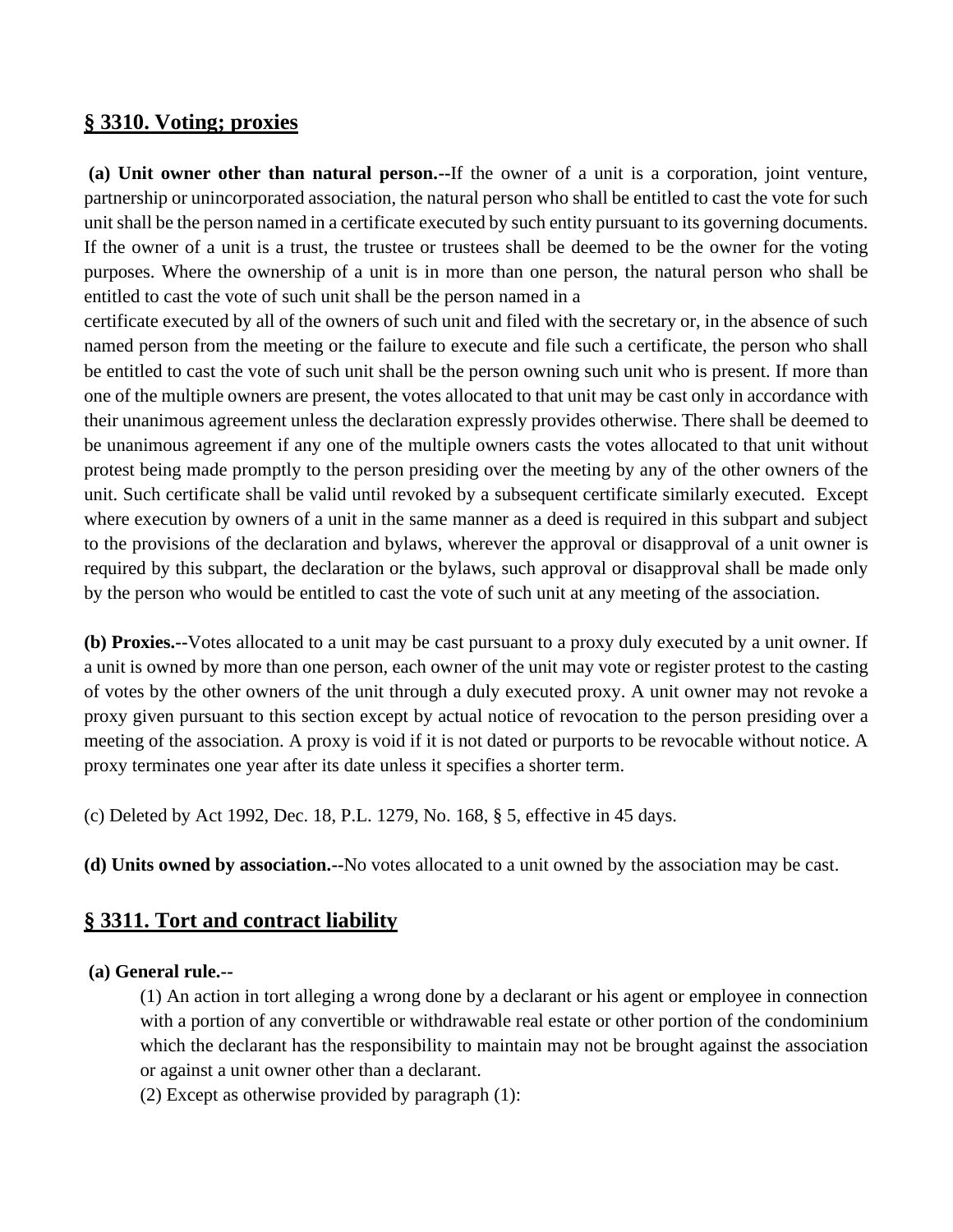(i) An action in tort alleging a wrong done by the association or by an agent or employee of the association, or an action arising from a contract made by or on behalf of the association, shall be brought against the association.

(ii) A unit owner shall not be subject to suit or, except as otherwise provided by subsection

(b), be otherwise directly or indirectly held accountable for the acts of the association or its agents or employees on behalf of the association.

(3) If the tort or breach of contract occurred during any period of declarant control (section 3303(c)), the declarant is liable to the association for all unreimbursed losses suffered by the association as a result of that tort or breach of contract, including costs and reasonable attorney's fees. If a claim for a tort or breach of contract is made after the period of declarant control, the association shall have no right against the declarant under this paragraph unless the association shall have given the declarant:

(i) notice of the existence of such a claim promptly after the date on which one or more members of the executive board who are not designees of the declarant learns of the existence of such a claim; and

(ii) an opportunity to defend against such claim on behalf of the association but at the declarant's expense.

Any statute of limitation affecting the association's right of action under this section is tolled until the period of declarant control terminates.

(4) A unit owner is not precluded from bringing an action contemplated by this subsection because he is a unit owner or a member or officer of the association.

**(b) Lien of judgment.--**Except as otherwise provided in this subpart, a judgment for money against the association, if and when entered of record against the name of the association in the office of the clerk of the court of common pleas of the county or counties where the condominium is located, or in the office of the branch of the court of common pleas embracing such county or counties, shall also constitute a lien against each unit for a pro rata share of the amount of that judgment, including interest thereon, based on the common expense liability allocated to that unit (section 3208). No other property of a unit owner is subject to the claims of creditors of the association.

**(c) Indexing judgment.--**A judgment against the association shall be indexed in the name of the condominium.

**(d) Applicability of section.--**The provisions of this section shall be applicable to all associations without regard to whether the association is organized as a corporation or as an unincorporated association.

### **§ 3312. Insurance**

**(a) Insurance to be carried by association.--**Commencing not later than the time of the first conveyance of a unit to aperson other than a declarant, the association shall maintain, to the extent reasonably available:

(1) Property insurance on the common elements and units exclusive of improvements and betterments installed in units insuring against all risks of direct physical loss commonly insured against or, in the case of a conversion building, against fire and extended coverage perils. The total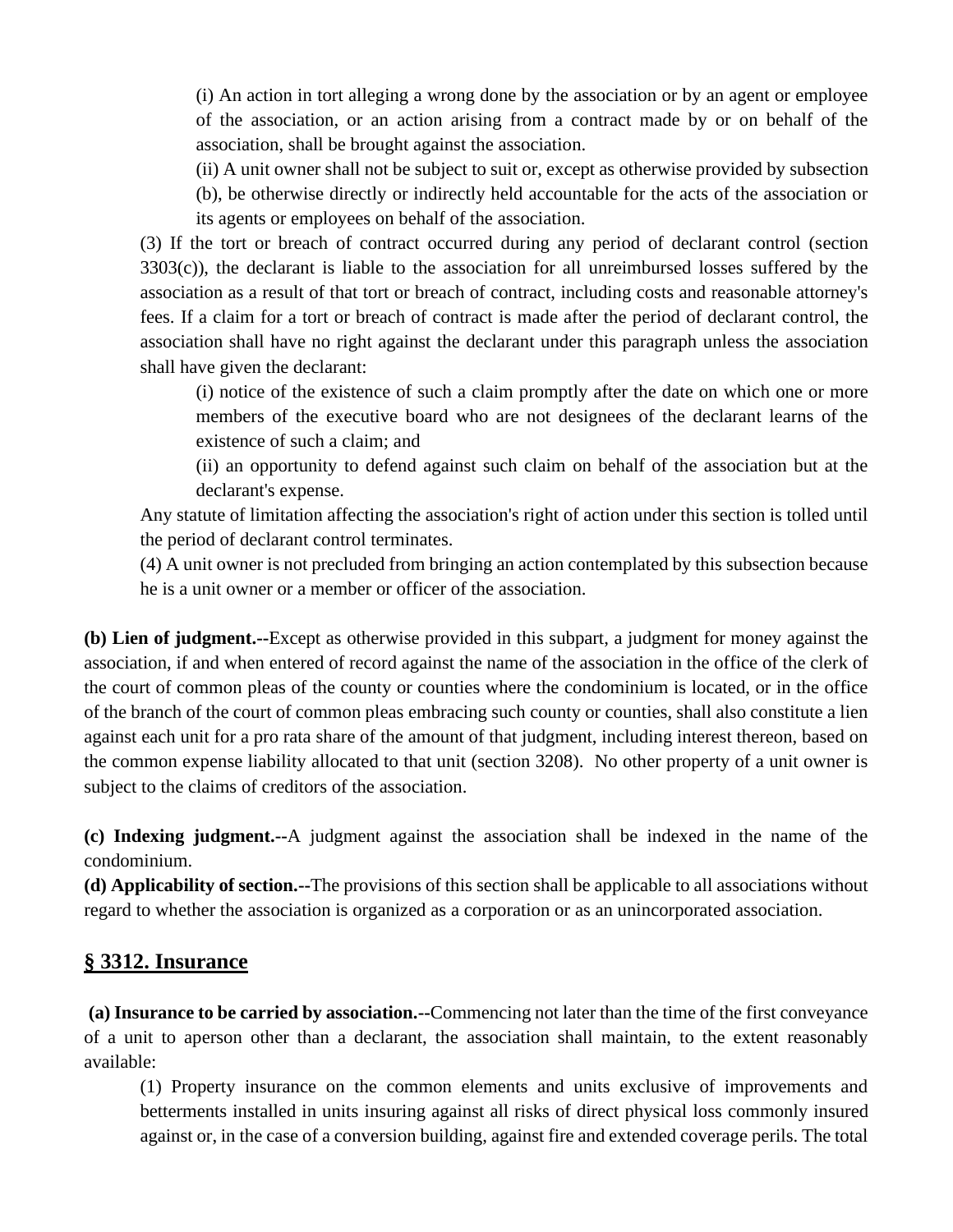amount of insurance after application of any deductibles shall be not less than 80% of the actual cash value of the insured property exclusive of land, excavations, foundations and other items normally excluded from property policies.

(2) Comprehensive general liability insurance, including medical payments insurance, in an amount determined by the executive board but not less than any amount specified in the declaration covering all occurrences commonly insured against for death, bodily injury and property damage arising out of or in connection with the use, ownership or maintenance of the common elements.

(3) Any property or comprehensive general liability insurance carried by the association may contain a deductible provision.

**(b) Other insurance carried by association.--**If the insurance described in subsection (a) is not maintained, the association promptly shall cause notice of that fact to be hand delivered or sent prepaid by United States mail to all unit owners. The declaration may require the association to carry any other insurance and the association in any event may carry any other insurance in such reasonable amounts and with such reasonable deductibles as the executive board may deem appropriate to protect the association or the unit owners.

**(c) Contents of insurance policies.--**Insurance policies carried pursuant to subsection (a) must provide that:

(1) Each unit owner is an insured person under the policy with respect to liability arising out of his ownership of an undivided interest in the common elements or membership in the association.

(2) The insurer waives its right to subrogation under the policy against any unit owner of the condominium or members of his household.

(3) No act or omission by any unit owner, unless acting within the scope of his authority on behalf of the association, will void the policy or be a condition to recovery under the policy.

(4) If, at the time of a loss under the policy, there is other insurance in the name of a unit owner covering the same property covered by the policy, the policy is primary insurance not contributing with the other insurance.

**(d) Proceeds from property insurance.--**Any loss covered by the property policy under subsection (a)(1) shall be adjusted with the association but the insurance proceeds for that loss shall be payable to any insurance trustee designated for that purpose or otherwise to the association and not to any mortgagee or beneficiary under a deed of trust. The insurance trustee or the association shall hold any insurance proceeds in trust for unit owners and lienholders as their interests may appear. Subject to the provisions of subsection (g), the proceeds shall be disbursed first for the repair or restoration of the damaged common elements and units and unit owners and lienholders are not entitled to receive payment of any portion of the proceeds unless there is a surplus of proceeds after the common elements and units have been completely repaired or restored or the condominium is terminated.

**(e) Unit owner may obtain insurance.--**A unit owner may insure his unit for all losses to his unit, including all losses not covered by the insurance maintained by the association due to a deductible provision or otherwise. An insurance policy issued to the association shall not prevent a unit owner from obtaining insurance for his own benefit.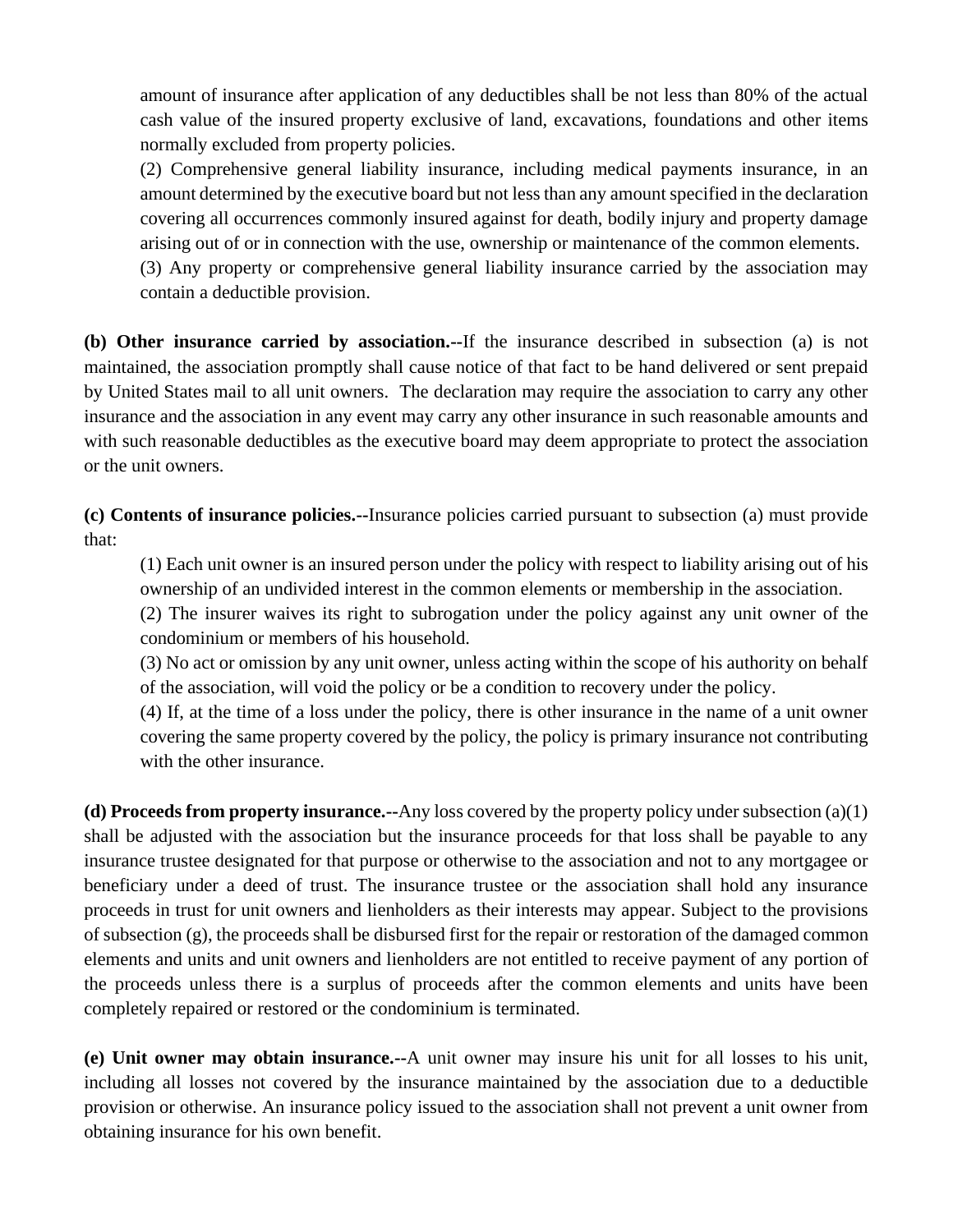**(f) Evidence and cancellation of insurance.--**An insurer that has issued an insurance policy under this section shall issue certificates or memoranda of insurance to the association and, upon request, to any unit owner, mortgagee or beneficiary under a deed of trust. The insurance may not be cancelled until 30 days after notice of the proposed cancellation has been mailed to the association, each unit owner and each mortgagee or beneficiary under a deed of trust to whom certificates

of insurance have been issued.

#### **(g) Disposition of insurance proceeds.--**

(1) Any portion of the condominium damaged or destroyed shall be repaired or replaced promptly by the association unless:

(i) the condominium is terminated;

(ii) repair or replacement would be illegal under any state or local health or safety statute or ordinance; or

(iii) eighty percent of the unit owners, including every owner of a unit or assigned limited common element which will not be rebuilt, vote not to rebuild.

Except for the costs of repair or replacement which are not covered due to deductibles, the cost of repair or replacement in excess of insurance proceeds and reserves which have not been identified by the executive board to fund costs of capital expenditures for the current fiscal year of the association is a common expense.

(2) If the entire condominium is not repaired or replaced:

(i) the insurance proceeds attributable to the damaged common elements shall be used to restore the damaged area to a condition compatible with the remainder of the condominium;

(ii) the insurance proceeds attributable to units and limited common elements which are not rebuilt shall be distributed to the owners of those units and the owners of the units to which those limited common elements were assigned; and

(iii) the remainder of the proceeds shall be distributed to all the unit owners in proportion to their common element interests.

If the unit owners vote not to rebuild any unit, that unit's entire common element interest, votes in the association and common expense liability are automatically reallocated upon the vote as if the unit had been condemned under section 3107(a) (relating to eminent domain) and the association promptly shall prepare, execute and record an amendment to the declaration reflecting the reallocations.

(3) Notwithstanding the provisions of this subsection, section 3220 (relating to termination of condominium) governs the distribution of insurance proceeds if the condominium is terminated.

**(h) Nonresidential condominiums.--**The provisions of this section may be varied or waived in the case of a condominium all of whose units are restricted to nonresidential use.

**(i) Recovery of deductibles.--**If any insurance policy maintained by the association contains a deductible, then that portion of any loss or claim which is not covered by insurance due to the application of a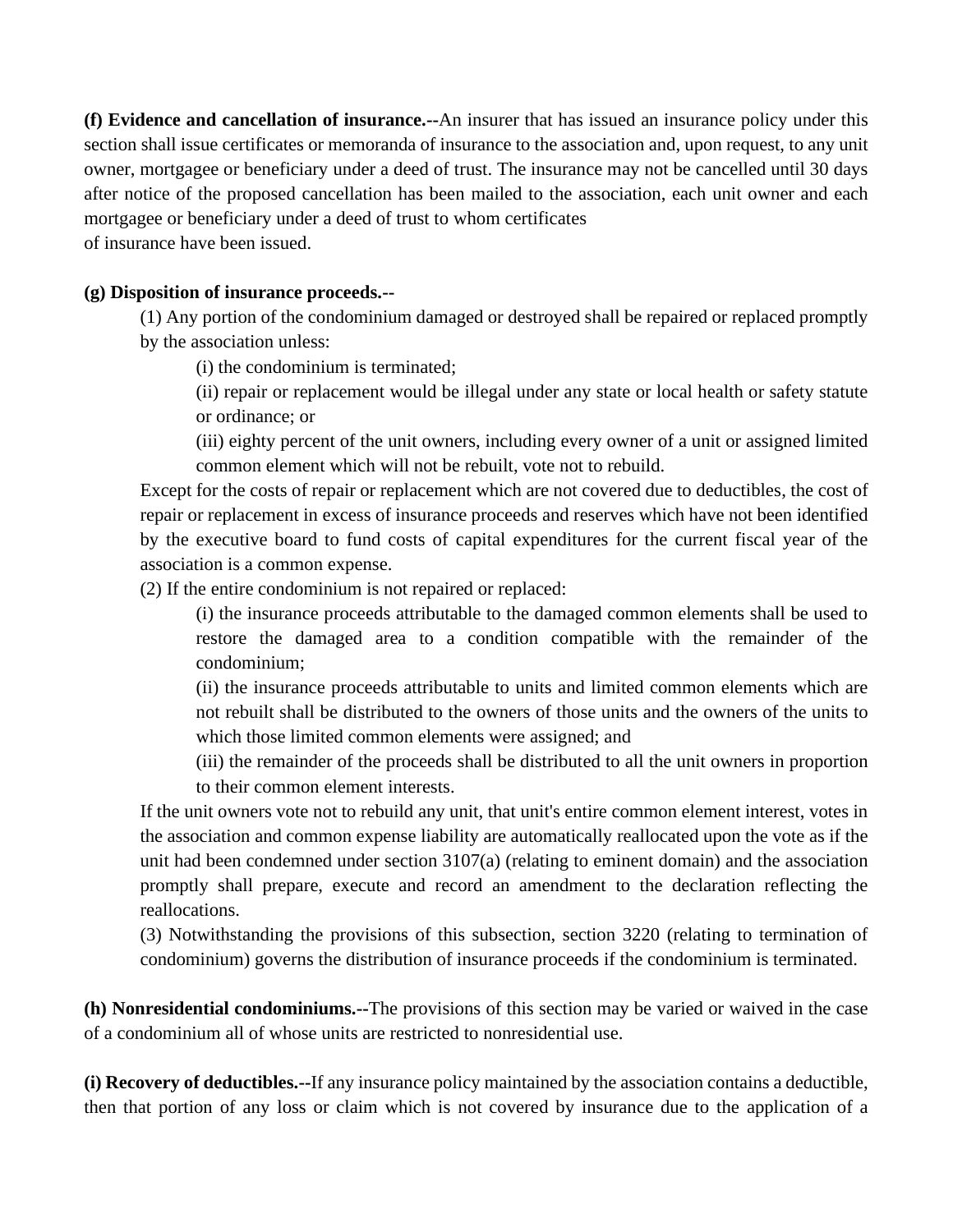deductible, as well as any claim or loss for which the association is self-insured, shall be levied by the executive board in accordance with section 3314(c) (relating to assessments for common expenses).

## **§ 3313. Surplus funds**

Any amounts accumulated from assessments for limited common expenses and income from the operation of limited common elements to which such limited common expenses pertain in excess of the amount required for actual limited common expenses and reserves for future limited common expenses shall be credited to each unit assessed for a share of such limited common expenses in proportion to the share of such limited common expenses so assessed, these credits to be applied, unless the declaration provides otherwise, to the next monthly assessments of limited common expenses against that unit under the then current fiscal year's budget, and thereafter, until exhausted. Any amounts accumulated from assessments for general common expenses and income from the operation of the common elements, other than limited common elements with regard to which limited common expenses are assessed, in excess of the amount required for actual general common expenses and reserves for future general common expenses shall be credited to each unit in accordance with such unit's interests in common elements, these credits to be applied, unless the declaration provides otherwise, to the next monthly assessments of general common expenses against that unit under the then current fiscal year's budget, and thereafter, until exhausted.

### **§ 3314. Assessments for common expenses**

**(a) General rule.--**Until the association makes a common expense assessment, the declarant shall pay all the expenses of the condominium. After any assessment has been made by the association, assessments shall be made at least annually and shall be based on a budget adopted at least annually by the association. The budgets of the association shall segregate limited common expenses from general common expenses if and to the extent appropriate.

**(b) Allocation and interest.--**Except for assessments under subsection (c), common expenses shall be assessed against all the units in accordance with the common expense liability allocated to each unit (section 3208) in the case of general common expenses and in accordance with subsection (c) in the case of special allocations of expenses. Any past due assessment or installment thereof shall bear interest at the rate established by the association not exceeding 15% per year.

**(c) Special allocations of expenses.--**Except as provided by the declaration:

(1) Any common expense associated with the maintenance, repair or replacement of a limited common element shall be assessed in equal shares against the units to which that limited common element was assigned at the time the expense was incurred.

(2) Any common expense benefiting fewer than all of the units shall be assessed exclusively against the units benefited.

(3) The costs of insurance shall be assessed in proportion to risk and the costs of utilities that are separately metered to each unit shall be assessed in proportion to usage.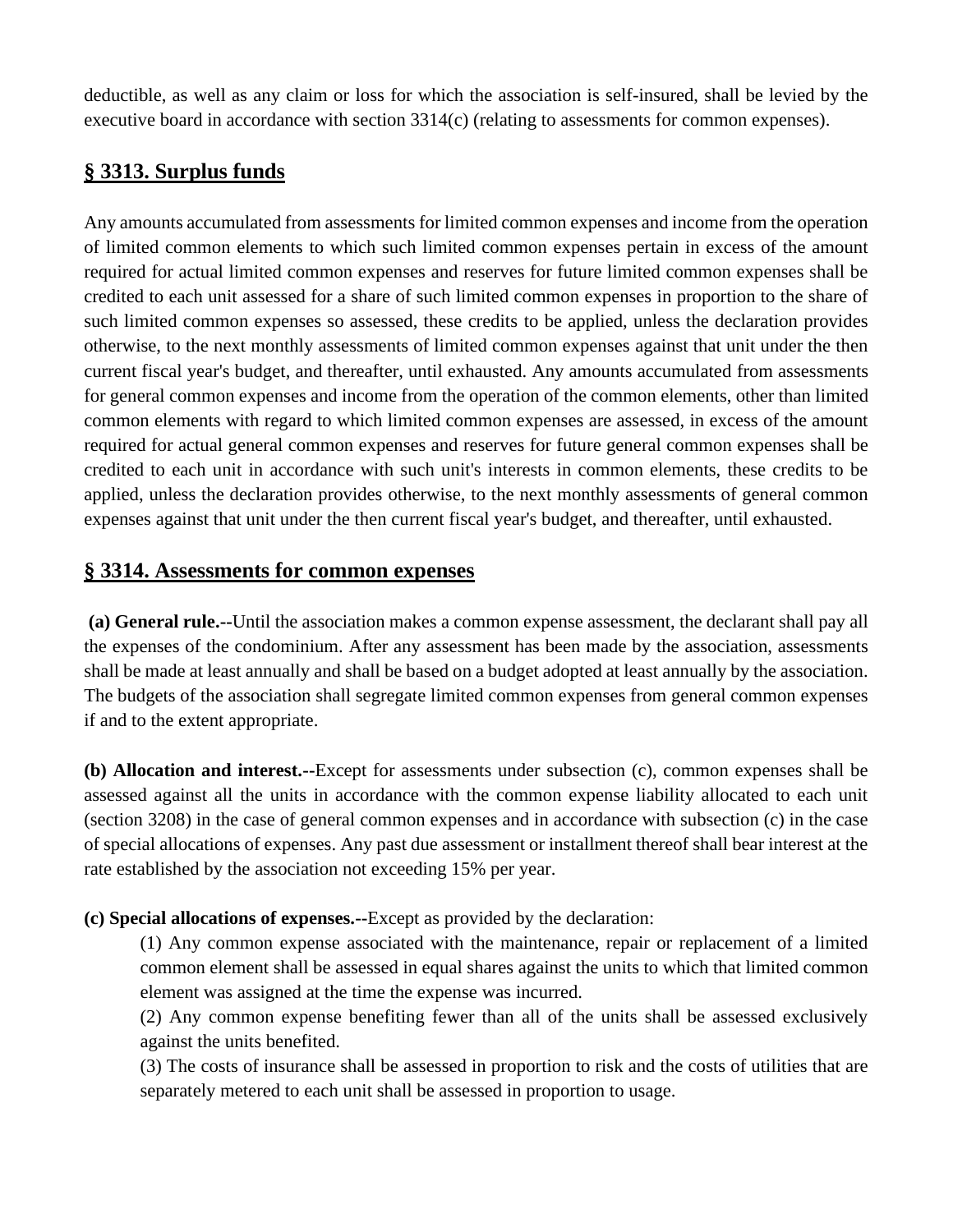(4) If any common expense is caused by the negligence or misconduct of any unit owner, the association may assess that expense exclusively against his unit.

**(d) Reallocation.--**If common expense liabilities are reallocated, common expense assessments and any installment thereof not yet due shall be recalculated in accordance with the reallocated common expense liabilities.

## **§ 3315. Lien for assessments**

**(a) General rule.--**The association has a lien on a unit for any assessment levied against that unit or fines imposed against its unit owner from the time the assessment or fine becomes due. The association's lien may be foreclosed in like manner as a mortgage on real estate. A judicial or other sale of the unit in execution of a common element lien or any other lien shall not affect the lien of a mortgage thereon, except the mortgage for which the sale is being held, if the mortgage is or shall be prior to all other liens upon the same property except those liens identified in 42 Pa.C.S. § 8152(a) (relating to judicial sale as affecting lien of mortgage) and liens for condominium assessments created under this section. Unless the declaration otherwise provides, fees, charges, late charges, fines and interest charged pursuant to section 3302(a)(10), (11) and (12) (relating to powers of unit owners' association) and reasonable costs and expenses of the association, including

legal fees, incurred in connection with collection of any sums due the association by the unit owner or enforcement of the provisions of the declaration, bylaws, rules or regulations against the unit owner are enforceable as assessments under this section. If an assessment is payable in installments and one or more installments is not paid when due, the entire outstanding balance of the assessment becomes effective as a lien from the due date of the delinquent installment.

#### **(b) Priority of lien.--**

**(1) General rule.--**A lien under this section is prior to all other liens and encumbrances on a unit except:

(i) Liens and encumbrances recorded before the recordation of the declaration.

(ii)

(A) Mortgages and deeds of trust on the unit securing first mortgage holders and recorded before the due date of the assessment, if the assessment is not payable in installments, or the due date of the unpaid installment, if the assessment is payable in installments.

(B) Judgments obtained for obligations secured by mortgages or deeds of trust under clause (A).

(iii) Liens for real estate taxes and other governmental assessments or charges against the unit.

**(2) Limited nondivestiture.--**The association's lien for assessments shall be divested by a judicial sale of the unit:

(i) As to unpaid common expense assessments made under section 3314(b) (relating to assessments for common expenses) that come due during the six months immediately preceding the date of a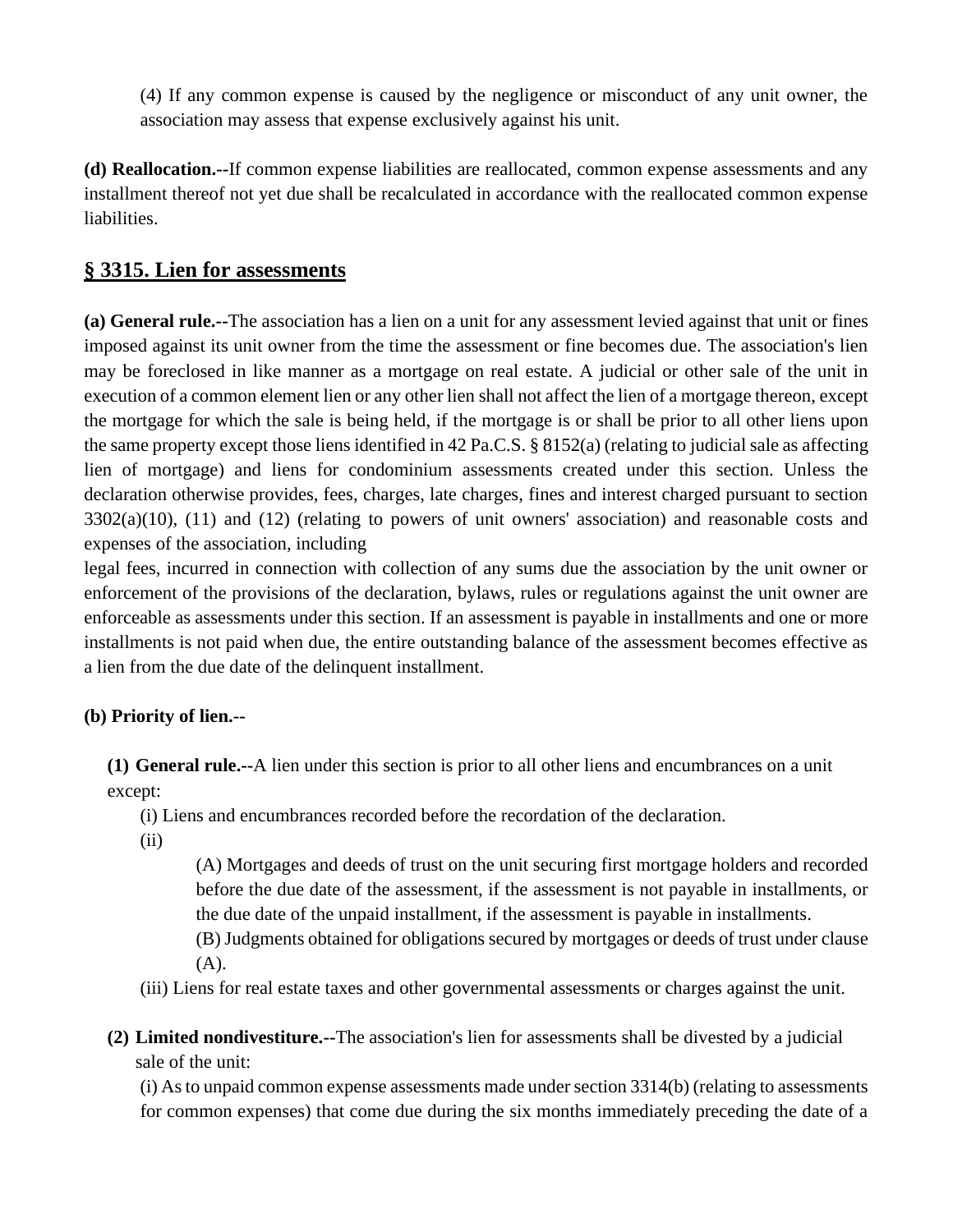judicial sale of a unit in an action to enforce collection of a lien against a unit by a judicial sale, only to the extent that the six months' unpaid assessments are paid out of the proceeds of the sale. (ii) As to unpaid common expense assessments made under section 3314(b) other than the six months assessment referred to in subparagraph (i), in the full amount of these unpaid assessments, whether or not the proceeds of the judicial sale are adequate to pay these assessments. To the extent the proceeds of the sale are sufficient to pay some or all of these additional assessments, after satisfaction in full of the costs of the judicial sale, and the liens and encumbrances of the types described in paragraph (1) and the unpaid common expense assessments that come due during the six-month period described in subparagraph (i), they shall be paid before any remaining proceeds may be paid to any other claimant, including the prior owner of the unit.

**(3) Monetary exemption.--**The lien is not subject to the provisions of 42 Pa.C.S. § 8123 (relating to general monetary exemption).

**(c) Notice and perfection of lien.--**Subject to the provisions of subsection (b), recording of the declaration constitutes record notice and perfection of the lien.

**(d) Limitation of actions.--**A lien for unpaid assessments is extinguished unless proceedings to enforce the lien or actions or suits to recover sums for which subsection (a) establishes a lien are instituted within four years after the assessments become payable.

**(e) Other remedies preserved.--**Nothing in this section shall be construed to prohibit actions or suits to recover sums for which subsection (a) creates a lien or to prohibit an association from taking a deed in lieu of foreclosure.

**(f) Costs and attorney's fees.--**A judgment or decree in any action or suit brought under this section shall include costs and reasonable attorney's fees for the prevailing party.

**(g) Statement of unpaid assessments.--**The association shall furnish to a unit owner upon written request a recordable statement setting forth the amount of unpaid assessments currently levied against his unit and any credits of surplus in favor of his unit pursuant to section 3313 (relating to surplus funds). The statement shall be furnished within ten business days after receipt of the request and is binding on the association, the executive board and every unit owner.

**(h) Application of payments.--**Unless the declaration otherwise provides, any payment received by an association in connection with the lien under this section shall be applied first to any interest accrued by the association, then to any late fee, then to any costs and reasonable attorney fees incurred by the association in collection or enforcement and then to the delinquent assessment. The foregoing shall be applicable, notwithstanding any restrictive endorsement, designation or instructions placed on or accompanying a payment.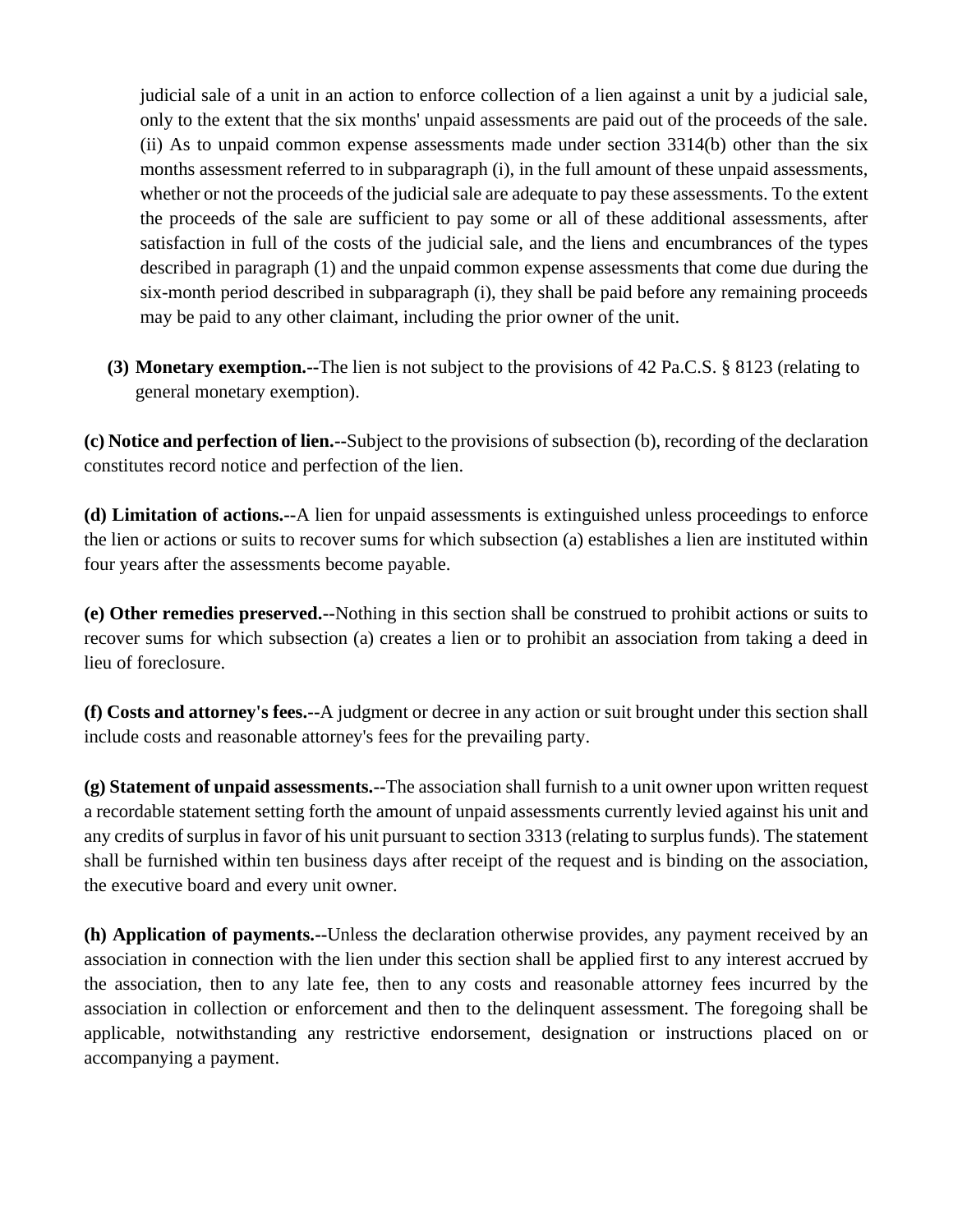## **§ 3316. Association records**

During the period of declarant control, the association shall keep detailed financial records, including, without limitation, a record of expenses paid by the declarant until the commencement of common expense assessments by the association under section 3314(a) (relating to assessments for common expenses), the commencement date of common expense assessments by the association and, for the period commencing on such date, a record for each unit in the condominium (including those owned by the declarants) of its common expense assessments and the payments thereof. The association shall keep financial records sufficiently detailed to enable the association to comply with section 3407 (relating to resales of units). All financial and other records shall be made reasonably available for examination by any unit owner and his authorized agents.

### **§ 3317. Association as trustee**

With respect to a third person dealing with the association in the association's capacity as a trustee, the existence of trust powers and their proper exercise by the association may be assumed without inquiry. A third person is not bound to inquire whether the association has power to act as trustee or is properly exercising trust powers and a third person, without actual knowledge that the association is exceeding or improperly exercising its powers, is fully protected in dealing with the association as if it possessed and properly exercised the powers it purports to exercise. A third person is not bound to assure the proper application of trust assets paid or delivered to the association in its capacity as trustee.

## **§ 3318. Conveyance or encumbrance of common elements**

**(a) General rule.--**Portions of the common elements may be conveyed or subjected to a security interest by the association if the persons entitled to cast at least 80% of the votes in the association, including 80% of the votes allocated to units not owned by a declarant or any larger percentage the declaration specifies, agree to that action, but all the owners of units to which any limited common element is allocated must agree in order to convey that limited common element or subject it to a security interest. The declaration may specify a smaller percentage only if all of the units are restricted exclusively to nonresidential uses. Proceeds of the sale are an asset of the association.

**(b) Required agreement.--**An agreement to convey common elements or subject them to a security interest must be evidenced by the execution of an agreement, or ratifications thereof, in the same manner as a deed, by the requisite number of unit owners. The agreement must specify a date after which the agreement will be void unless recorded before that date. The agreement and all ratifications thereof must be recorded in every county in which a portion of the condominium is situated and is effective only upon recordation.

**(c) Association powers.--**The association on behalf of the unit owners may contract to convey common elements or subject them to a security interest, but the contract is not enforceable against the association until approved pursuant to subsections (a) and (b). Thereafter, the association has all powers necessary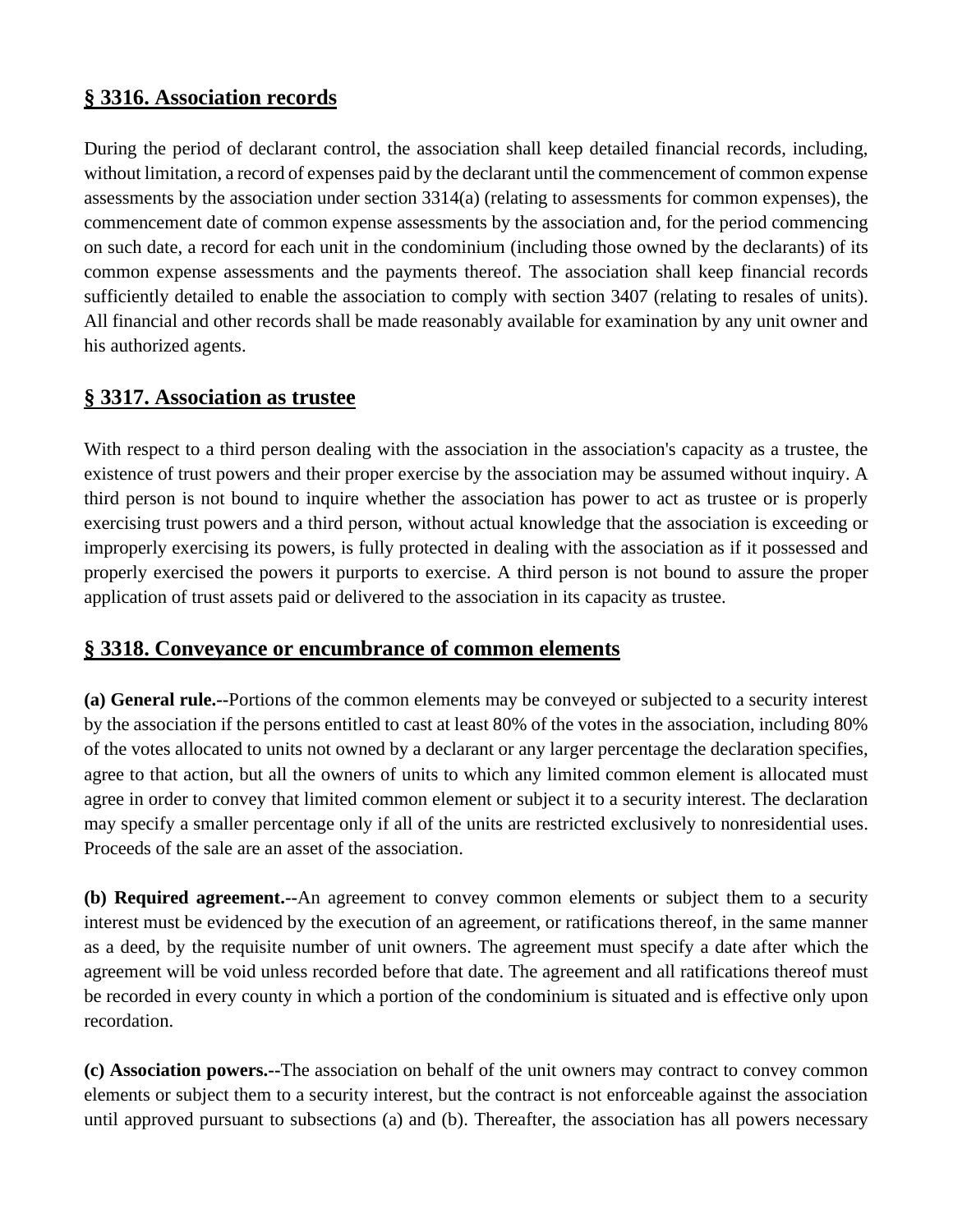and appropriate to effect the conveyance or encumbrance, including the power to execute deeds or other instruments.

**(d) Other conveyances or encumbrances void.--**Any purported conveyance, encumbrance, judicial sale, tax sale or other voluntary or involuntary transfer of common elements, unless made pursuant to this section, is void.

**(e) Right of access and support.--**A conveyance or encumbrance of common elements pursuant to this section does not deprive any unit of its right of access and support.

**(f) Preexisting encumbrances.--**Unless the declaration otherwise provides, a conveyance or encumbrance of common elements pursuant to this section does not affect the priority or validity of preexisting encumbrances.

**(g) Limitation.--**Common elements which may be conveyed or encumbered pursuant to this section shall not include any land, buildings or other facilities:

(1) containing or comprising one or more units; or

(2) necessary for the use or operation of one or more units.

**(h) Subject to declaration.--**An interest in common elements that is subject to the declaration prior to conveyance or encumbrance shall remain subject to the declaration following the conveyance or encumbrance, unless the deed or agreement to convey the common elements or subject them to a security interest specifically provides otherwise.

## **§ 3319. Other liens affecting the condominium**

**(a) General rule.--**Except as provided in subsection (b), a judgment for money against the association, if and when the judgment has been perfected as a lien on real property, is not a lien on the common elements, but is a lien in favor of the judgment lienholder against all of the units in the condominium at the time the judgment was entered. No other property of a unit owner is subject to the claims of creditors of the association.

**(b) If security interest in common elements.--**If the association has granted a security interest in the common elements to a creditor of the association pursuant to section 3318 (relating to conveyance or encumbrance of common elements), the holder of that security interest shall exercise its right against the common elements before its judgment lien on any unit may be enforced.

**(c) Release upon payment of unit owner's share.--**Whether perfected before or after the creation of the condominium, if a lien other than a deed of trust or mortgage, including a judgment lien or lien attributable to work performed or materials supplied before creation of the condominium, becomes effective against two or more units, the unit owner of an affected unit may pay to the lienholder the amount of the lien attributable to his unit, and the lienholder, upon receipt of payment, promptly shall deliver a release of the lien covering that unit. The amount of the payment must be proportionate to the ratio which that unit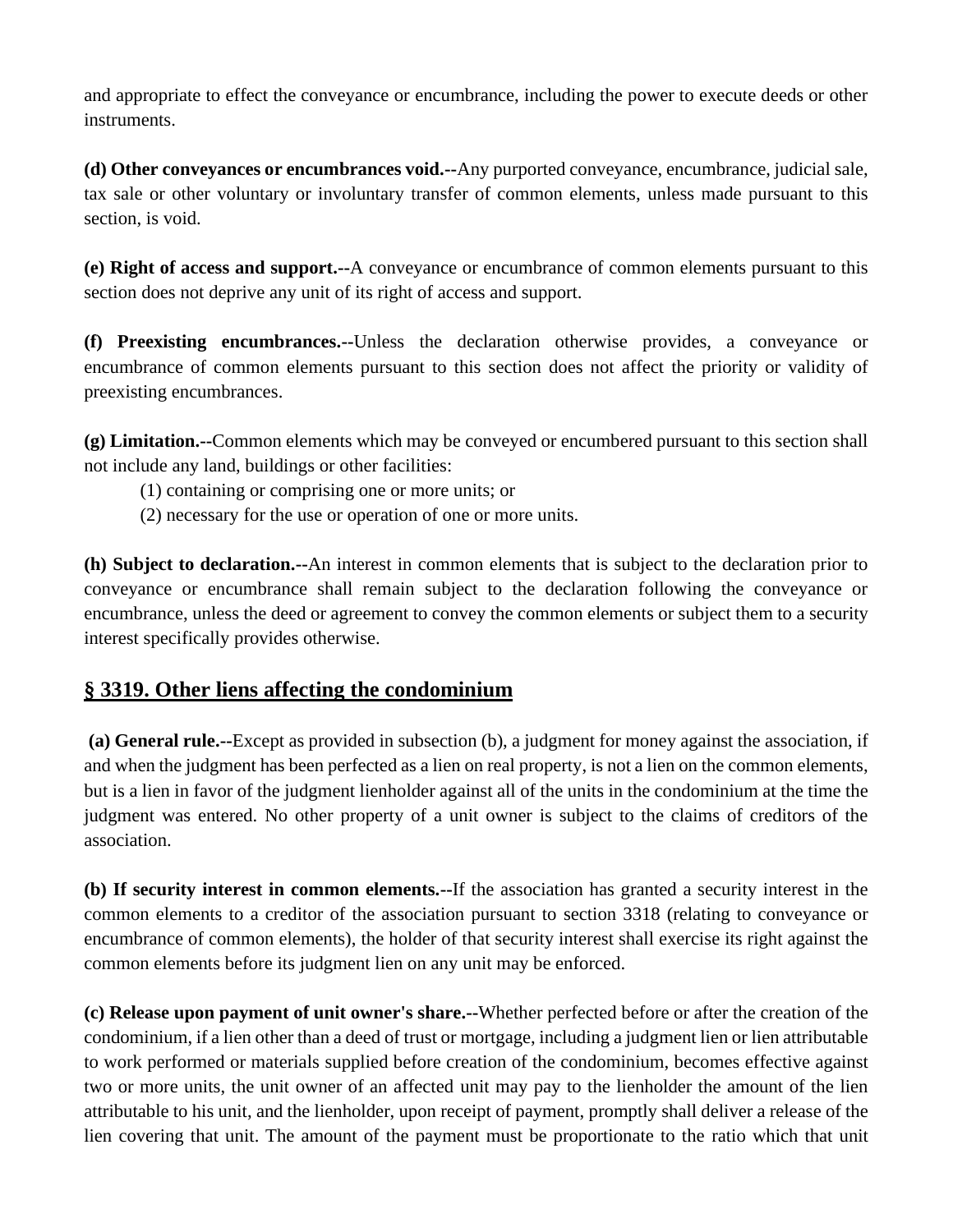owner's common expense liability bears to the common expense liabilities of all unit owners whose units are subject to the lien. After payment, the association may not assess or have a lien against that unit owner's unit for any portion of the common expenses incurred in connection with that lien.

**(d) Indexing of judgments.--**A judgment against the association must be indexed in the name of the condominium and the association and, when so indexed, is notice of the lien against the units.

## **§ 3320. Declarant delivery of items to association**

Except as set forth in paragraph (9), not later than 60 days after the required termination of the period of declarant control pursuant to section 3303(c) (relating to executive board members and officers) or the declarant's earlier voluntary termination of control, the declarant shall deliver to the association all property of the unit owners and of the association held by or controlled by the declarant, including, without limitation, all of the following items, if applicable, as to each

condominium or other owners' association operated by the association:

(1) The original or a certified copy or a photocopy of the recorded declaration and all amendments thereto. If a photocopy is delivered, such photocopy shall reflect the recording information and shall be accompanied by an affidavit executed by the declarant certifying such photocopy to be a true, correct and complete copy of the actual recorded declaration and all amendments thereto.

(2) The association articles of incorporation, if incorporated, with evidence of filing with the Department of State.

(3) A copy of the bylaws.

(4) A complete set of all executive board minutes and resolutions and all other books and records of the association.

(5) A complete copy of all rules and regulations that may have been adopted.

(6) Copies of all Federal, State and local tax returns filed by or on behalf of the association and copies of any tax-exempt elections made by or on behalf of the association.

(7) Copies of all past and current budgets of the association.

(8) Resignations of officers and members of the executive board who are required to resign because the declarant is required to relinquish or has relinquished control of the association.

(9) Not later than 90 days after the required termination of the period of declarant control pursuant to section 3303(c) or the declarant's earlier voluntary termination of control, a complete audit of the finances of the association for the time period between the last audit of the association's financial books and records and the date of termination of the period of declarant control, prepared by an independent certified public accountant in accordance with generally accepted accounting principles, the costs of which audit are to be borne equally by the declarant and the association.

If the condominium consists of not more than 12 units, a warranty from the declarant to the association that the books and records of the association completely and accurately reflect all activities of the association from its inception through the date of termination of the period of declarant control may be substituted for the audit referred to in this paragraph.

(10) All association funds or control thereof.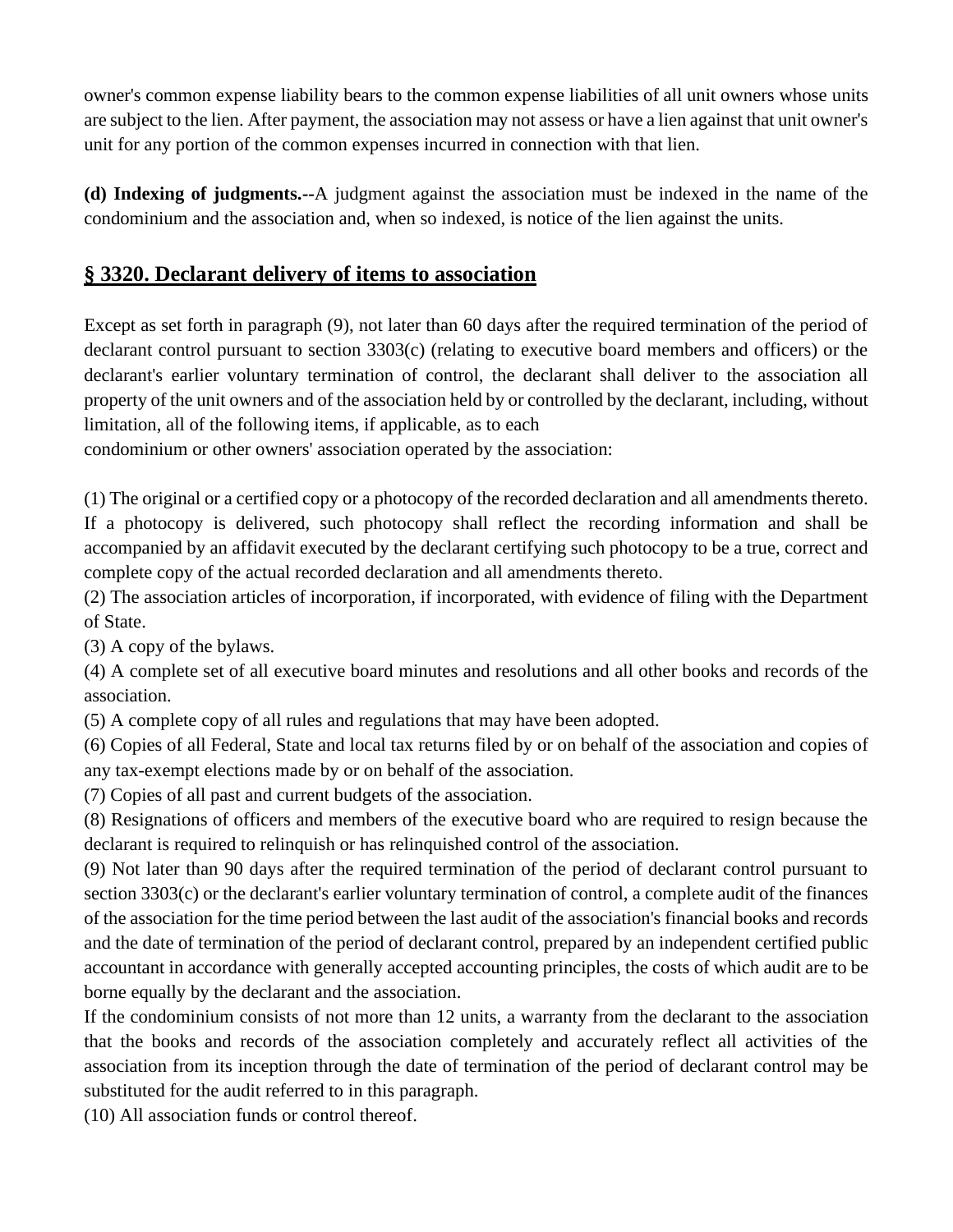- (11) All tangible personal property and inventories thereof:
	- (i) that may have been represented or should have been represented by the declarant in any public offering statement, sales materials or other writings to be part of the common elements; or
	- (ii) that is otherwise property of the association.

(12) A copy of the plans or drawings and specifications, if any, utilized in the construction, rehabilitation, renovation or remodeling of any buildings and improvements within the condominium and in the construction and installation of any mechanical components and equipment serving the buildings and improvements and property, if and to the extent the construction, rehabilitation, renovation, remodeling or installation was performed by or on behalf of the declarant and substantially completed during the period commencing three years prior to the date of the first public offering statement regarding the condominium, unless no public offering statement is required for any unit in the condominium in which event such period shall commence on the date of the recordation of the condominium declaration or amendment thereto with respect to such improvements, and ending on the date by which compliance with this section is required. In the event such construction, rehabilitation, renovation, remodeling or installation was substantially completed within such period but not by or on behalf of the declarant, the obligation of the declarant under this paragraph shall be to provide all such plans, drawings and specifications in the possession of the declarant and to use reasonable efforts to obtain and provide any such plans, drawings or specifications not within the possession of the declarant. If such construction, rehabilitation, renovation, remodeling or installation was substantially completed more than three years prior to the commencement of the period described in this paragraph, the obligations of the declarant under this paragraph shall be to provide all such plans, drawings and specifications in the possession of the declarant. To the extent previously made available to the declarant, the declarant in all cases shall deliver to the association owners, operating, care and maintenance manuals and other information regarding mechanical components and equipment serving any buildings and improvements in the condominium. A declarant's delivery of any plans, drawings or specifications pursuant to this paragraph shall not constitute a representation or warranty of the accuracy or completeness of such plans, drawings or specifications and shall not expand or otherwise affect the declarant's warranties created under section 3411 (relating to warranty against structural defects).

(13) All insurance policies insuring the association then in force.

(14) Copies of any certificates or statements of occupancy which may have been issued with respect to the improvements comprising the condominium, if and to the extent available.

(15) Any other permits issued by governmental bodies applicable to the condominium property which are then currently in force, all notices of violations of governmental requirements then outstanding and uncured and all reports of investigations for the presence of hazardous conditions as defined in section 3402(a)(26) (relating to public offering statement; general provisions).

(16) Any written warranties then in force and effect from contractors, subcontractors, suppliers or manufacturers who have performed work with respect to the condominium property or have supplied equipment or services to the condominium property.

(17) A roster of unit owners and mortgagees and their respective addresses and telephone numbers, if known, as shown on the declarant's records.

(18) Employment contracts in which the association is or is to be one of the contracting parties.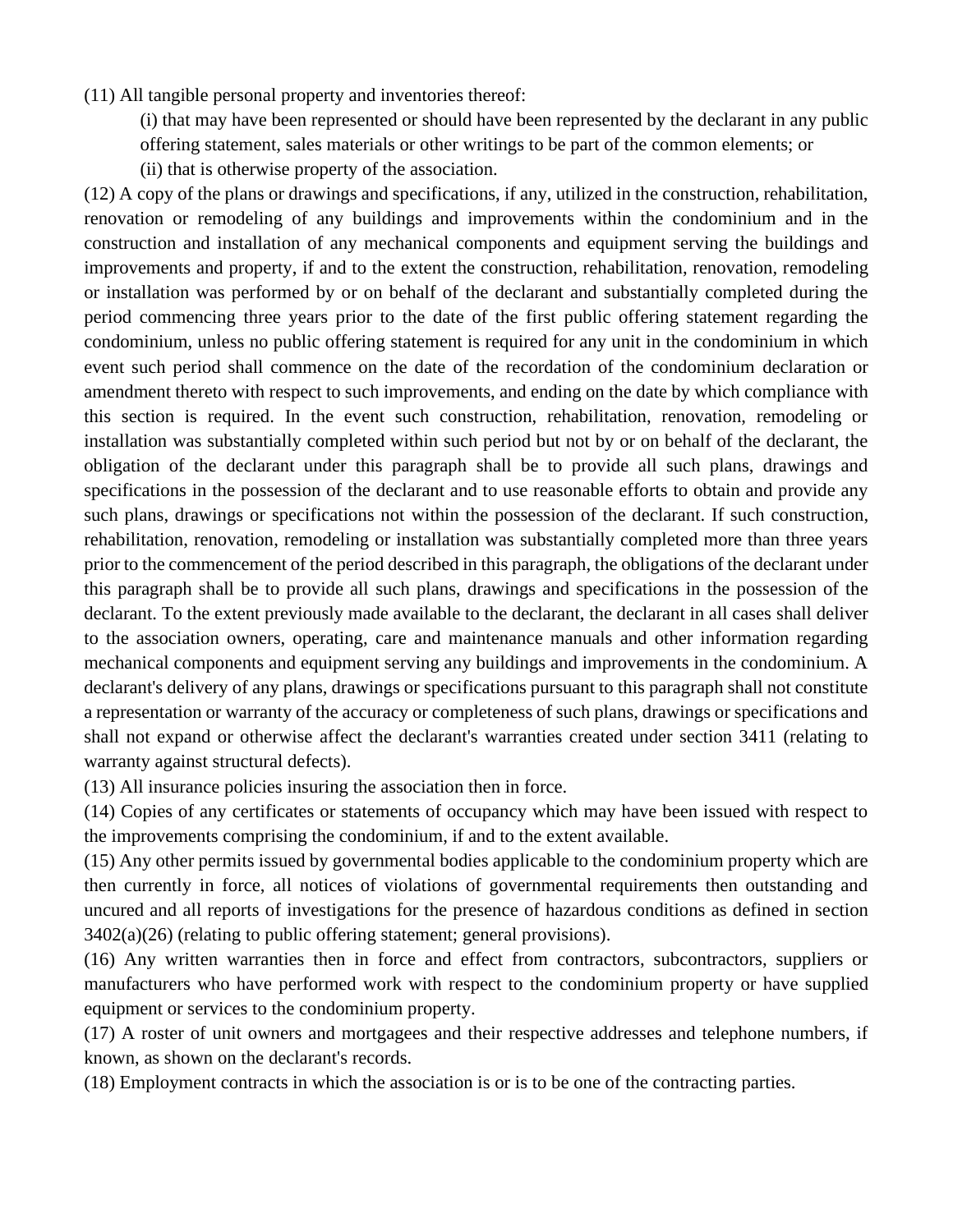(19) Service and other contracts and leases in which the association is or is to be one of the contracting parties and service contracts in which the association has directly or indirectly an obligation or a responsibility to pay some or all of the fees or charges of the person or persons performing such services.

### **§ 3321. Alternative dispute resolution in condominiums**

#### **(a) Applicability.--**

(1) A condominium established after the effective date of this section shall adopt bylaws in compliance with this section.

(2) A condominium established on or before the effective date of this section may adopt bylaws in compliance with the provisions of this section.

#### **(b) Procedures.--**

(1) The bylaws shall establish procedures for an alternative dispute resolution procedure for disputes between:

(i) two or more unit owners; or

(ii) a unit owner and the association.

(2) Alternative dispute resolution shall be limited to disputes where all parties agree to alternative dispute resolution.

(3) Costs and fees associated with alternative dispute resolution, excluding attorney fees, shall be assessed equally against all parties to a dispute.

**(c) Construction.--**Nothing in this section shall be construed to affect or impair the right of a unit owner, declarant or association to pursue a private cause of action or seek other relief.

## **§ 3322. Complaints filed with Bureau of Consumer Protection**

**(a) General rule.--**A unit owner in good standing may file a complaint with the Bureau of Consumer Protection in the Office of Attorney General in the event of a violation by the declarant or the association of sections 3308 (relating to meetings), 3309 (relating to quorums), 3310 (relating to voting; proxies) and 3316 (relating to association records).

**(b) Condition.--**If an alternative dispute resolution procedure is available to the unit owner under the association's declaration, bylaws, rules or regulations, a complaint may not be filed by a unit owner with the Bureau of Consumer Protection until the earlier of:

(1) the unit owner exhausting the alternative dispute resolution procedure without a resolution between the unit owner and the association; or

(2) at least 100 days have passed since the unit owner commenced the alternative dispute resolution procedure and the unit owner and association having not reached a resolution.

**(c) Immediate filing.--**A complaint may be filed by a unit owner with the Bureau of Consumer Protection immediately if: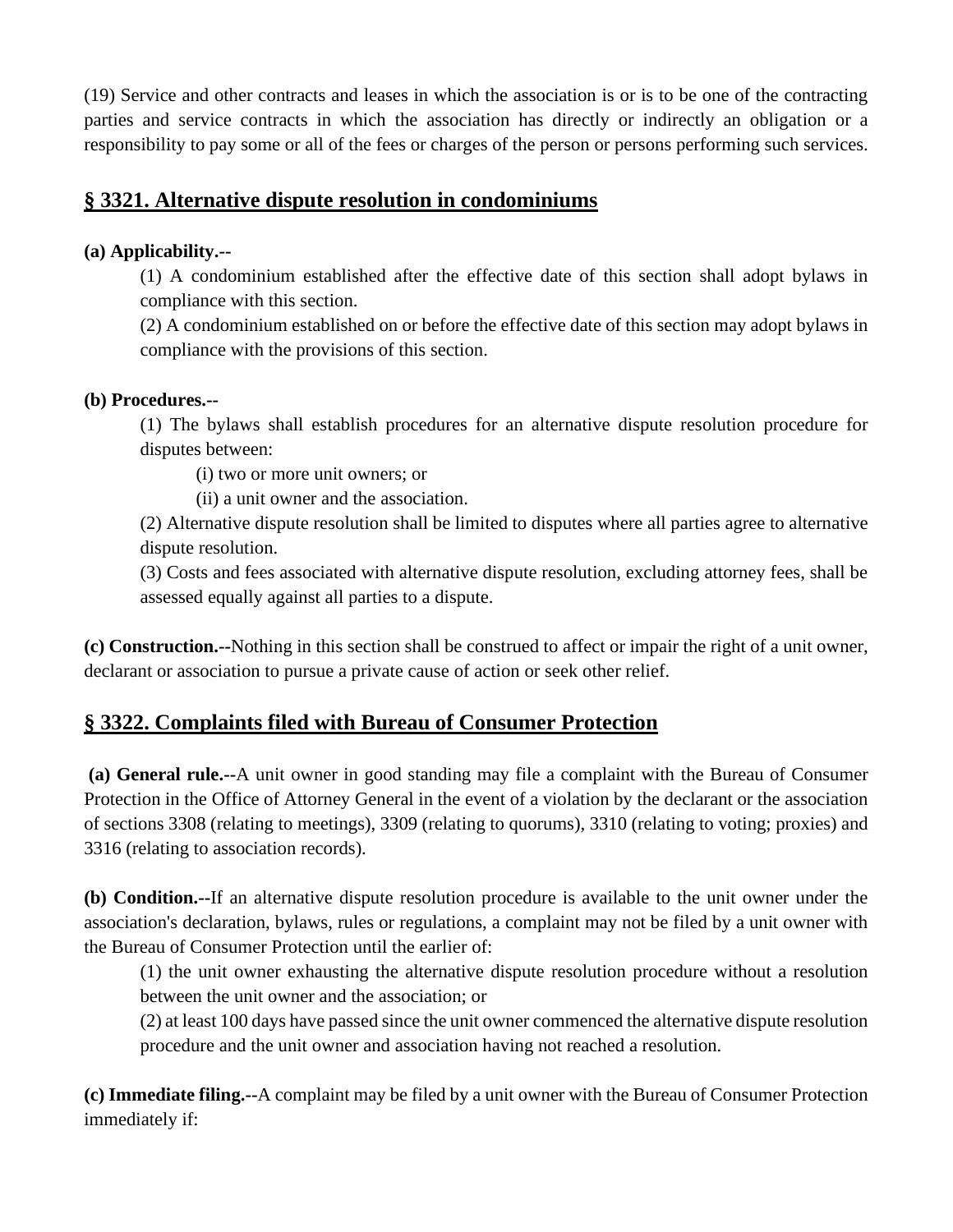(1) an alternative dispute resolution procedure is not available to the unit owner under the association's declaration, bylaws, rules or regulations; or

(2) the association refuses alternative dispute resolution under section 3321(b)(2) (relating to alternative dispute resolution in condominiums).

**(d) Construction.--**Nothing in this section shall be construed to affect or impair the right of a unit owner, declarant or association to pursue a private cause of action or seek other relief.

## **§ 3401. Applicability; waiver**

**(a) General rule.--**This chapter applies to all units subject to this subpart, except as provided in subsection (b) and section 3411 (relating to warranty against structural defects) or as modified or waived by agreement of the purchaser of any unit which is intended for nonresidential use at the time of sale of such unit by the declarant or by agreement of purchasers of units in a condominium who are or intend to be in the business of buying and selling condominium units, provided that:

(1) a purchaser of a unit intended for residential use at the time of sale by the declarant may not modify or waive the provisions of section 3411 with regard to such unit and the common elements; (2) with regard to any limited common element appurtenant only to nonresidential units, the unit owners of all such units have agreed to such modification or waiver and, with regard to any common elements, other than limited common elements, in a condominium in which all units are restricted to nonresidential use, all unit owners have agreed to such modification or waiver; and (3) no modification or waiver shall prevent any unit owner from indirectly benefiting from any provision in this chapter by reason of such unit owner being a unit owner in the condominium and a member of the association.

**(b) Public offering statements.--**A public offering statement need not be prepared or delivered in the case of:

(1) a gratuitous transfer of a unit;

(2) a disposition pursuant to court order;

(3) a disposition by a government or governmental agency;

(4) a disposition by foreclosure or deed in lieu of foreclosure;

(5) a disposition of a condominium situated wholly outside this Commonwealth pursuant to a contract executed wholly outside this Commonwealth; or

(6) a transfer to which section 3407 (relating to resales of units) applies.

**(c) Resale certificates.--**A resale certificate as described in section 3407 need not be prepared or delivered in the cases described in subsection  $(b)(1)$  through  $(5)$ .

**(d) Unified public offering statement.--**If a unit is part of a condominium and is part of any other real estate regime in connection with the sale of which the delivery of a public offering statement is required under the laws of this Commonwealth, a single public offering statement conforming to the requirements of sections 3402 (relating to public offering statement; general provisions), 3403 (relating to public offering statement; time-share estates) and 3404 (relating to public offering statement; condominiums containing conversion buildings) as those requirements relate to any real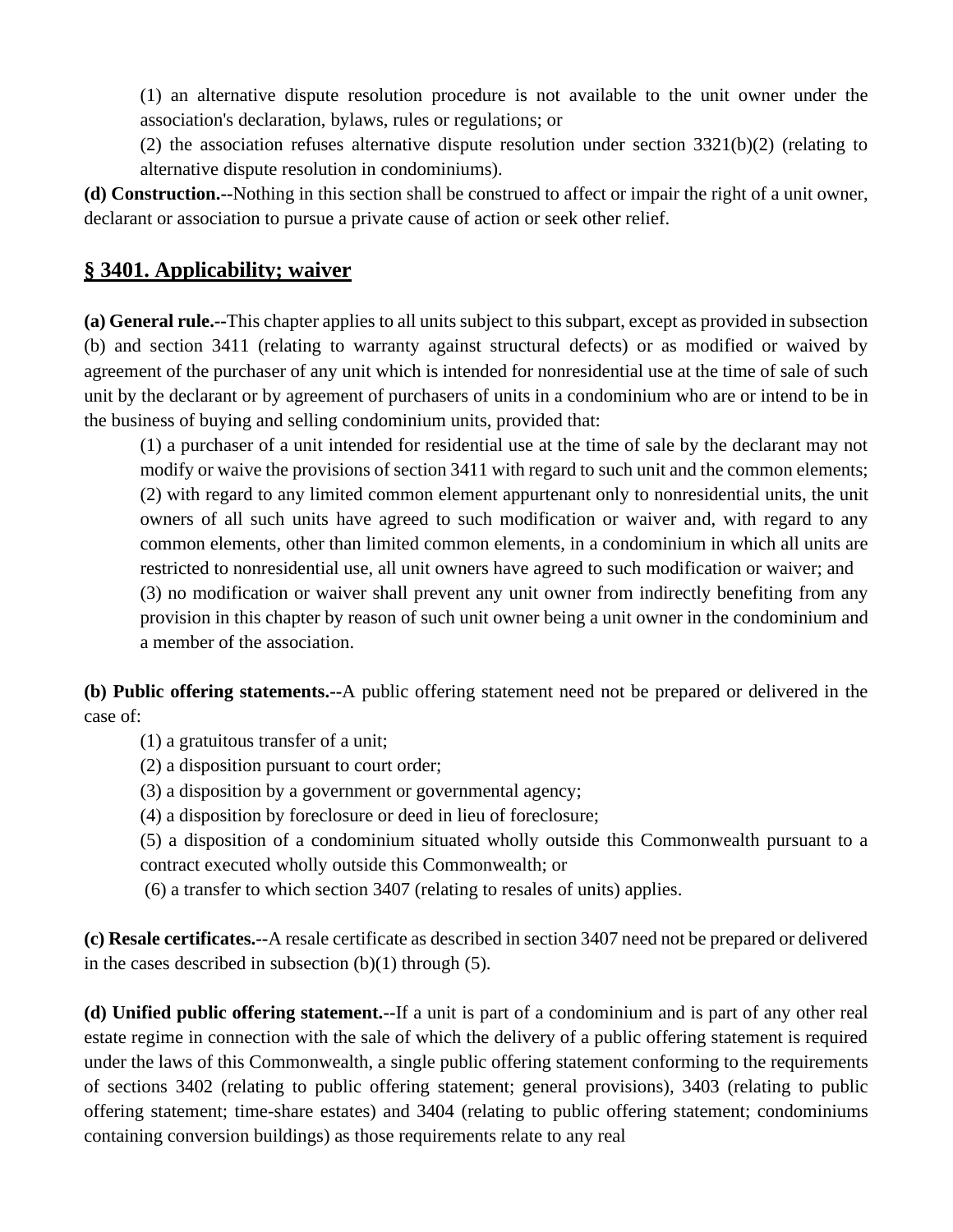estate regimes in which the unit is located and to any other requirements imposed under the laws of this Commonwealth may be prepared and delivered in lieu of providing two or more public offering statements.

### **§ 3402. Public offering statement; general provisions**

**(a) General rule.--**Except as provided in subsection (b), a public offering statement must contain or fully and accurately disclose:

(1) The name and principal address of the declarant and of the condominium.

(2) A general description of the condominium, including without limitation the types, number and declarant's schedule of commencement and completion of construction of all buildings, units and amenities. The public offering statement shall also contain a narrative description of the type and character of units offered, including a statement of the degree of completion to be provided or undertaken by the declarant of such units and the common elements necessary for use and enjoyment of such units upon the conveyance by the declarant of the units offered.

(3) The total number of additional units that may be included in the condominium and the proportion of units the declarant intends to rent or market in blocks of units to investors.

(4) A brief narrative description of any options reserved by a declarant to withdraw withdrawable real estate under section 3206(1) (relating to contents of declaration; flexible condominiums) and the expected effects that withdrawal would have on the remaining portion of the condominium.

(5) Copies and a brief narrative description of the significant features of the declaration (other than the plats and plans), and the bylaws, rules and regulations, the agreement of sale, copies of any contracts and leases to be signed by the purchasers prior to or at closing and a brief narrative description of any other contracts or leases or agreements of a material nature to the condominium that will or may be subject to cancellation by the association under section 3305 (relating to termination of contracts and leases of declarant).

(6) Any current balance sheet and a projected budget for the association, either within or as an exhibit to the public offering statement, for one year after the date of the first conveyance to a purchaser, and thereafter the current budget of the association, a statement of who prepared the budget and a statement of the budget's material assumptions, including those concerning occupancy and inflation factors. The budget must include, without limitation:

(i) A statement of the amount, or a statement that there is no amount, included in the budget as a reserve for repairs and replacement.

(ii) A statement containing a description of any provisions made in the budget for reserves for anticipated material capital expenditures or any other reserves or, if no provision is made for reserves, a statement to that effect.

(iii) The projected common expense assessment by category of expenditures for the association.

(iv) The projected monthly common expense assessment for each type of unit.

(7) Any:

(i) services not reflected in the budget that the declarant provides, or expenses that he pays, and that he expects may become at any subsequent time a common expense of the association; and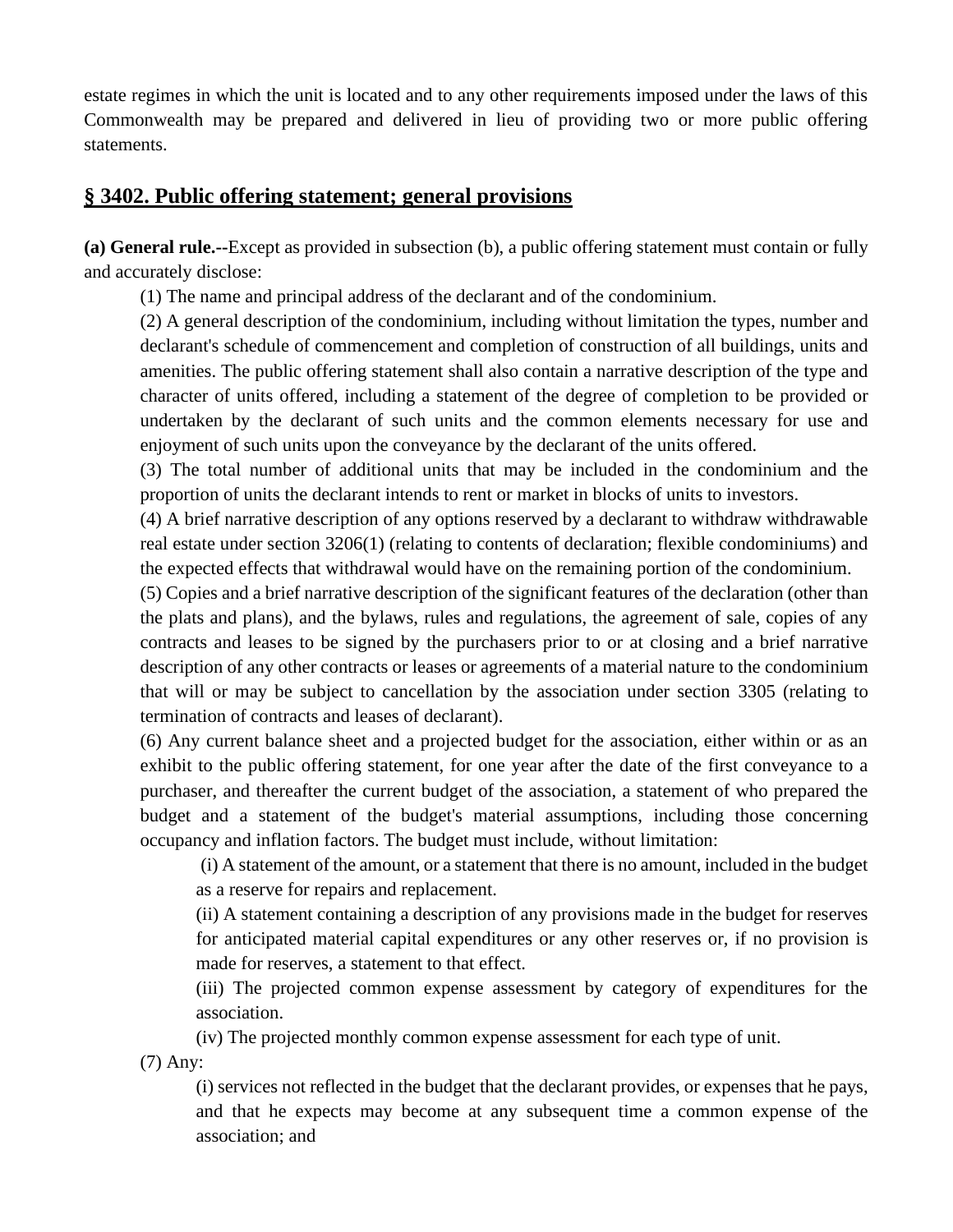(ii) personal property not owned by the association but provided by the declarant and being used or to be used in the operation and enjoyment of the common elements which is or will be required in connection with the operation and enjoyment of the common elements after such personal property is no longer provided by the declarant, and the projected common expense assessment for the association and for each type of unit attributable to each of those services or expenses and purchase or rental of such personal property.

(8) Any initial or special fee due from the purchaser at closing together with a description of the purpose and method of calculating the fee.

(9) A description of any liens, defects or encumbrances on or affecting the title to the condominium.

(10) A description of any financing for purchasers offered or arranged by the declarant.

(11) The terms and significant limitations of any warranties provided by the declarant including statutory warranties and limitations on the enforcement thereof or on damages.

(12) A statement in at least ten-point bold face type, appearing on the first page of the public offering statement, as follows:

(i) That within 15 days after receipt of a public offering statement, or within seven days in the case of the sale of a time-share estate, or an amendment to the public offering statement that materially and adversely affects the rights or obligations of the purchaser, the purchaser, before conveyance, may cancel any contract for purchase of a unit from a declarant.

(ii) That if a declarant fails to provide a public offering statement, and any amendments thereto, to a purchaser before conveying a unit, that purchaser may recover from the declarant damages as provided in section 3406(c) (relating to purchaser's right to cancel). (iii) A description of such damages.

(iv) That if a purchaser receives the public offering statement more than 15 days before signing a contract, he cannot cancel the contract, or more than seven days in the case of the sale of a time-share estate, except that, in accordance with subparagraph (i), he shall have the right to cancel the contract before conveyance within 15 days (seven days in the case of the sale of a time-share estate) after receipt of any amendment thereto that would have a material and adverse effect on the rights or obligations of that purchaser.

(13) A statement of any judgments against the association, the status of any pending suits to which the association is a party and the status of any pending suits material to the condominium of which a declarant has actual knowledge.

(14) A statement that any deposit made in connection with the purchase of a unit will be held in an escrow account in accordance with the provisions of section 3408 (relating to escrow of deposits) and will be returned to the purchaser if the purchaser cancels the contract pursuant to section 3406.

(15) Any restraints on alienation of any portion of the condominium.

(16) A description of all insurance coverage provided or intended to be provided if such insurance is not then in effect for the benefit of unit owners, including the types and extent of coverage and the extent to which such coverage includes or excludes improvements or betterments made to units.

(17) Any current or expected fees or charges to be paid by unit owners for the use of the common elements and other facilities related to the condominium.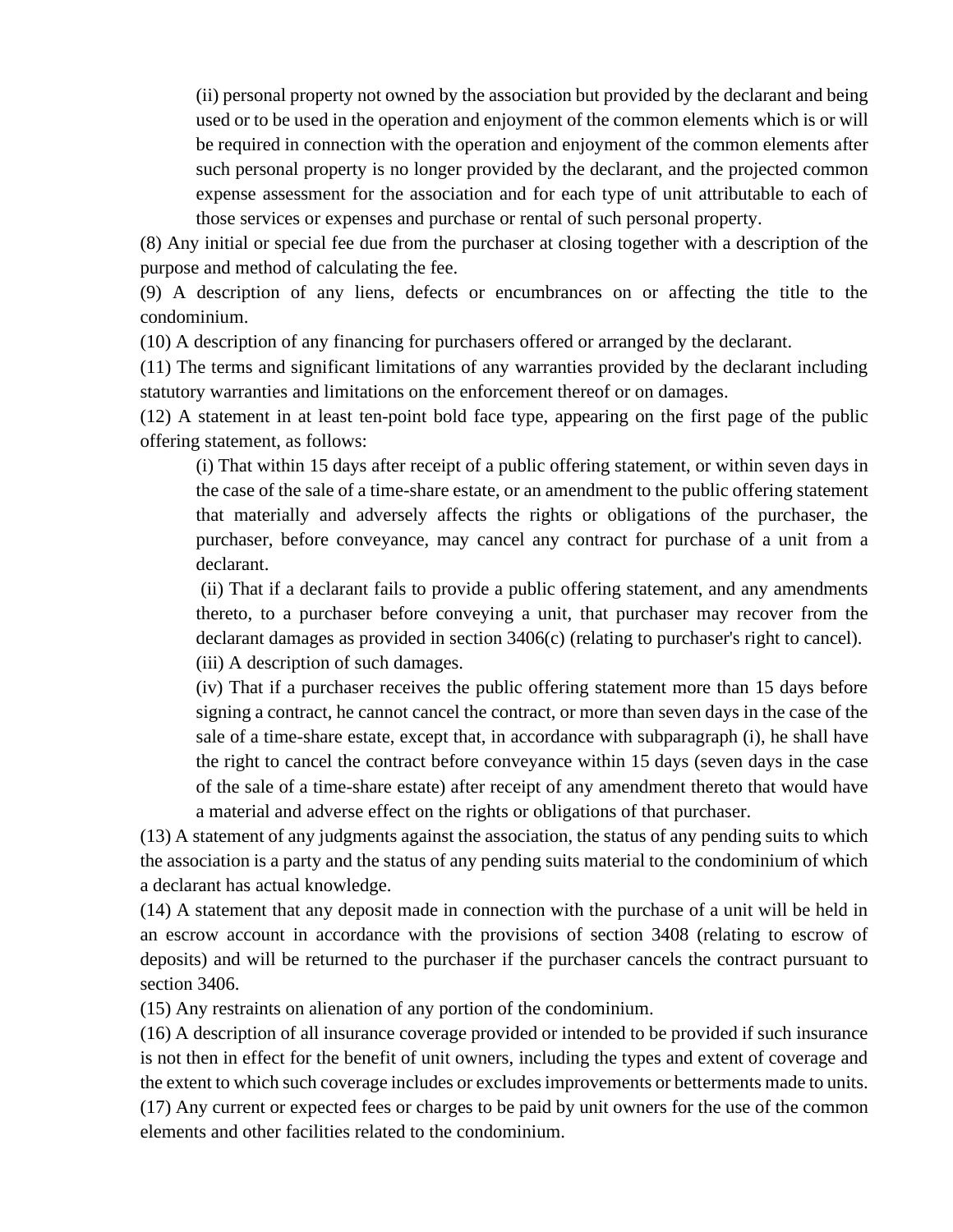(18) The extent to which financial arrangements have been provided for completion of all improvements labeled "MUST BE BUILT" pursuant to section 3414 (relating to declarant's obligation to complete and restore).

(19) All unusual and material circumstances, features and characteristics of the condominium and the units.

(20) In the case of a leasehold condominium, at least the following information:

(i) The name and address of each lessor and his assignee, if any.

(ii) Any relationship between the declarant and any lessor or assignee.

(iii) A description of the leased property.

(iv) The rent and any provision in the lease for increases in the rent and any other charges or payments required to be paid by the lessee under the lease.

(v) Whether the lessee has any right to terminate the lease.

(vi) The information contained in the declaration as required by section 3207(a) (relating to leasehold condominiums).

(vii) The following notice in bold type: "Purchasers should be aware that this is a leasehold condominium and the purchaser's interest therein may be less valuable than a fee interest, may depreciate over time and may be of questionable marketability."

(21) A statement containing a declaration as to the present condition of all structural components and major utility installations in the subject property, including the dates of construction, installation and major repairs if known or ascertainable, and the expected useful life of each item, together with the estimated cost (in current dollars) of replacing each of the same.

(22) A description of how votes are allocated among the units and a statement as to whether cumulative or class voting is permitted and, if so, under what circumstances. Such statement shall also explain the operation of such cumulative or class voting.

(23) A description of any circumstances under which the association is to become a master association or part of a master association.

(24) A statement of all governmental approvals and permits required for the use and occupancy of the condominium indicating the name and expiration date of each such approval or permit that has been obtained and, as to any governmental approvals or permits that have not been obtained, a statement indicating when each such permit or approval is expected to be obtained and the person who shall bear the expense of obtaining each such permit or approval.

(25) A statement as to whether there are any outstanding and uncured notices of violations of governmental requirements and, if there are any such notices of violations, a description of the alleged violation and a statement indicating when each violation is expected to be cured and the person who shall bear the expense of curing such violation.

(26) A statement as to whether the declarant has knowledge of any one or more of the following:

(i) Hazardous conditions, including contamination affecting the condominium site by hazardous substances, hazardous wastes or the like, or the existence of underground storage tanks for petroleum products or other hazardous substances.

(ii) Any investigation conducted to determine the presence of hazardous conditions on or affecting the condominium site.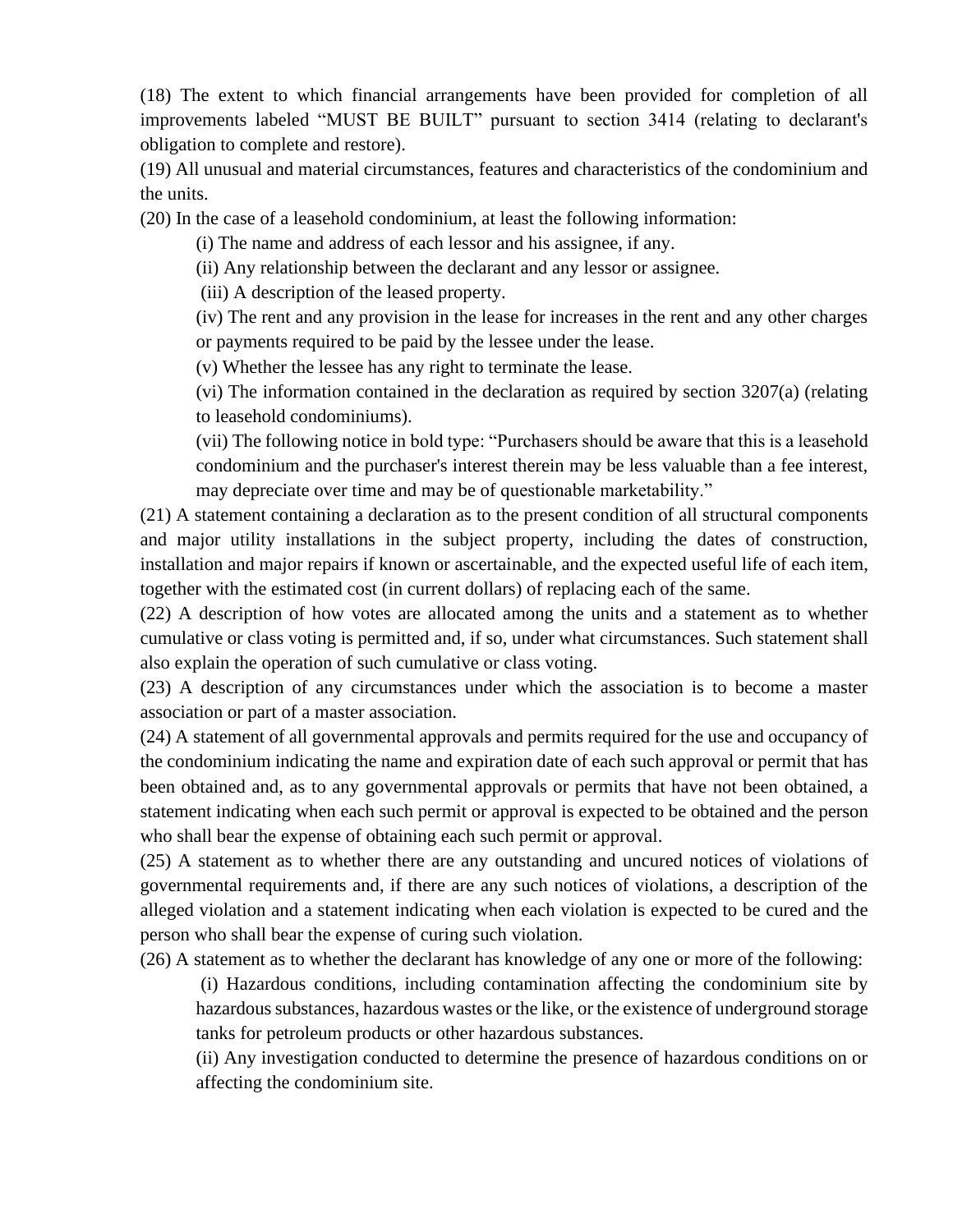(iii) Any finding or action recommended to be taken in the report of any such investigation or by any governmental body, agency or authority in order to correct any hazardous conditions, and any action taken pursuant to those recommendations.

If the declarant has no knowledge of such matters, the declarant shall make a statement to that effect. Declarant shall also set forth the address and phone number of the regional offices of the Department of Environmental Resources and the United States Environmental Protection Agency where information concerning environmental conditions affecting the condominium site may be obtained.

**(b) Exceptions.--**If a condominium composed of not more than 12 units is not a flexible condominium and no power is reserved to a declarant to make the condominium part of a larger condominium, group of condominiums or other real estate, a public offering statement may but need not include the information otherwise required by subsection (a)(3), (4) and (18) and the narrative descriptions of documents required by subsection  $(a)(5)$ .

**(c) Amendment for material change in information.--**A declarant promptly shall amend the public offering statement to report any material change in the information required by this section.

## **§ 3403. Public offering statement; time-share estates**

**(a) Definition.--**For purposes of this section, "time-share estate" means either:

(1) an "interval estate," meaning a combination of:

(i) an estate for years in a unit, during the term of which title to the unit rotates among the time-share owners thereof, vesting in each of them in turn for periods established by a fixed recorded schedule, with the series thus established recurring regularly until the term expires, coupled with

(ii) a vested undivided fee simple interest in the remainder in that unit, the magnitude of that interest having been established by the declaration or by the deed creating the interval estate; or

(2) a "time-span estate," meaning a combination of:

(i) an undivided interest in a present estate in fee simple in a unit, the magnitude of that interest having been established by the declaration or by the deed conveying the time-span estate, coupled with

(ii) the exclusive right to possession and occupancy of that unit during a regularly recurring period designated by that deed or by a recorded document referred to therein.

**(b) General rule.--**If the declaration provides that ownership or occupancy of any units are or may be owned in timeshares, the public offering statement shall contain or disclose in addition to the information required by section 3402 (relating to public offering statement; general provisions):

(1) The total number of units in which time-share estates may be created.

(2) The total number of time-share estates that may be created in the condominium.

(3) The projected common expense assessment for each time-share estate and whether those assessments may vary seasonally.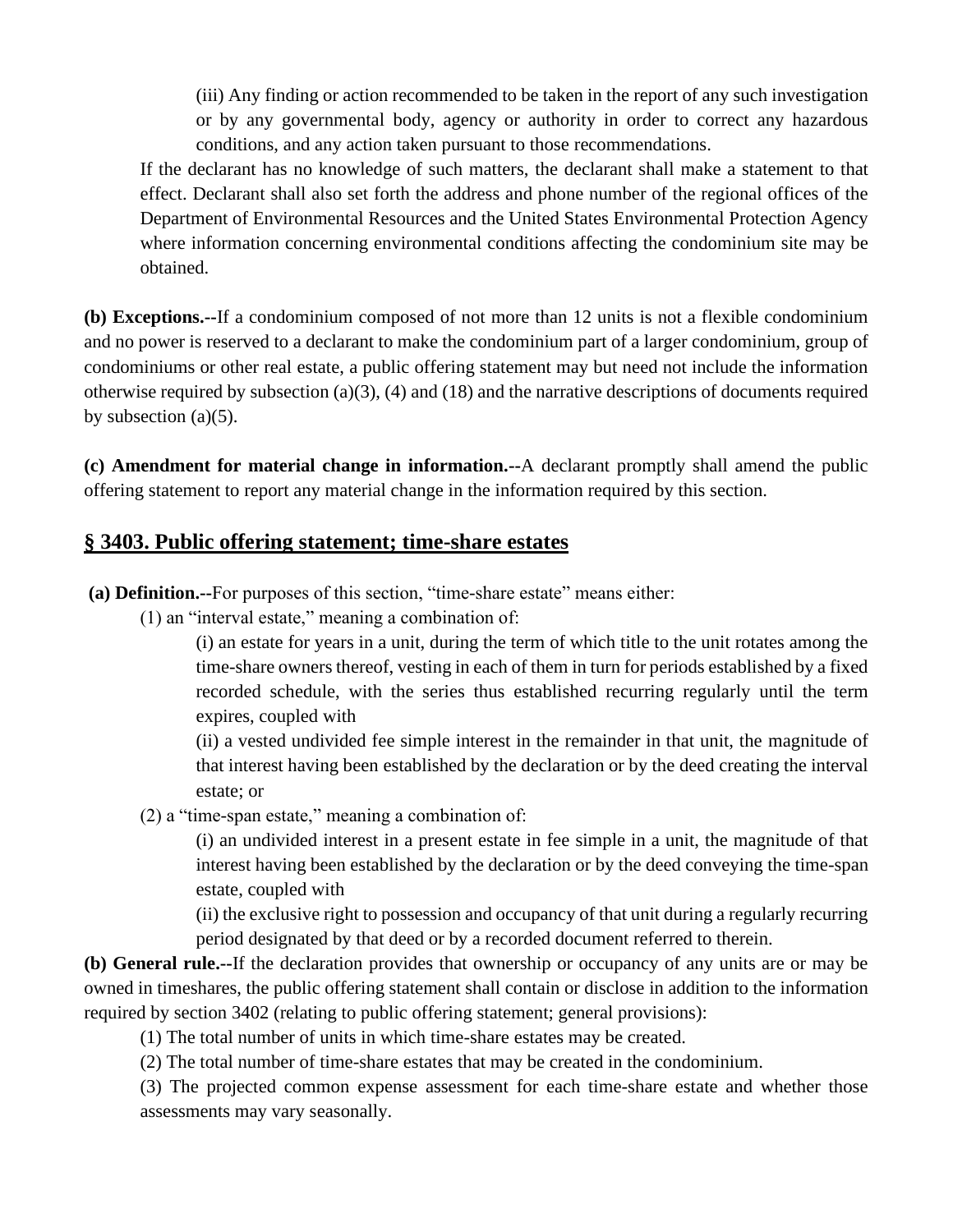(4) A statement of any services not reflected in the budget which the declarant provides, or expenses which he pays, and which he expects may become at any subsequent time a common expense of the association, and the projected common expense assessment attributable to each of those services or expenses for each time-share estate.

(5) The extent to which the time-share owners of a unit are jointly and severally liable for the payment of real estate taxes and all assessments and other charges levied against that unit.

(6) The extent to which a suit for partition may be maintained against a unit owned in time-share estates.

(7) The extent to which a time-share estate may become subject to a tax or other lien arising out of claims against other time-share owners of the same unit.

(8) A statement in at least ten-point bold face type, appearing on the first page of the public offering statement, that:

(i) Within seven days after receipt of a public offering statement a purchaser, before conveyance, may cancel any contract for purchase of a unit from a declarant.

(ii) If a declarant fails to provide a public offering statement to a purchaser before conveying a unit, the purchaser may recover from the declarant damages as provided in section 3406(c) (relating to purchaser's right to cancel) and a description of such damages. (iii) If a purchaser receives the public offering statement more than seven days before signing a contract, he cannot cancel the contract.

## **§ 3404. Public offering statement; condominiums containing conversion buildings**

**(a) General rule.--**The public offering statement of a condominium containing a conversion building must contain, in addition to the information required by section 3402 (relating to public offering statement; general provisions):

(1) A statement by the declarant, based on a report prepared by an independent registered architect or professional engineer:

(i) describing the age and present condition and, if known or reasonably ascertainable, the dates of construction, installation and major repairs of all structural components and mechanical and electrical installations, including, but not limited to, roofs, plumbing, heating, air conditioning and elevators, material to the use and enjoyment of the condominium; and

(ii) describing the results of the inspection of the units and common elements required pursuant to section  $3411(c)$  (relating to warranty against structural defects) for visible conditions that adversely affect the health or safety of residential occupants. The statement should also state the extent to which the report by the architect or professional engineer is based upon a visual inspection of the units as well as the common elements.

(2) A statement by the declarant of the expected useful life of each item reported on in paragraph (1) including the current replacement costs of such item.

(3) A list of any outstanding notices of uncured violations of building code or other municipal regulations, together with the estimated cost of curing those violations.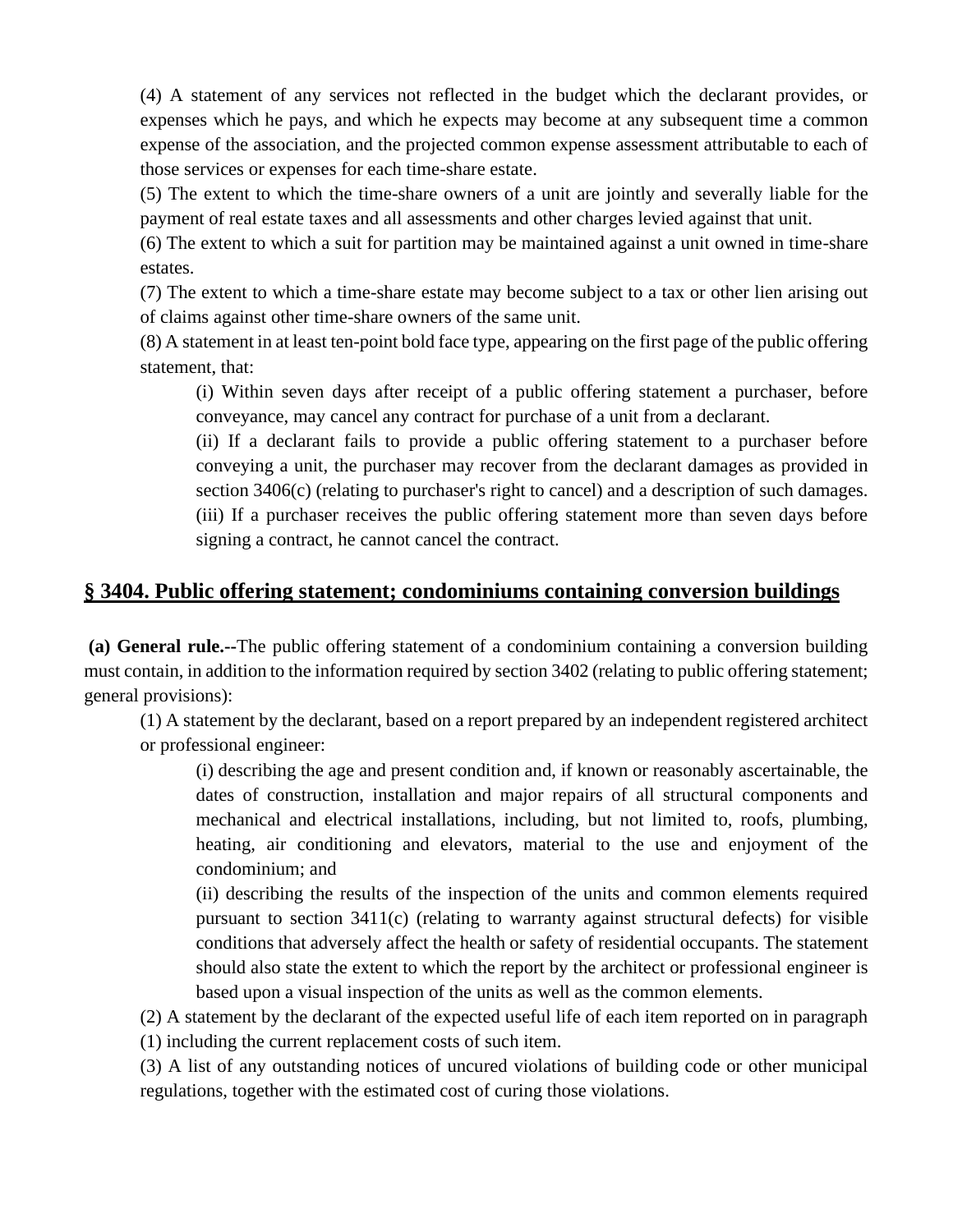(4) A statement by the declarant, based on a report prepared by an independent licensed exterminating company, describing the presence at the condominium of any visible pest conditions dangerous to health and safety, such as the presence of insects and rodents dangerous to health or safety, and outlining actions taken or to be taken to eliminate the existence of pest conditions dangerous to health or safety.

**(b) Applicability of section.--**This section applies only to units that may be occupied for residential use.

## **§ 3405. Public offering statement; condominium securities**

If an interest in a condominium is currently registered with the Securities and Exchange Commission of the United States, a declarant satisfies all requirements relating to the preparation of a public offering statement in this subpart if he delivers to the purchaser a copy of the public offering statement filed with the Securities and Exchange Commission.

An interest in a condominium is not, in and of itself, a security under the provisions of the act of December 5, 1972 (P.L. 1280, No. 284), known as the Pennsylvania Securities Act of 1972 1 , and the offer and sale of condominium units in accordance with the requirements of this chapter shall not also be subject to the registration requirements of sections 201 or 301 2 of the Pennsylvania Securities Act of 1972 or the promotional real estate sales requirements of the act of February 19, 1980 (P.L. 15, No. 9), known as the Real Estate Licensing and Registration Act. 3

# **§ 3406. Purchaser's right to cancel**

**(a) General rule.--**In cases where delivery of a public offering statement is required under section 3401 (relating to applicability; waiver), a declarant shall provide a purchaser of a unit with a copy of the public offering statement and all amendments thereto not later than the date the purchaser executes the contract of sale for such unit or, if no contract of sale is executed, 15 days before conveyance of such unit. Unless a purchaser is given the public offering statement, including all the currently effective amendments thereof, within the time period referred to in the preceding sentence, the purchaser, before conveyance, may cancel the contract within 15 days after first receiving the public offering statement and all currently effective amendments thereof, except in the case of the sale of a time-share estate. Unless a purchaser of a time-share estate is given the public offering statement, including all the currently effective amendments thereof, more than seven days before the purchaser executes the contract for the purchase of such unit or, if no contract of sale is executed, seven days before conveyance of such unit, the purchaser, before conveyance, may cancel the contract within seven days after first receiving the public offering statement and all currently effective amendments thereof. If a public offering statement is amended after the public offering statement has been received by a purchaser of a unit, the amendment shall be provided to the purchaser promptly after it becomes effective, and, if the amendment materially and adversely affects the rights or obligations, or both, of the purchaser, then the purchaser, before conveyance, may cancel the contract of sale within 15 days, or seven days in case of the sale of a time-share estate, after receiving the amendment.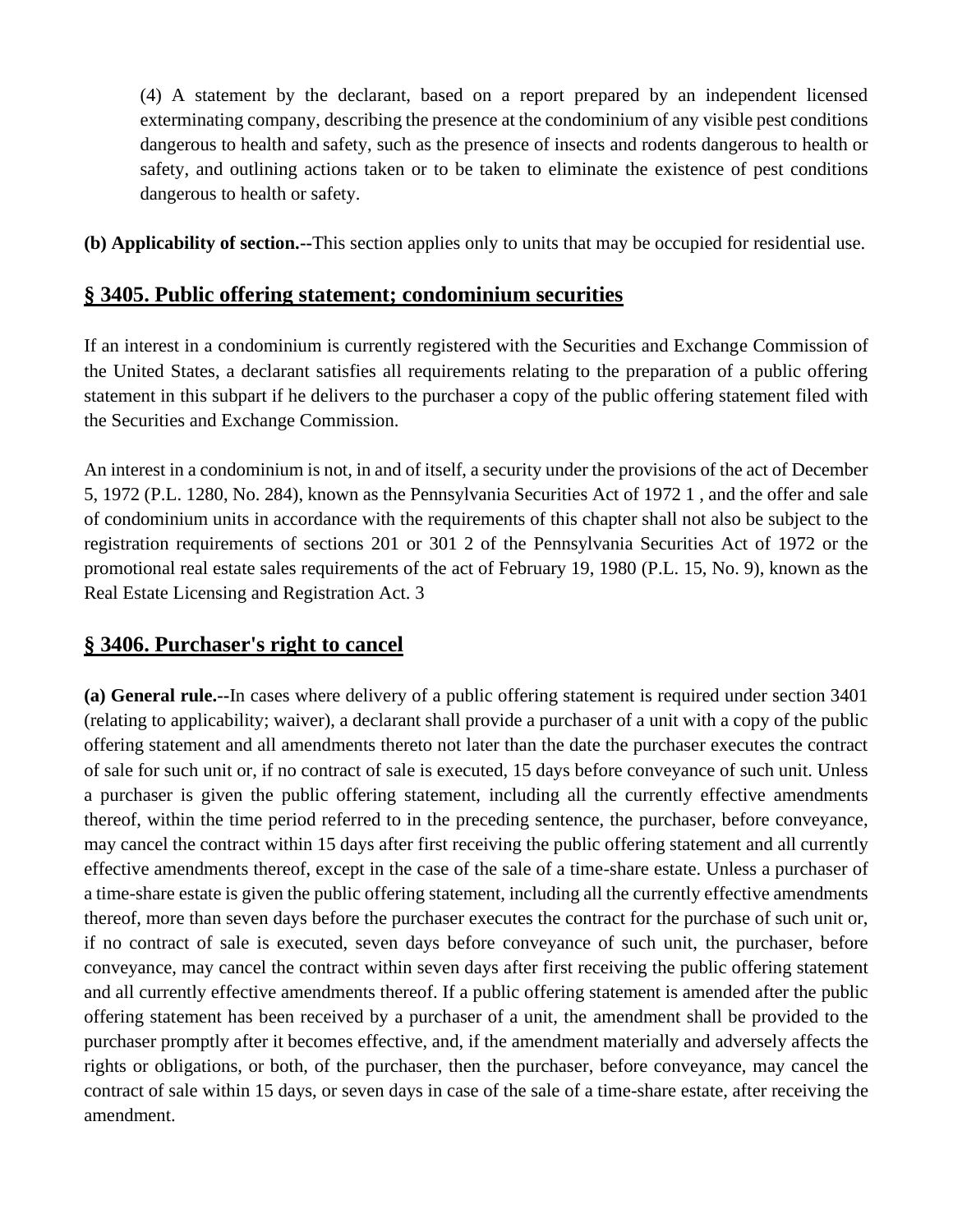**(b) Method and effect of cancellation.--**If a purchaser elects to cancel a contract pursuant to subsection (a), he may do so by hand delivering notice thereof to the declarant, or by mailing notice thereof by prepaid United States mail to the declarant or to his agent for service of process. Cancellation is without penalty and all payments made by the purchaser before cancellation shall be refunded promptly.

**(c) Penalty for noncompliance by declarant.--**If a declarant fails to provide a purchaser to whom a unit is conveyed with a public offering statement and all amendments thereto as required by subsection (a), the purchaser, in addition to any other relief, is entitled to receive from the declarant an amount equal to 5% of the sales price of the unit up to the maximum of \$2,000, or actual damages, whichever is the greater amount. A minor omission or error in the public offering statement or an amendment thereto, that is not willful, shall entitle the purchaser to recover only actual damages, if any.

## **§ 3407. Resales of units**

**(a) Information supplied by unit owner.--**In the event of a resale of a unit by a unit owner other than a declarant, the unit owner shall furnish to a purchaser before execution of any contract for sale of a unit, or otherwise before conveyance, a copy of the declaration (other than the plats and plans), the bylaws, the rules or regulations of the association and a certificate containing:

(1) A statement disclosing the effect on the proposed disposition of any right of first refusal or other restraint on the free alienability of the unit.

(2) A statement setting forth the amount of the monthly common expense assessment and any unpaid common expense or special assessment currently due and payable from the selling unit owner and any surplus fund credits to be applied with regard to the unit pursuant to section 3313 (relating to surplus funds).

(3) A statement of any other fees payable by unit owners.

(4) A statement of any capital expenditures proposed by the association for the current and two next succeeding fiscal years.

(5) A statement of the amount of any reserves for capital expenditures and of any portions of those reserves designated by the association for any specified project.

(6) The most recent regularly prepared balance sheet and income and expense statement, if any, of the association.

(7) The current operating budget of the association.

(8) A statement of any judgments against the association and the status of any pending suits to which the association is a party.

(9) A statement describing any insurance coverage provided for the benefit of unit owners.

(10) A statement as to whether the executive board has knowledge that any alterations or improvements to the unit or to the limited common elements assigned thereto violate any provision of the declaration.

(11) A statement as to whether the executive board has knowledge of any violations of applicable governmental requirements or knowledge of the existence of any hazardous conditions pursuant to section 3402(a)(26) (relating to public offering statement; general provisions) or with respect to the unit, the limited common elements assigned thereto or any other portion of the condominium.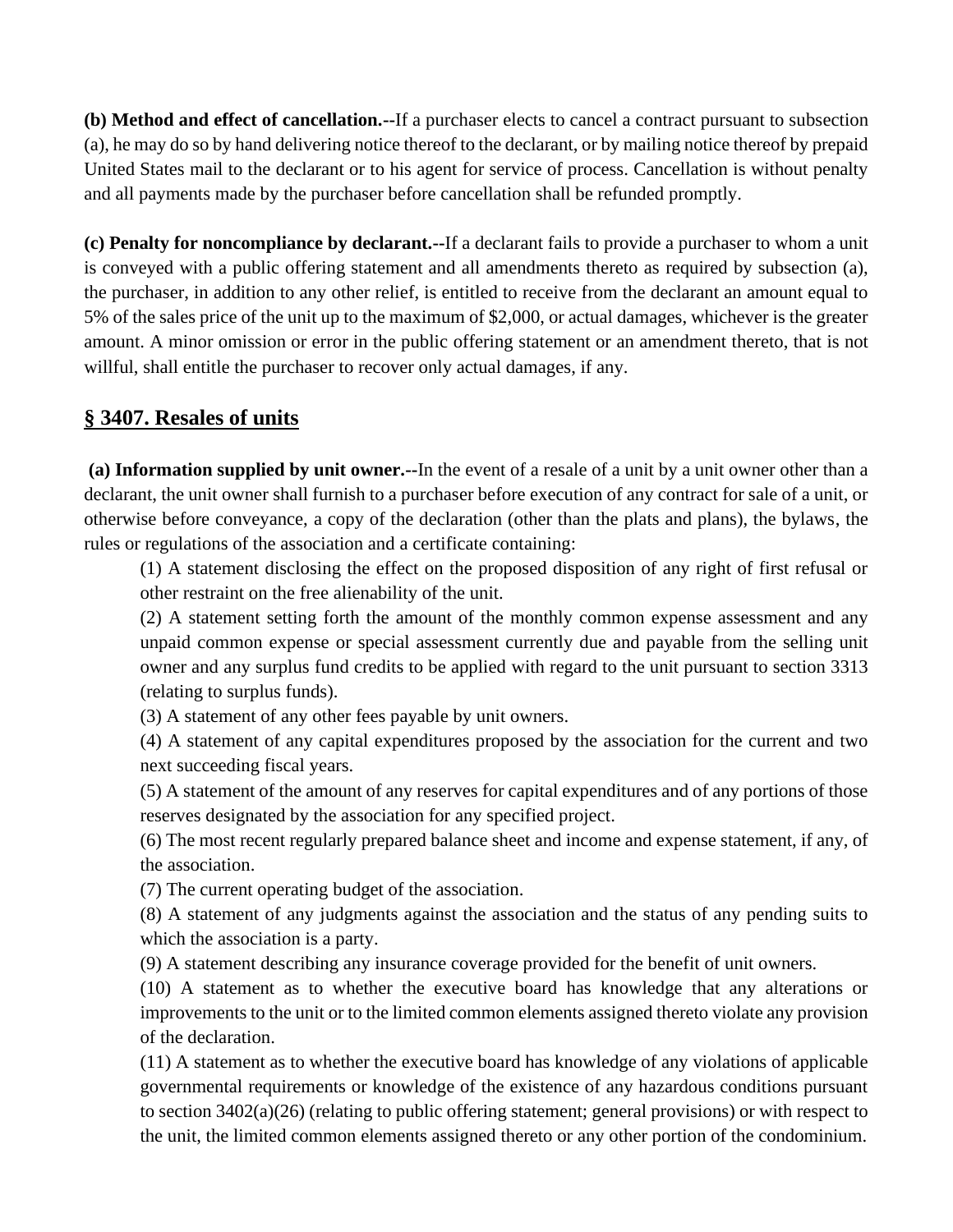(12) A statement of the remaining term of any leasehold estate affecting the condominium and the provisions governing any extension or renewal thereof.

(13) A statement as to whether the declaration provides for cumulative voting or class voting.

(14) A statement as to whether an agreement to terminate the condominium has been submitted to the unit owners for approval and remains outstanding.

(15) A statement of whether the condominium is a master association or is part of a master association or could become a master association or part of a master association.

(16) A statement describing which units, if any, may be owned in time-share estates and the maximum number of timeshare estates that may be created in the condominium.

(17) A statement of whether the declarant retains the special declarant right to cause a merger or consolidation of the condominium and, if so, the information describing such right which was supplied by the declarant pursuant to section 3205(13) (relating to contents of declaration; all condominiums), if any.

**(b) Information supplied by association.--**The association, within ten days after a request by a unit owner, shall furnish a certificate containing the information and copies of documents necessary to enable the unit owner to comply with this section. A unit owner providing a certificate pursuant to subsection (a) is not liable to the purchaser for any erroneous information provided by the association and included in the certificate.

**(c) Liability for error or inaction by association.--**A purchaser is not liable for any unpaid assessment or fee greater than the amount set forth in the certificate prepared by the association. A unit owner is not liable to a purchaser for the failure or delay of the association to provide the certificate in a timely manner.

**(d) Purchase contract voidable.--**The purchase contract is voidable by the purchaser until the certificate has been provided and for five days thereafter or until conveyance, whichever first occurs.

## **§ 3408. Escrow of deposits**

Any deposit (which shall not include any installment payment under an installment sales contract nor payments specifically stated in a sales contract to be in payment of or on account of extras, changes or custom work) made in connection with the purchase or reservation of a unit from a declarant shall be placed in escrow and held in this Commonwealth by a licensed real estate broker, an attorney admitted to practice in this Commonwealth, a financial institution or a licensed title insurance company, in an account, or in the form of a certificate of deposit, designated solely for that purpose with a financial institution whose accounts are insured by a governmental agency or instrumentality until:

(1) delivered to the declarant at closing, or in the case of the sale of a unit pursuant to an installment sales contract, upon the expiration of 30 days from the date of occupancy of the unit;

(2) delivered to the declarant because of purchaser's default under a contract to purchase the unit; or

(3) refunded to the purchaser.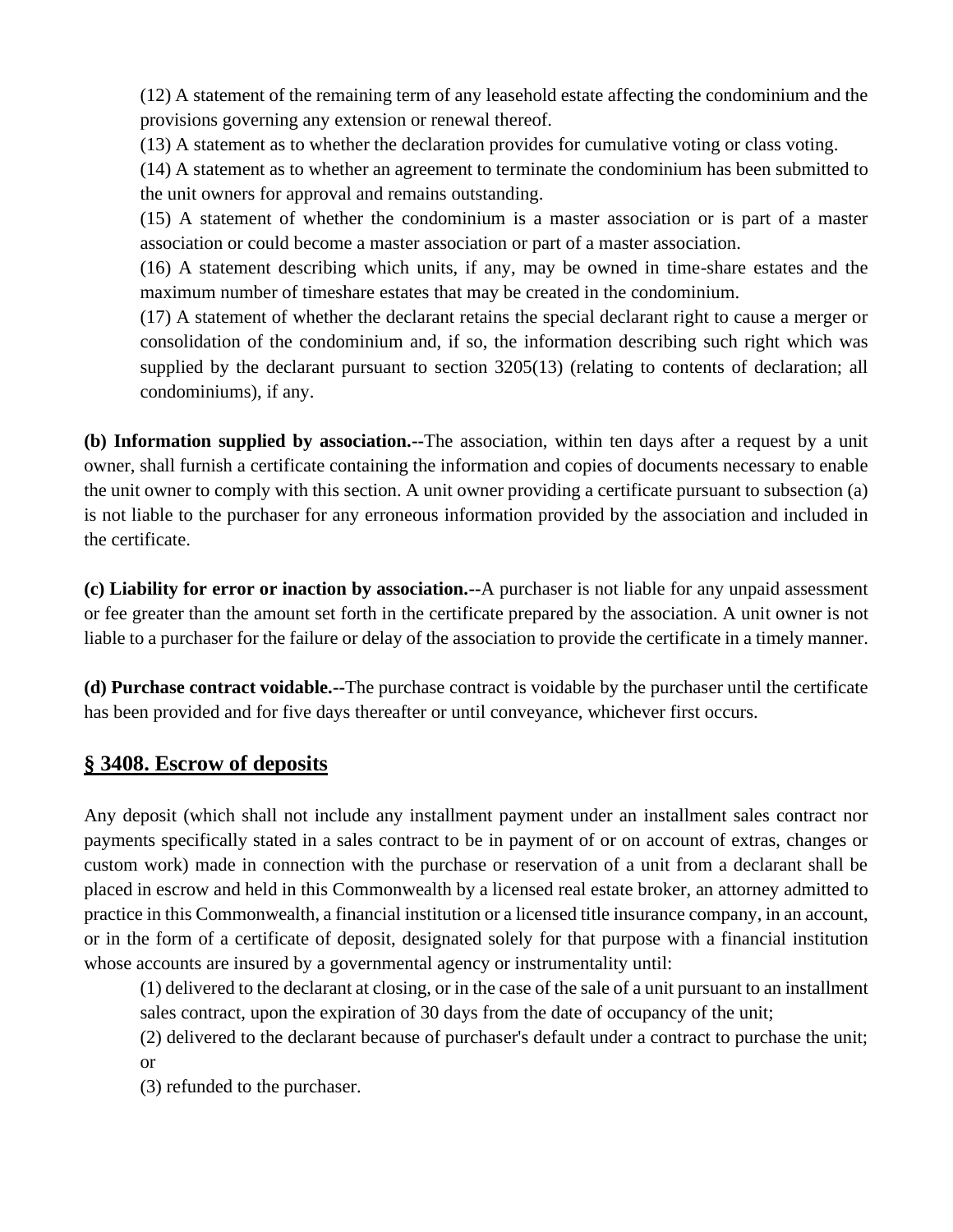## **§ 3409. Release of liens**

**(a) General rule.--**Before conveying a unit, other than by deed in lieu of foreclosure, to a purchaser other than a declarant, a declarant shall record or furnish to the purchaser releases of all liens affecting that unit and its common element interest which the purchaser does not expressly agree to take subject to or assume, or shall provide a surety bond or substitute collateral for or insurance against the lien adequate in nature and amount. This subsection does not apply to

any convertible or withdrawable real estate in which no unit has been conveyed.

**(b) Other liens.--**Before conveying real estate to the association, the declarant shall have the real estate released from:

(1) All liens, the foreclosure of which would deprive unit owners of any right of access to or easements of support of their units.

(2) All other liens, including, without limitation, real estate taxes, on that real estate unless the public offering statement describes certain real estate which may be conveyed subject to liens in specified amounts.

### **§ 3410. Condominiums containing conversion buildings,**

**(a) Notice of conversion.--**The declarant of every condominium containing one or more conversion buildings shall give each of the residential tenants and residential subtenants, if any, lawfully in possession of a unit or units in a conversion building or buildings, a conversion notice no later than one year before the declarant will require such residential tenant and residential subtenant to vacate. The conversion notice must set forth generally the rights of residential tenants and residential subtenants under this section and shall be hand delivered to the unit or mailed by prepaid United States certified or registered mail return receipt requested to the residential tenant and residential subtenant at the address of the unit and not more than one other mailing address provided by a residential tenant. Every notice shall be accompanied by a public offering statement concerning the proposed sale of condominium units within such building or buildings. Except as otherwise provided in subsection (f), no residential tenant or residential subtenant in a conversion building may be required by the declarant to vacate the unit he leases earlier than one year after the conversion notice date, except by reason of nonpayment of rent, waste or conduct that disturbs other tenants' peaceful enjoyment of the premises and the terms of the tenancy, including those terms that apply to a period occurring in whole or in part after the conversion notice date, may not be altered, but may be enforced, during that period. Failure of a declarant to give notice to a residential tenant or residential subtenant entitled to such notice pursuant to this subsection is a defense to an action for possession against such residential tenant or residential subtenant.

**(b) Offer to tenant to purchase unit.--**For six months after the conversion notice date, the declarant shall offer to convey each unit or proposed unit occupied for residential use in a conversion building to the tenant who leases that unit. If the tenant fails to purchase his unit during that six-month period, the declarant may not offer to dispose of an interest in that unit during the following six months at a price or on terms more favorable to the offeree than the price or terms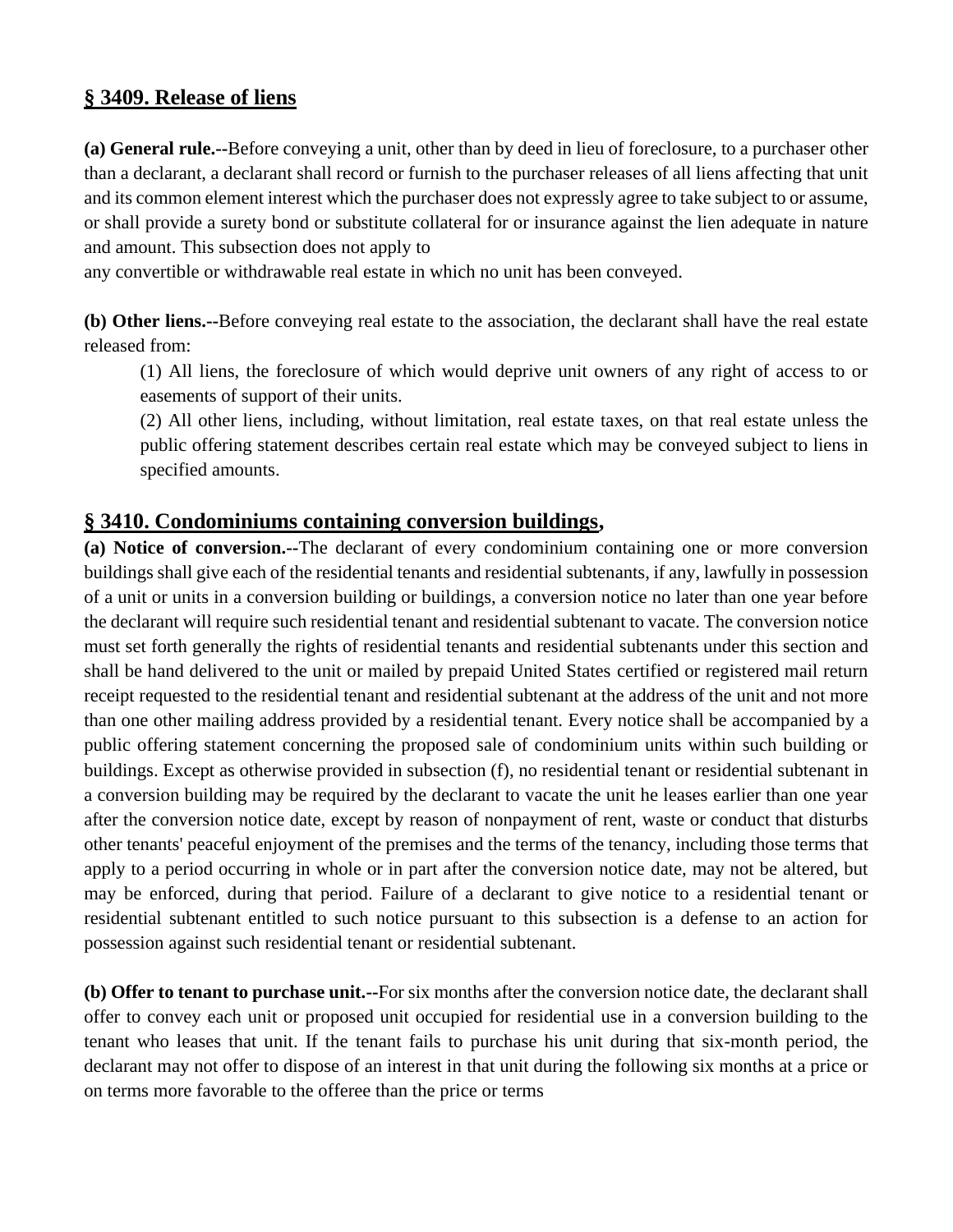offered to the tenant. This subsection shall not apply to any rental unit which immediately prior to the conversion notice date was restricted or devoted exclusively to nonresidential use or the boundaries of which unit, after the creation of the condominium, will not substantially conform to the boundaries of such unit on the conversion notice date.

**(c) Effect of wrongful conveyance.--**If a declarant, in violation of subsection (b), conveys a unit to a purchaser for value who has no knowledge of the violation, recordation of the deed conveying the unit extinguishes any right a tenant may have under subsection (b) to purchase that unit if the deed states that the seller has complied with subsection (b) but does not affect the right of a tenant to recover damages from the declarant for a violation of subsection (b).

**(d) Notice to vacate.--**If a conversion notice specifies a date by which a unit or proposed unit must be vacated, the conversion notice also constitutes a notice of termination of the tenant's lease, subject to revocation in accordance with subsection (i), and a notice to quit specified by section 501 of the act of April 6, 1951 (P.L. 69, No. 20), 1 known as The Landlord and Tenant Act of 1951.

#### **(e) Improper lease termination prohibited.--**

(1) Nothing in this section permits termination of a lease by a declarant in violation of its terms.

(2) Nothing in this section or in any lease shall prohibit a residential tenant, after receiving notice pursuant to subsection (a), from terminating any lease without any liability for such termination provided such tenant gives the building owner 90 days' written notice of the intent to terminate the lease.

(3) The declarant or owner of any proposed conversion condominium shall not engage in any activity of any nature which would coerce the tenant into terminating any lease, including but not limited to stampeding, harassing tenants or withholding normal services or repairs.

#### **(f) Units leased to senior citizens and disabled persons.--**

(1) For the purpose of this subsection, an eligible tenant or subtenant shall be a natural person who, on the conversion notice date, lawfully occupies a unit in a conversion building as his principal residence and is 62 years of age or older or is disabled, and has occupied the unit for at least two years. For the purpose of this subsection, a person shall be deemed to be "disabled" if on the conversion notice date he is totally and permanently unable to engage in any substantial gainful activity by reason of any medically determinable physical or mental impediment, including, but not limited to, blindness.

(2) Within 60 days after the conversion notice date, any tenant, or subtenant, in possession of a unit, who believes that he is an eligible tenant or subtenant shall so notify the declarant and shall provide the declarant with proof of his eligibility. Any eligible tenant or subtenant who has established his eligibility as aforesaid shall be entitled to remain in possession of his unit for two years following the conversion notice date, notwithstanding any prior termination date in his lease, except by reason of nonpayment of rent, waste or conduct that disturbs other occupants' peaceful enjoyment of the condominium, and the terms of the tenancy, including terms that apply to a time period after the conversion notice date, may not be altered, but may be enforced, during the time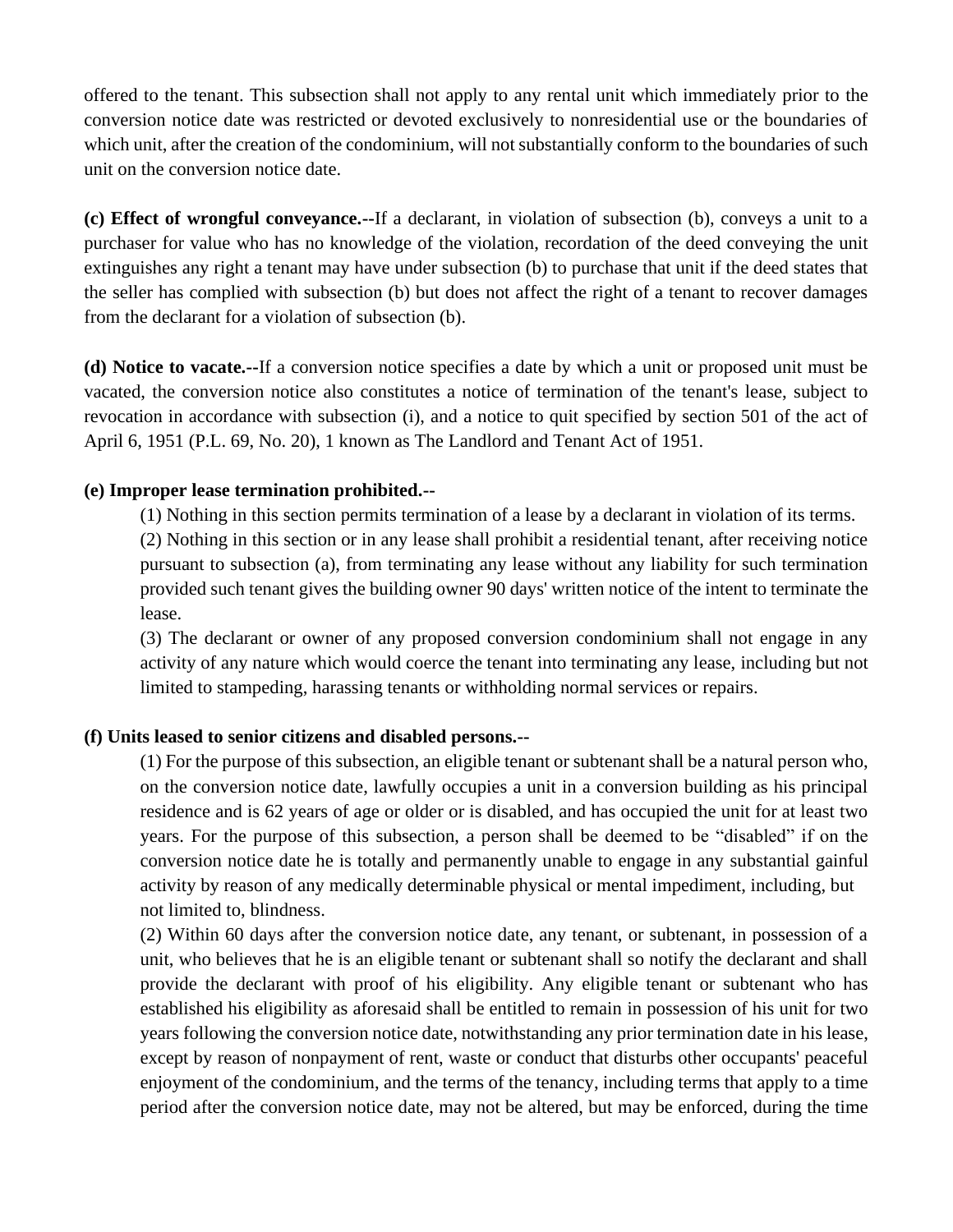period between the original lease termination date and the expiration of this two-year period except as is otherwise provided in paragraph (3).

(3) The monthly rental payable by the tenant during the time period commencing upon the later to occur of the original lease termination date or the first anniversary of the conversion notice date and ending upon the expiration of the two-year period described in paragraph (2) shall be the same monthly rental as was payable for the month immediately preceding the original lease termination date, except that, at the landlord's option, such monthly rental may be increased by the lesser of 5% of such monthly rental or the same percentage increase as the percentage increase, if any, in the Consumer Price Index as calculated and published by the United States Department of Labor for the six-month time period commencing on the first day of the first full calendar month after the conversion notice date.

(4) Failure of a declarant to comply with the provisions of this subsection is a defense to an action for possession.

**(g) Tenant meetings; open to the public.--**With respect to any conversion building containing one or more units then occupied for residential use, at least 30 days before the conversion notice date, the declarant shall hold a tenant meeting open to the public in the municipality where the proposed conversion building is located at a place and time convenient to the persons who may be directly affected by the conversion. At least ten days' notice of the time and place of the meeting shall be given to residential tenants and subtenants in lawful possession of their units in the same manner as is required for the giving of the conversion notice and to the general public by a notice in a newspaper of general circulation in the municipality in which the condominium is located, except that no notice to the general public need be given with respect to conversion buildings as to which the provisions of section 3402(b) (relating to public offering statement; general provisions) are applicable. At such meeting, representatives of the declarant shall briefly describe the following and may, but shall not be required to, discuss other matters:

(1) The rights and obligations of tenants and subtenants pursuant to this section.

(2) Improvements, if any, then planned to be made to the condominium by the declarant.

(3) The anticipated approximate range of initial unit sales prices. Specific unit sales prices need not, however, be provided.

(4) The anticipated approximate range of estimated monthly common expenses for various types of units, however, specific per unit estimates need not be provided.

**(h) Community development grants.--**If Federal funds under Title I of the Community Development Act of 1974 have been used to finance the rehabilitation of multifamily rental housing, with the intent that such housing subsequent to the rehabilitation is to be used for residential rental purposes, such housing shall not be converted to a condominium for a period of ten years from the date the rehabilitation is completed.

**(i) Revocation.--**A declarant may subsequently revoke a conversion notice if the declarant has expressly reserved the right of revocation in the conversion notice and if the notice of revocation:

(1) is given prior to the conveyance of any unit in the condominium occurring after the conversion notice date other than a unit or units conveyed to a successor declarant or as a result of foreclosure of a mortgage on the unit or a deed in lieu thereof;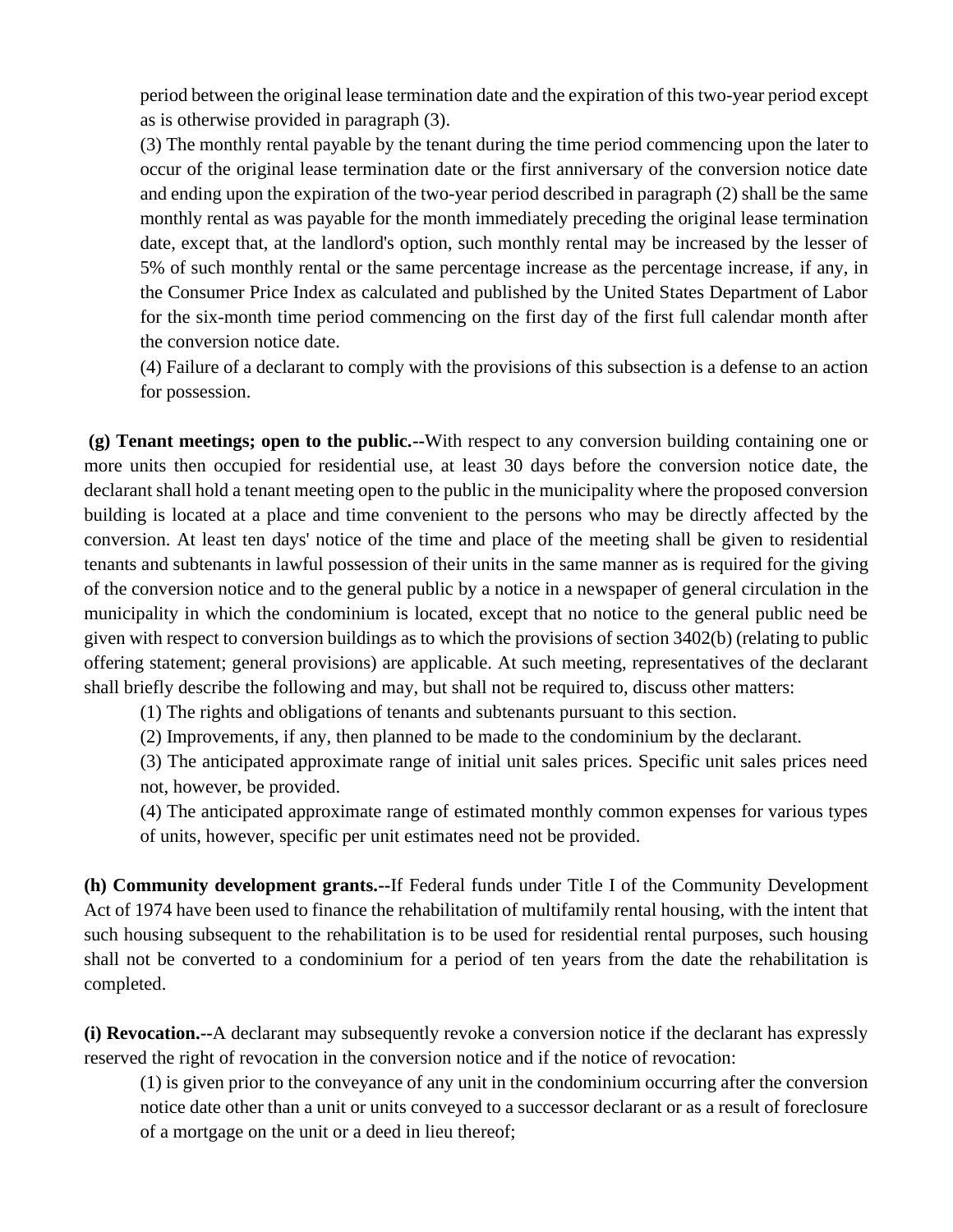(2) is given in the same manner as is required for the giving of the conversion notice; and

(3) is given to all persons who were entitled to receive the conversion notice and who continue to

be in lawful occupancy at the time such notice of revocation is given.

The giving of a notice of revocation revokes all rights granted under this section, but does not revoke the rights granted to residential tenants under subsection (a) or (f), and such rights shall be deemed to have been incorporated in each residential tenant's lease.

**(j) Waiver of purchase rights.--**Notwithstanding any provisions of this subpart prohibiting waiver of rights, any tenant may waive his right to purchase a unit pursuant to subsection (b) if the waiver is in writing, is acknowledged and is given in consideration of:

(1) an extension of the term of the tenant's tenancy and right of occupancy under this subpart beyond the time period required by subsection (a) or (f) as applicable;

(2) the tenant entering into an agreement to purchase another unit in the condominium; or

(3) all occupants of the unit making alternative living arrangements.

**(k) Alteration of terms of tenancy.--**Notwithstanding any provisions of subsection (a) or (f), the terms of the tenancy of a tenant or subtenant may be altered with the express written consent of that tenant or subtenant, and such altered terms shall then be the terms of tenancy referred to in this section.

**(l) Application of section.--**The provisions of this section shall apply only with respect to conversion buildings in which one or more residential tenants or residential subtenants are in lawful occupancy on the conversion notice date and the only tenants who are entitled to exercise the rights granted under this section are residential tenants or residential subtenants:

(1) who are in lawful occupancy of conversion building on the date the declarant gives the conversion notice; or

(2) who commence their tenancy after the notice of conversion is given to the other residential tenants without having been notified in writing, at or prior to the commencement of their tenancy, that the property is then a condominium and that they are not entitled to the rights granted under this section.

Such rights continue only so long as the lawful occupancy of the tenant or subtenant continues.

# **§ 3411. Warranty against structural defects**

**(a) Definition.--**As used in this section, "structural defects" means those defects in components constituting any unit or common element which reduce the stability or safety of the structure below accepted standards or restrict the normal intended use of all or part of the structure and which require repair, renovation, restoration or replacement. Nothing in this section shall be construed to make the declarant responsible for any items of maintenance relating to the units or common elements.

**(b) General rule.--**A declarant warrants against structural defects in each of the units for two years from the date each is conveyed to a bona fide purchaser, and all of the common elements for two years. Any conveyance of a unit during the two-year warranty period shall be deemed to transfer to the purchaser all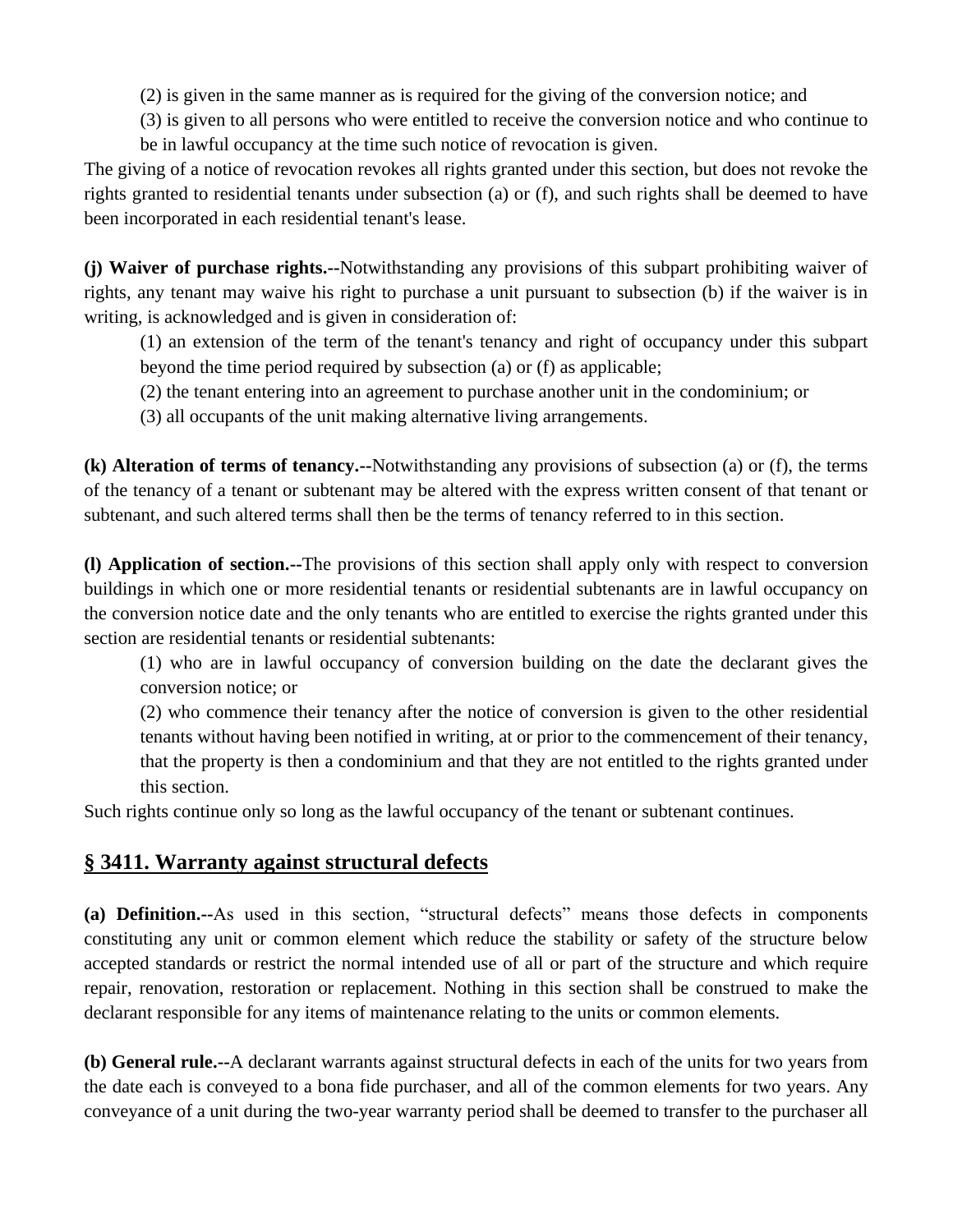of the declarant's warranties created under this section. The two years shall begin as to each of the common elements whenever the common element has been completed or, if later:

(1) as to any common element within any additional real estate or portion thereof, at the time the first unit therein is conveyed to a bona fide purchaser;

(2) as to any common element within any convertible real estate or portion thereof, at the time the first unit therein is conveyed to a bona fide purchaser; and

(3) as to any common element within any other portion of the condominium, at the time the first unit therein is conveyed to a bona fide purchaser.

**(c) Condominiums containing conversion buildings.--**A declarant of a condominium containing one or more conversion buildings warrants as follows:

(1) That there are no structural defects in components installed anywhere in the condominium by or on behalf of the declarant or in work done or improvements made by or on behalf of the declarant anywhere in the condominium.

(2) That all units and common elements in each conversion building have been inspected for visible structural and mechanical defects and for other visible conditions that adversely affect the health or safety of residential occupants, as required by section  $3404(a)(1)$  (relating to public offering statement; condominiums containing conversion buildings), except that no such inspection is required of any unit if the tenant or other lawful occupant of the unit does not permit such inspection to be conducted.

(3) That any such defects and other visible conditions found have been repaired.

The warranties set forth in subsection (b) shall be applicable to any units and common elements that are located within a building that contains or comprises one or more units and is not a conversion building. Otherwise, such a declarant may offer the units, common elements, or both, in an "as is" condition. The declarant of a condominium containing any conversion buildings may also give a more extensive warranty in writing. The times at which the warranties required by this subsection commence and the duration of such warranties shall be as provided in subsection (b).

**(d) Exclusion or modification of warranty.--**Except with respect to a purchaser of a unit for residential use, the warranty against structural defects:

(1) may be excluded or modified by agreement of the parties; and

(2) is excluded by expression of disclaimer, such as "as is," "with all faults" or other language which in common understanding calls the buyer's attention to the exclusion of warranties.

**(e) Limitation of actions.--**No action to enforce the warranty created by this section shall be commenced later than six years after the warranty begins, provided, however, that the limitation period affecting a right of action by the association under this section shall be six years after the warranty begins or two years after the unit owners elect an executive board under section 3303(e) (relating to executive board members and officers), whichever is later.

## **§ 3412. Effect of violations on rights of action**

If a declarant or any other person subject to this subpart violates any provision thereof or any provision of the declaration or bylaws, any person or class of persons adversely affected by the violation has a claim